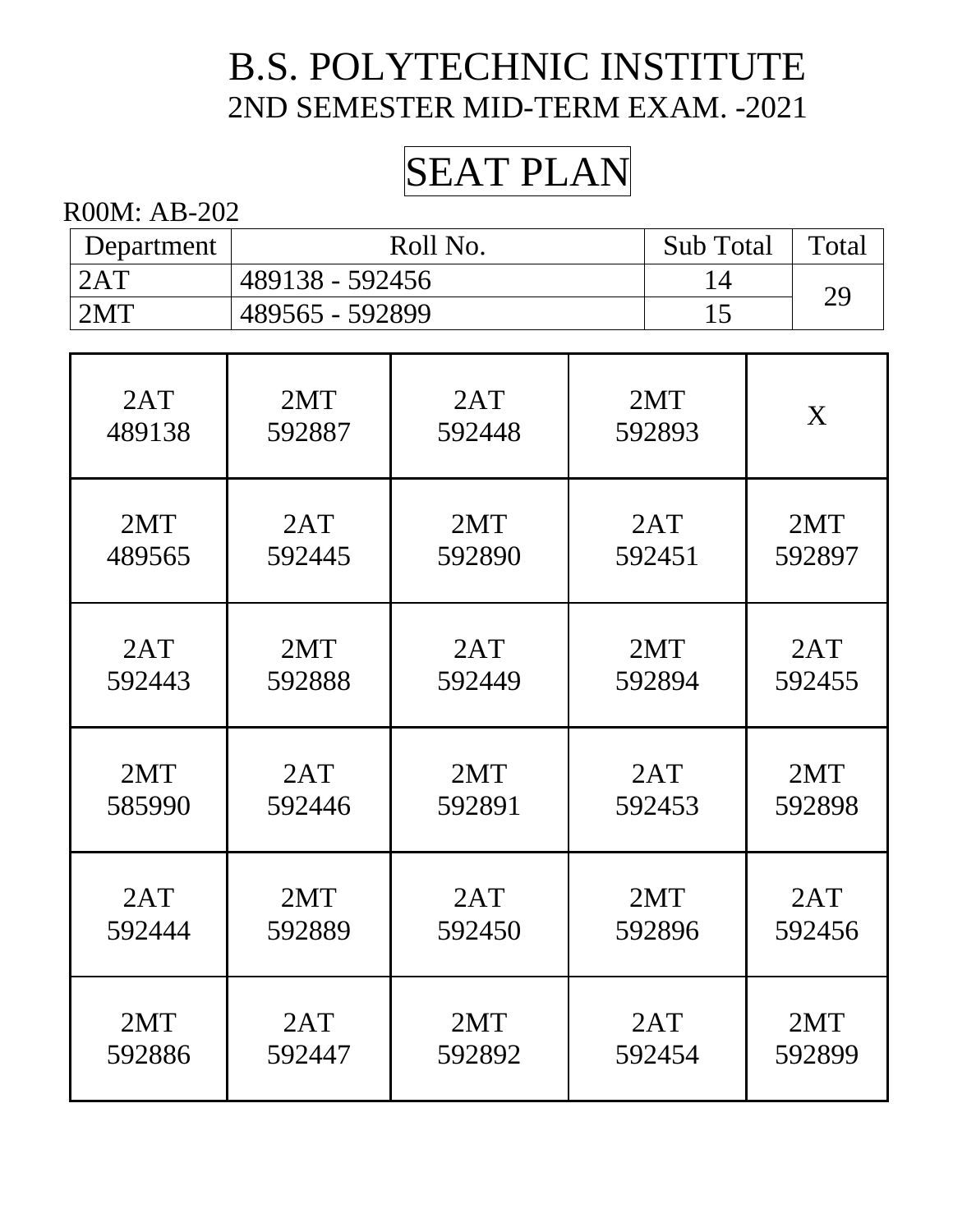# SEAT PLAN

| Department | Roll No.        | <b>Sub</b> Total | Total |
|------------|-----------------|------------------|-------|
| 2AT        | 592457 - 592473 |                  | 29    |
| 2MT        | 592900 - 592916 |                  |       |

| 2AT    | 2MT    | 2AT    | 2MT    | X      |
|--------|--------|--------|--------|--------|
| 592457 | 592903 | 592464 | 592910 |        |
| 2MT    | 2AT    | 2MT    | 2AT    | 2MT    |
| 592900 | 592461 | 592907 | 592468 | 592914 |
| 2AT    | 2MT    | 2AT    | 2MT    | 2AT    |
| 592458 | 592904 | 592466 | 592912 | 592472 |
| 2MT    | 2AT    | 2MT    | 2AT    | 2MT    |
| 592901 | 592462 | 592908 | 592469 | 592915 |
| 2AT    | 2MT    | 2AT    | 2MT    | 2AT    |
| 592459 | 592906 | 592467 | 592913 | 592473 |
| 2MT    | 2AT    | 2MT    | 2AT    | 2MT    |
| 592902 | 592463 | 592909 | 592471 | 592916 |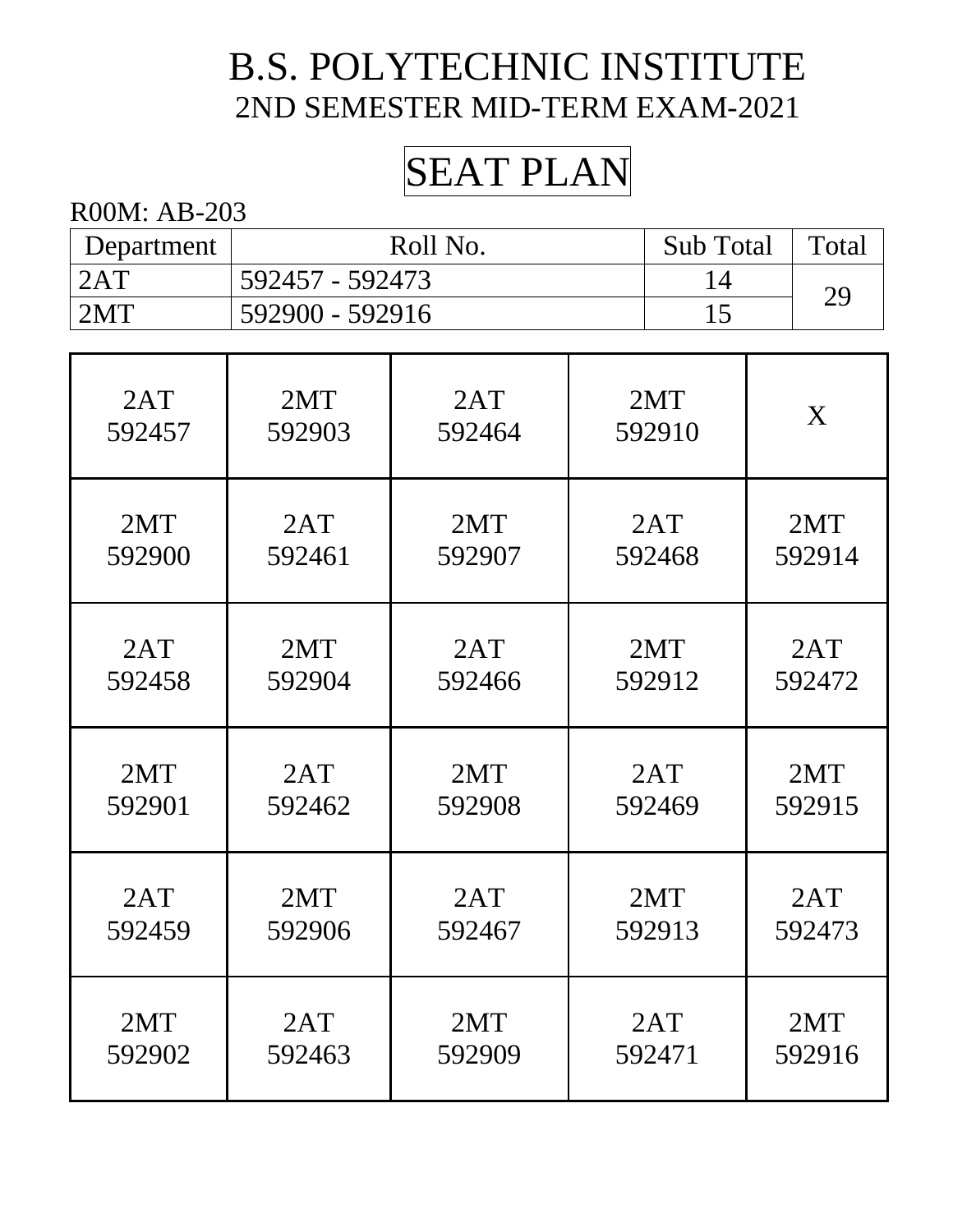# SEAT PLAN

| Department | Roll No.        | Sub Total | Total |
|------------|-----------------|-----------|-------|
| 2AT        | 592474 - 592489 |           | 29    |
| 2MT        | 592918 - 592935 |           |       |

| 2AT    | 2MT    | 2AT    | 2MT    | X      |
|--------|--------|--------|--------|--------|
| 592474 | 592921 | 592482 | 592929 |        |
| 2MT    | 2AT    | 2MT    | 2AT    | 2MT    |
| 592918 | 592478 | 592925 | 592485 | 592933 |
| 2AT    | 2MT    | 2AT    | 2MT    | 2AT    |
| 592475 | 592922 | 592483 | 592930 | 592488 |
| 2MT    | 2AT    | 2MT    | 2AT    | 2MT    |
| 592919 | 592479 | 592927 | 592486 | 592934 |
| 2AT    | 2MT    | 2AT    | 2MT    | 2AT    |
| 592477 | 592924 | 592484 | 592932 | 592489 |
| 2MT    | 2AT    | 2MT    | 2AT    | 2MT    |
| 592920 | 592480 | 592928 | 592487 | 592935 |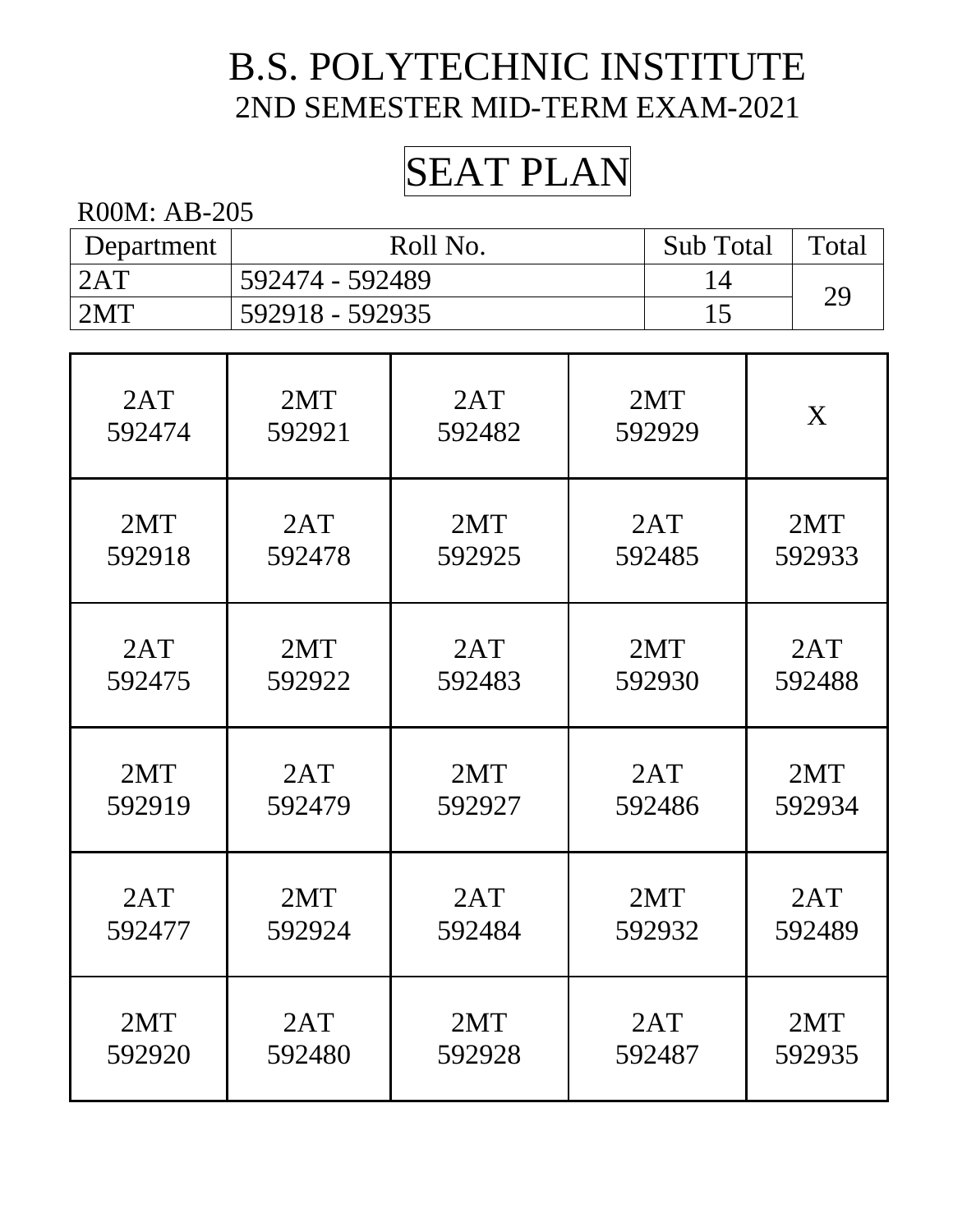# SEAT PLAN

R00M: WE-(North)

| Department | Roll No.        |                 |  | <b>Sub Total</b> |        | Total  |  |
|------------|-----------------|-----------------|--|------------------|--------|--------|--|
| 2CWT       |                 | 592547 - 592575 |  |                  |        |        |  |
| 2CONT      | 489713 - 593043 |                 |  | 25               |        | 50     |  |
|            |                 |                 |  |                  |        |        |  |
| 2CWT       | 2CONT           | 2CWT            |  | 2CONT            |        | 2CWT   |  |
| 592547     | 583845          | 592559          |  | 593032           |        | 592571 |  |
| 2CONT      | 2CWT            | 2CONT           |  | 2CWT             |        | 2CONT  |  |
| 489713     | 592553          | 593024          |  | 592565           |        | 593038 |  |
| 2CWT       | 2CONT           | 2CWT            |  | 2CONT            |        | 2CWT   |  |
| 592548     | 593020          | 592560          |  | 593034           |        | 592572 |  |
| 2CONT      | 2CWT            | 2CONT           |  | 2CWT             | 2CONT  |        |  |
| 583684     | 592554          | 593025          |  | 592566           |        | 593039 |  |
| 2CWT       | 2CONT           | 2CWT            |  | 2CONT            |        | 2CWT   |  |
| 592549     | 593021          | 592561          |  | 593035           |        | 592573 |  |
| 2CONT      | 2CWT            | 2CONT           |  | 2CWT             |        | 2CONT  |  |
| 583798     | 592555          | 593026          |  | 592567           | 593040 |        |  |
| 2CWT       | 2CONT           | 2CWT            |  | 2CONT            |        | 2CWT   |  |
| 592550     | 593022          | 592563          |  | 593036           |        | 592574 |  |
| 2CONT      | 2CWT            | 2CONT           |  | 2CWT             |        | 2CONT  |  |
| 583799     | 592556          | 593027          |  | 592568           |        | 593042 |  |
| 2CWT       | 2CONT           | 2CWT            |  | 2CONT            |        | 2CWT   |  |
| 592551     | 593023          | 592564          |  | 593037           |        | 592575 |  |
| 2CONT      | 2CWT            | 2CONT           |  | 2CWT             |        | 2CONT  |  |
| 583829     | 592558          | 593031          |  | 592569           |        | 593043 |  |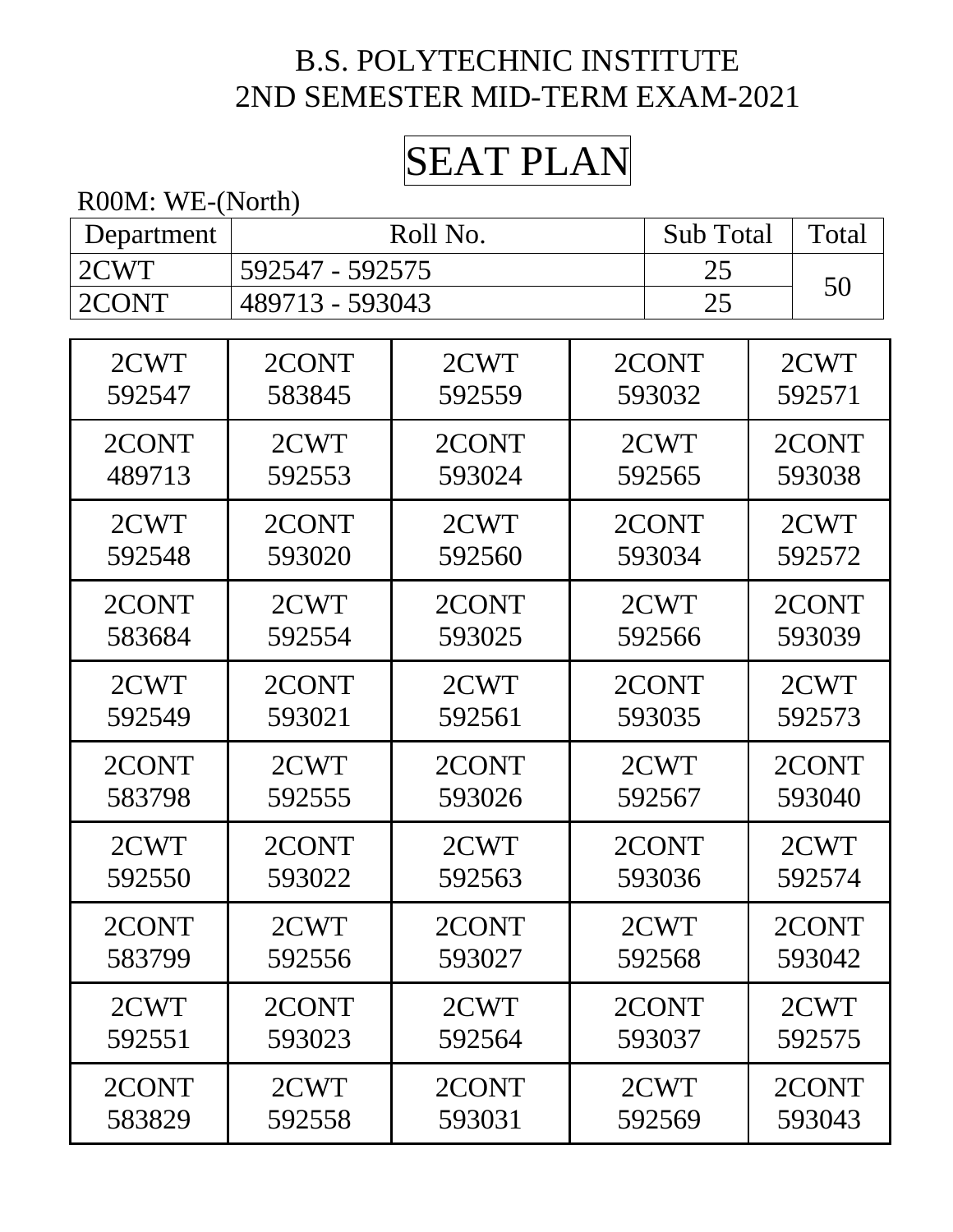# SEAT PLAN

#### R00M: WE-(South)

| Department | Roll No.        | Sub Total   Total |  |
|------------|-----------------|-------------------|--|
| 2CWT       | 592576 - 592613 |                   |  |
| 2CONT      | 593044 - 593088 |                   |  |

| 2CWT   | 2CONT  | 2CWT   | 2CONT  | 2CWT   |
|--------|--------|--------|--------|--------|
| 592576 | 593053 | 592592 | 593069 | 592605 |
| 2CONT  | 2CWT   | 2CONT  | 2CWT   | 2CONT  |
| 593044 | 592582 | 593062 | 592599 | 593079 |
| 2CWT   | 2CONT  | 2CWT   | 2CONT  | 2CWT   |
| 592577 | 593057 | 592593 | 593072 | 592607 |
| 2CONT  | 2CWT   | 2CONT  | 2CWT   | 2CONT  |
| 593047 | 592584 | 593063 | 592600 | 593081 |
| 2CWT   | 2CONT  | 2CWT   | 2CONT  | 2CWT   |
| 592579 | 593059 | 592594 | 593073 | 592609 |
| 2CONT  | 2CWT   | 2CONT  | 2CWT   | 2CONT  |
| 593050 | 592586 | 593064 | 592601 | 593084 |
| 2CWT   | 2CONT  | 2CWT   | 2CONT  | 2CWT   |
| 592580 | 593060 | 592595 | 593075 | 592612 |
| 2CONT  | 2CWT   | 2CONT  | 2CWT   | 2CONT  |
| 593051 | 592587 | 593066 | 592602 | 593085 |
| 2CWT   | 2CONT  | 2CWT   | 2CONT  | 2CWT   |
| 592581 | 593061 | 592596 | 593078 | 592613 |
| 2CONT  | 2CWT   | 2CONT  | 2CWT   | 2CONT  |
| 593052 | 592589 | 593067 | 592603 | 593088 |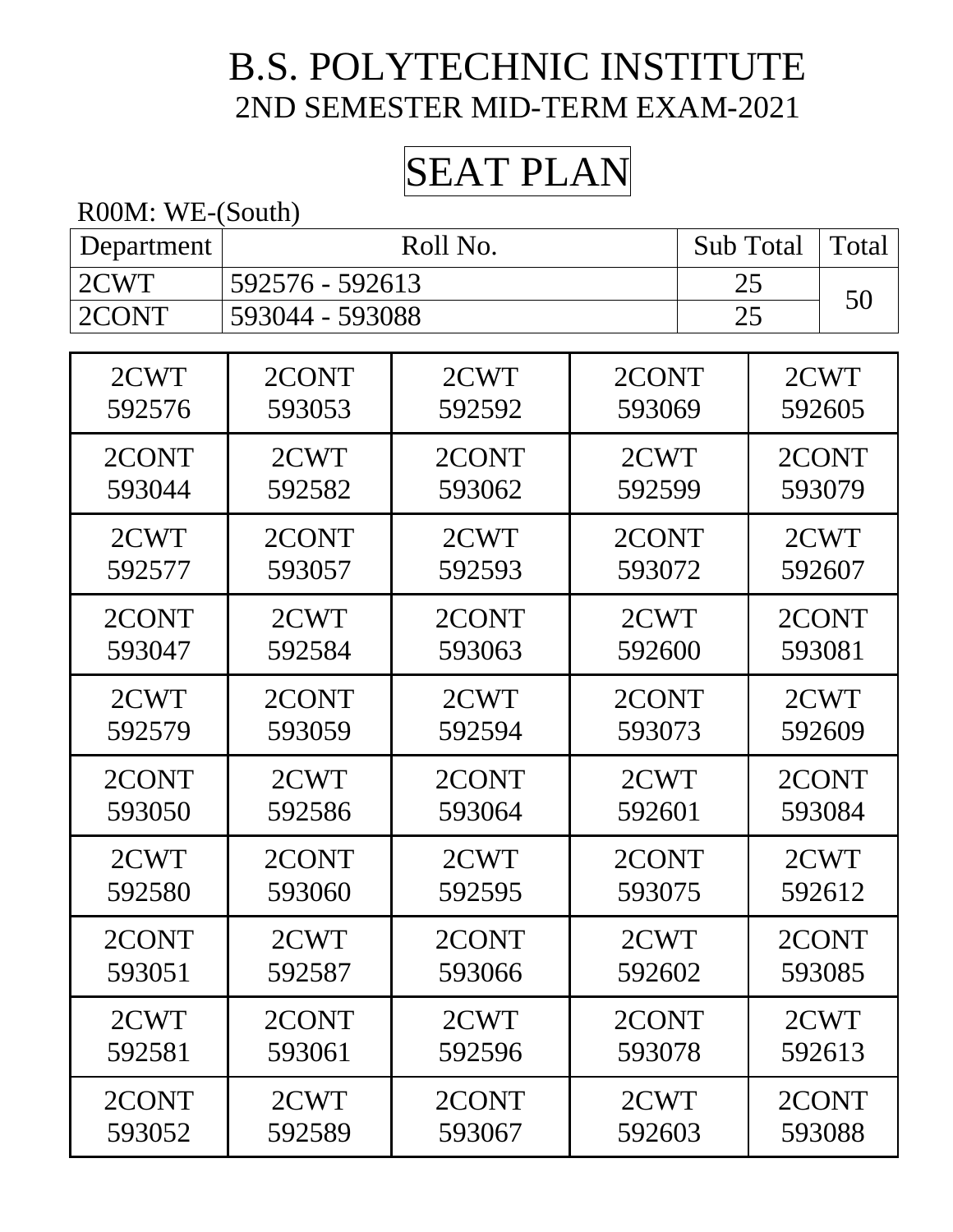#### SEAT PLAN

| R00M: WW (North) |                 |          |        |    |  |  |
|------------------|-----------------|----------|--------|----|--|--|
| Department       |                 | Roll No. |        |    |  |  |
| 2CWT             | 592614 - 592637 |          |        | 40 |  |  |
| 2CONT            | 593090 - 593117 |          | 20     |    |  |  |
|                  |                 |          |        |    |  |  |
| 2CWT             | 2CONT           | 2CWT     | 2CONT  |    |  |  |
| 592614           | 593099          | 592625   | 593112 |    |  |  |
| 2CONT            | 2CWT            | 2CONT    | 2CWT   |    |  |  |
| 593090           | 592619          | 593105   | 592631 |    |  |  |
| 2CWT             | 2CONT           | 2CWT     | 2CONT  |    |  |  |
| 592615           | 593100          | 592626   | 593113 |    |  |  |
| 2CONT            | 2CWT            | 2CONT    | 2CWT   |    |  |  |
| 593093           | 592621          | 593106   | 592632 |    |  |  |
| 2CWT             | 2CONT           | 2CWT     | 2CONT  |    |  |  |
| 592616           | 593101          | 592627   | 593114 |    |  |  |
| 2CONT            | 2CWT            | 2CONT    | 2CWT   |    |  |  |
| 593095           | 592622          | 593107   | 592634 |    |  |  |
| 2CWT             | 2CONT           | 2CWT     | 2CONT  |    |  |  |
| 592617           | 593103          | 592628   | 593115 |    |  |  |
| 2CONT            | 2CWT            | 2CONT    | 2CWT   |    |  |  |
| 593097           | 592623          | 593109   | 592636 |    |  |  |
| 2CWT             | 2CONT           | 2CWT     | 2CONT  |    |  |  |
| 592618           | 593104          | 592630   | 593117 |    |  |  |
| 2CONT            | 2CWT            | 2CONT    | 2CWT   |    |  |  |
| 593098           | 592624          | 593110   | 592637 |    |  |  |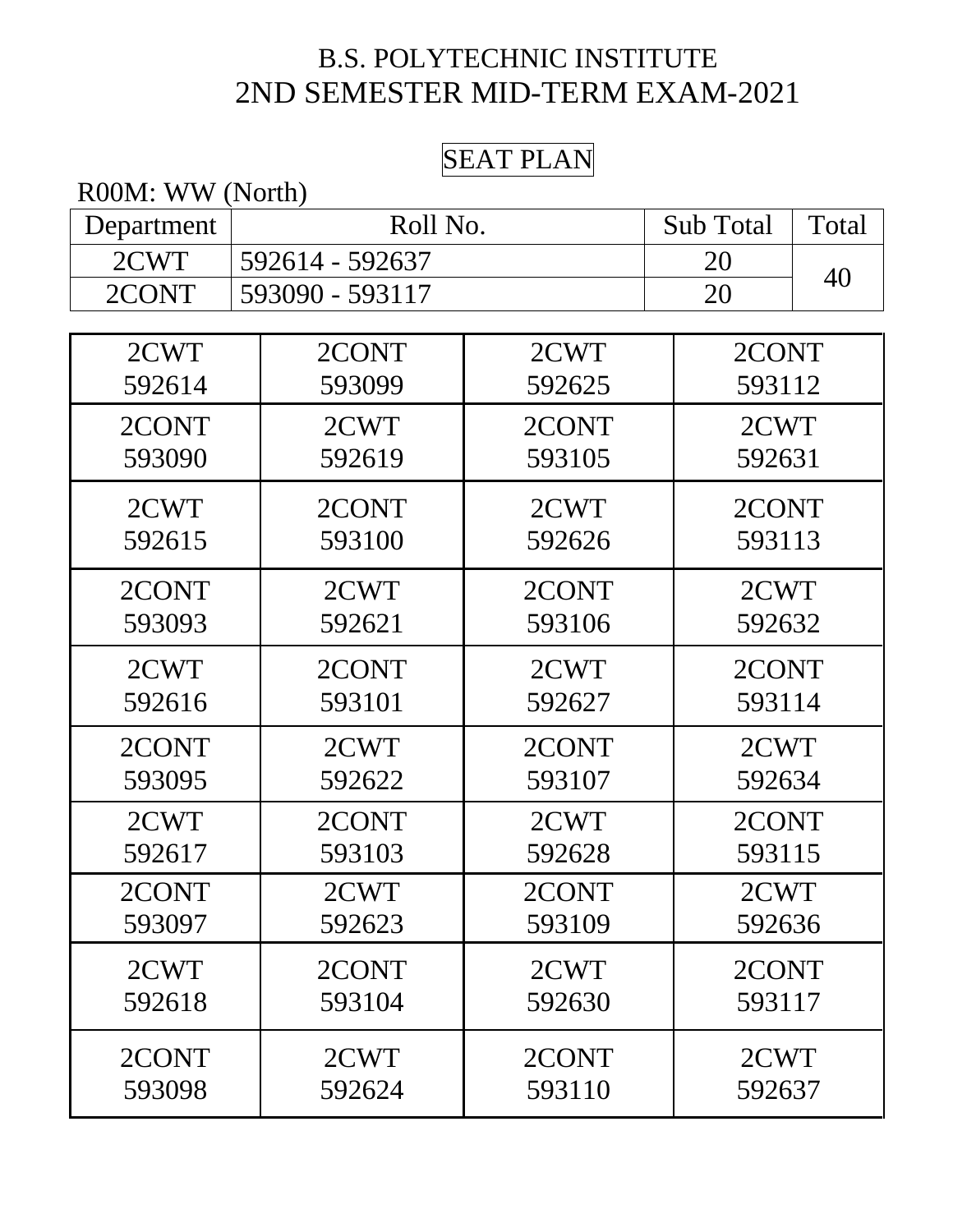#### SEAT PLAN

| R00M: CB-102 |                 |                  |       |  |  |
|--------------|-----------------|------------------|-------|--|--|
| Department   | Roll No.        | <b>Sub</b> Total | Total |  |  |
| 2AT          | 592490 - 592507 |                  | 29    |  |  |
| 2MT          | 592936 - 592962 |                  |       |  |  |

| X      | 2MT    | 2AT    | 2MT    | 2AT    |
|--------|--------|--------|--------|--------|
|        | 592945 | 592497 | 592954 | 592505 |
| 2MT    | 2AT    | 2MT    | 2AT    | 2MT    |
| 592936 | 592493 | 592948 | 592502 | 592960 |
| 2AT    | 2MT    | 2AT    | 2MT    | 2AT    |
| 592490 | 592946 | 592499 | 592955 | 592506 |
| 2MT    | 2AT    | 2MT    | 2AT    | 2MT    |
| 592943 | 592494 | 592950 | 592503 | 592961 |
| 2AT    | 2MT    | 2AT    | 2MT    | 2AT    |
| 592492 | 592947 | 592501 | 592959 | 592507 |
| 2MT    | 2AT    | 2MT    | 2AT    | 2MT    |
| 592944 | 592496 | 592952 | 592504 | 592962 |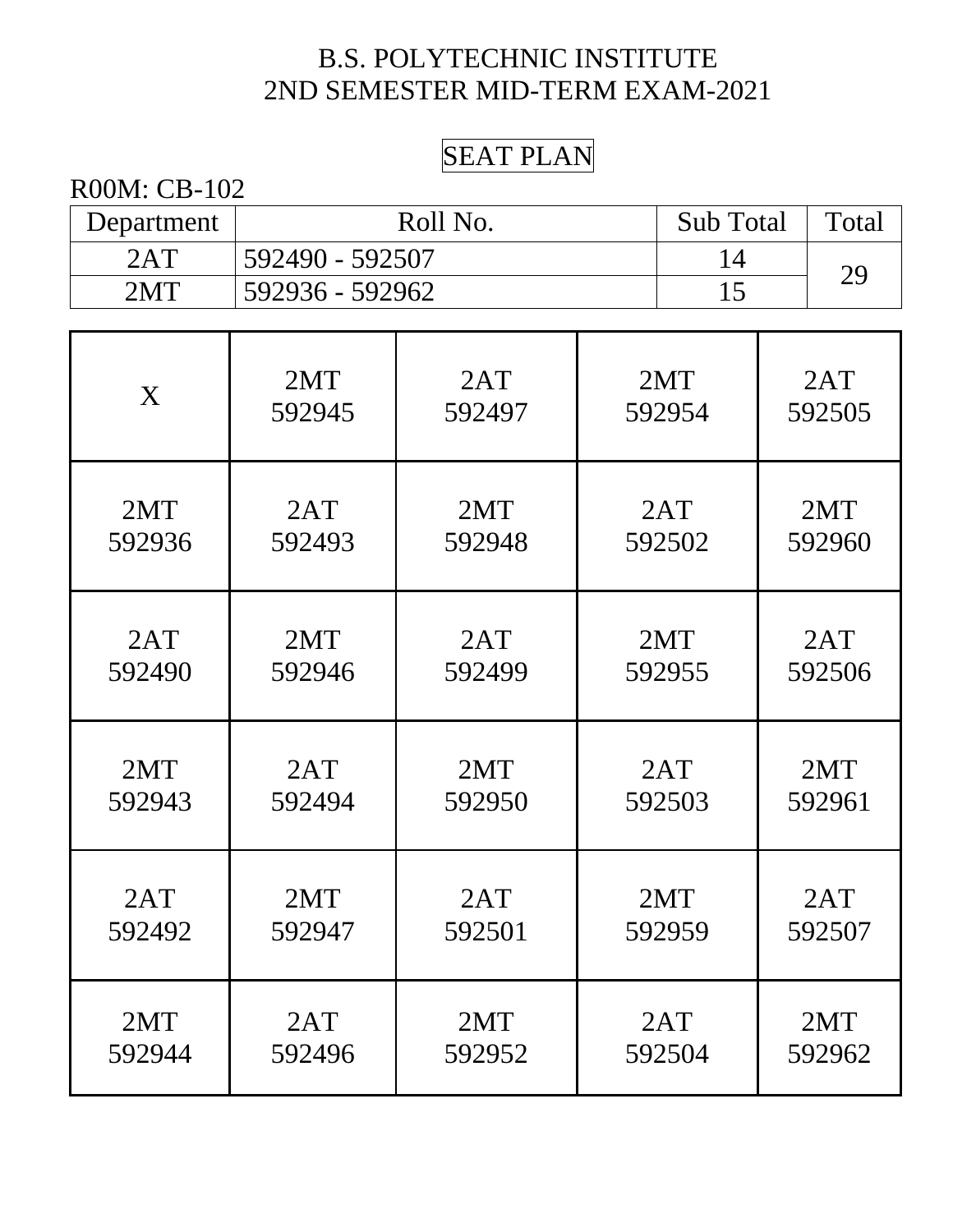# SEAT PLAN

| Department | Roll No.          | <b>Sub</b> Total | Total |
|------------|-------------------|------------------|-------|
| 2AT        | : 592508 - 592520 |                  | ⌒冖    |
| 2MT        | 592965 - 592981   |                  |       |

| 2MT    | 2AT           | 2MT           | 2AT           | 2MT    |
|--------|---------------|---------------|---------------|--------|
| 592965 | 592510        | 592971        | 592517        | 592979 |
| 2AT    | 2MT           | 2AT           | 2MT           | 2AT    |
| 592508 | 592968        | 592513        | 592976        | 592520 |
| 2MT    | 2AT           | 2MT           | 2AT           | 2MT    |
| 592966 | 592511        | 592973        | 592518        | 592980 |
| 2AT    | 2MT           | 2AT           | 2MT           | X      |
| 592509 | 592969        | 592515        | 592977        |        |
| 2MT    | 2AT           | 2MT           | 2AT           | 2MT    |
| 592967 | 592512        | 592974        | 592519        | 592981 |
| X      | 2MT<br>592970 | 2AT<br>592516 | 2MT<br>592978 | X      |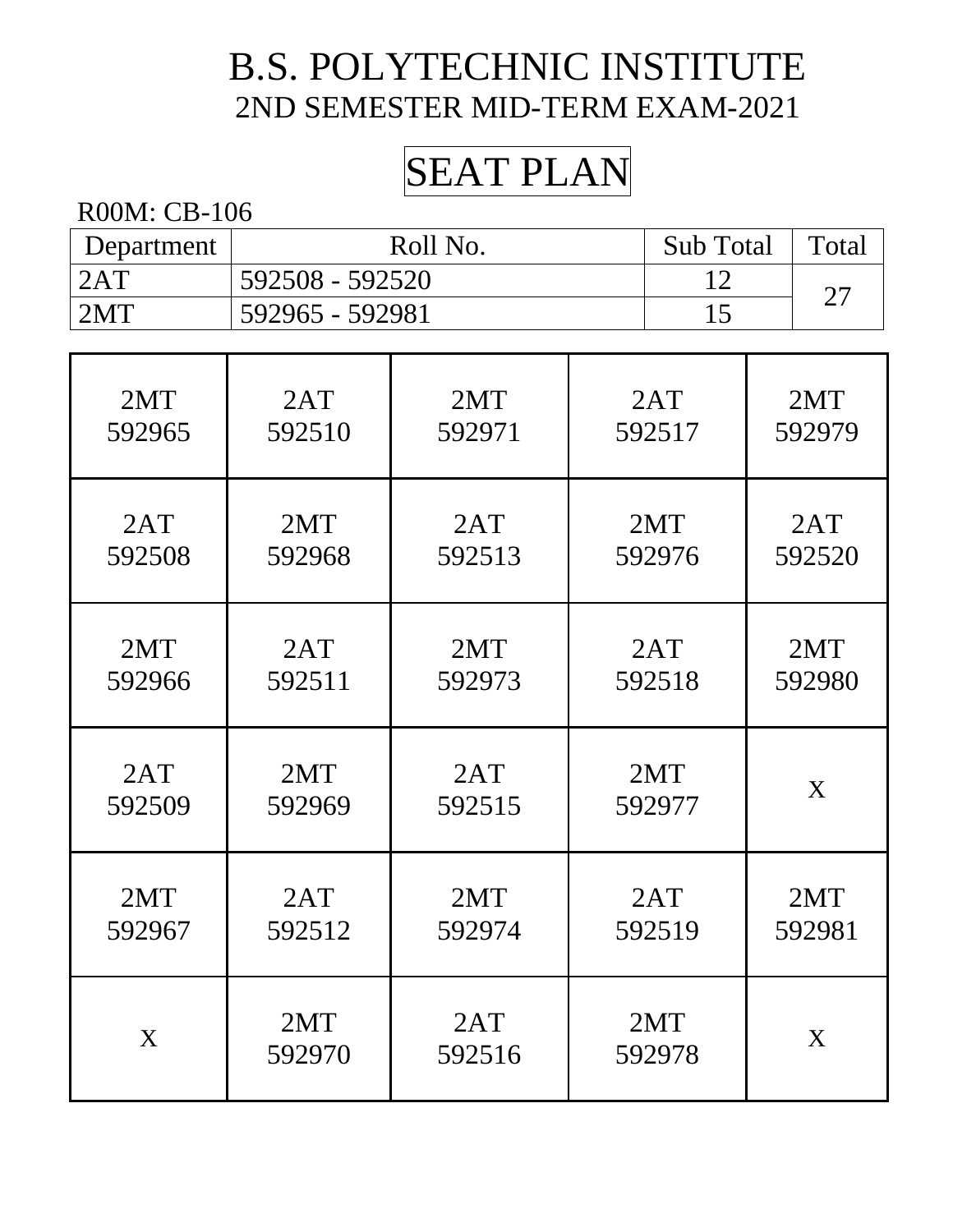# SEAT PLAN

#### R00M: MT SHOP-1

| Department | Roll No.           | Sub Total | Total |
|------------|--------------------|-----------|-------|
| 2CWT       | . 592639 - 592644  | 06        |       |
| 2ET        | 544047 - 592772    |           | 29    |
| 2CONT      | $-593118 - 594015$ |           |       |

| 2CWT   | 2CONT  | 2ET    | 2CONT  |
|--------|--------|--------|--------|
| 592639 | 593122 | 585641 | 594015 |
| 2CONT  | 2CWT   | 2CONT  | 2ET    |
| 593118 | 592643 | 593129 | 592769 |
| 2CWT   | 2CONT  | 2ET    | X      |
| 592640 | 593123 | 592765 |        |
| 2CONT  | 2CWT   | 2CONT  | 2ET    |
| 593119 | 592644 | 593130 | 592770 |
| 2CWT   | 2CONT  | 2ET    | X      |
| 592641 | 593125 | 592766 |        |
| 2CONT  | 2ET    | 2CONT  | 2ET    |
| 593120 | 544047 | 593131 | 592771 |
| 2CWT   | 2CONT  | 2ET    | X      |
| 592642 | 593126 | 592767 |        |
| 2CONT  | 2ET    | 2CONT  | 2ET    |
| 593121 | 584483 | 593132 | 592772 |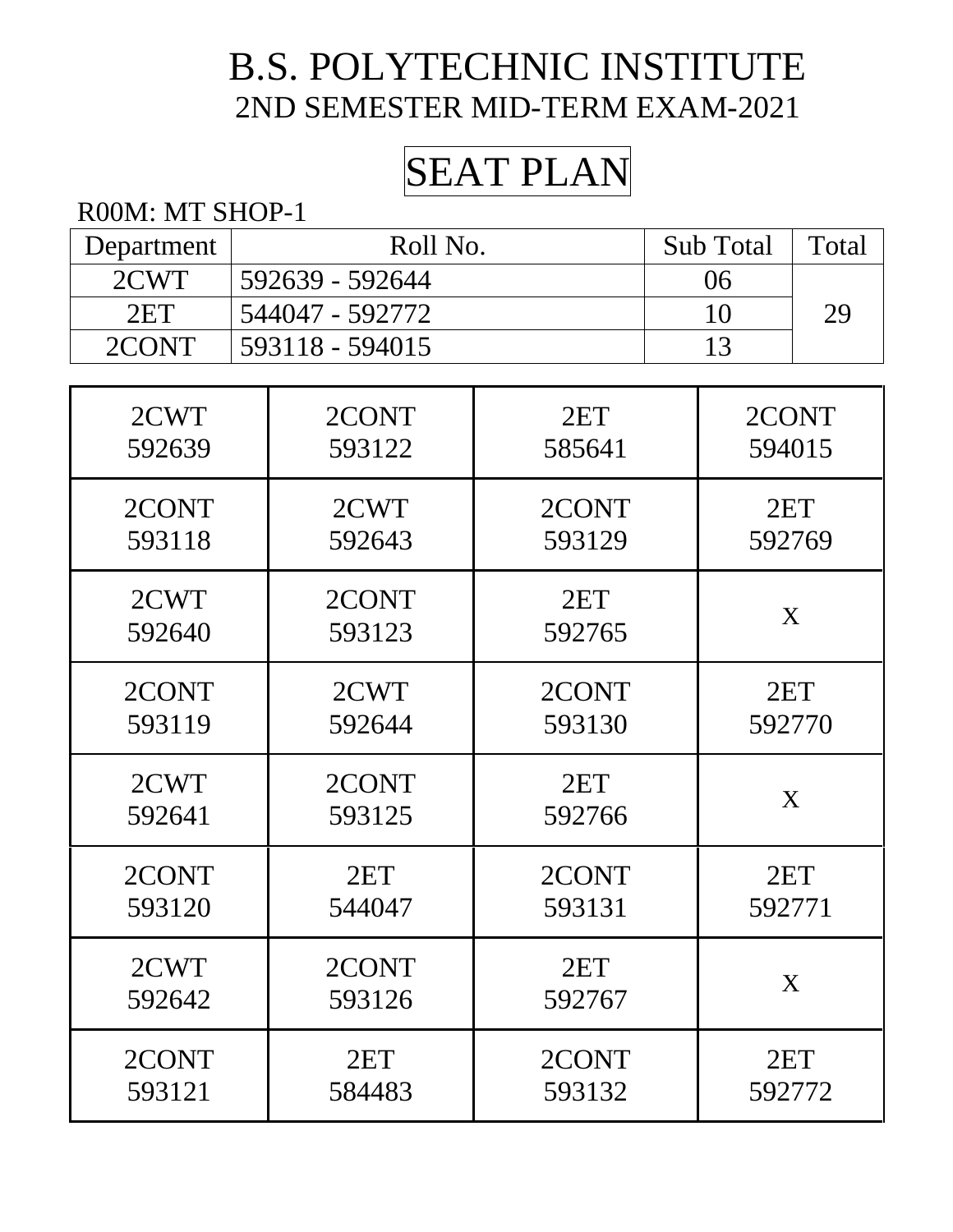# SEAT PLAN

| Department | Roll No.        | Sub Total Total |  |
|------------|-----------------|-----------------|--|
| 2CMT       | 489097 - 592665 |                 |  |
| 2ET        | 592777 - 592796 |                 |  |
| 2MT        | 592982 - 592990 |                 |  |

| 2MT    | 2CMT   | 2ET    | 2CMT   | 2ET    |
|--------|--------|--------|--------|--------|
| 592982 | 584420 | 592781 | 592655 | 592793 |
| 2CMT   | 2MT    | 2CMT   | 2ET    | 2CMT   |
| 489097 | 592988 | 592649 | 592789 | 592660 |
| 2MT    | 2CMT   | 2ET    | 2CMT   | 2ET    |
| 592983 | 592645 | 592782 | 592656 | 592794 |
| 2CMT   | 2MT    | 2CMT   | 2ET    | 2CMT   |
| 494018 | 592989 | 592652 | 592790 | 592661 |
| 2MT    | 2CMT   | 2ET    | 2CMT   | 2ET    |
| 592984 | 592647 | 592787 | 592658 | 592795 |
| 2CMT   | 2MT    | 2CMT   | 2ET    | 2CMT   |
| 546909 | 592990 | 592653 | 592791 | 592664 |
| 2MT    | 2CMT   | 2ET    | 2CMT   | 2ET    |
| 592986 | 592648 | 592788 | 592659 | 592796 |
| 2CMT   | 2ET    | 2CMT   | 2ET    | 2CMT   |
| 546946 | 592777 | 592654 | 592792 | 592665 |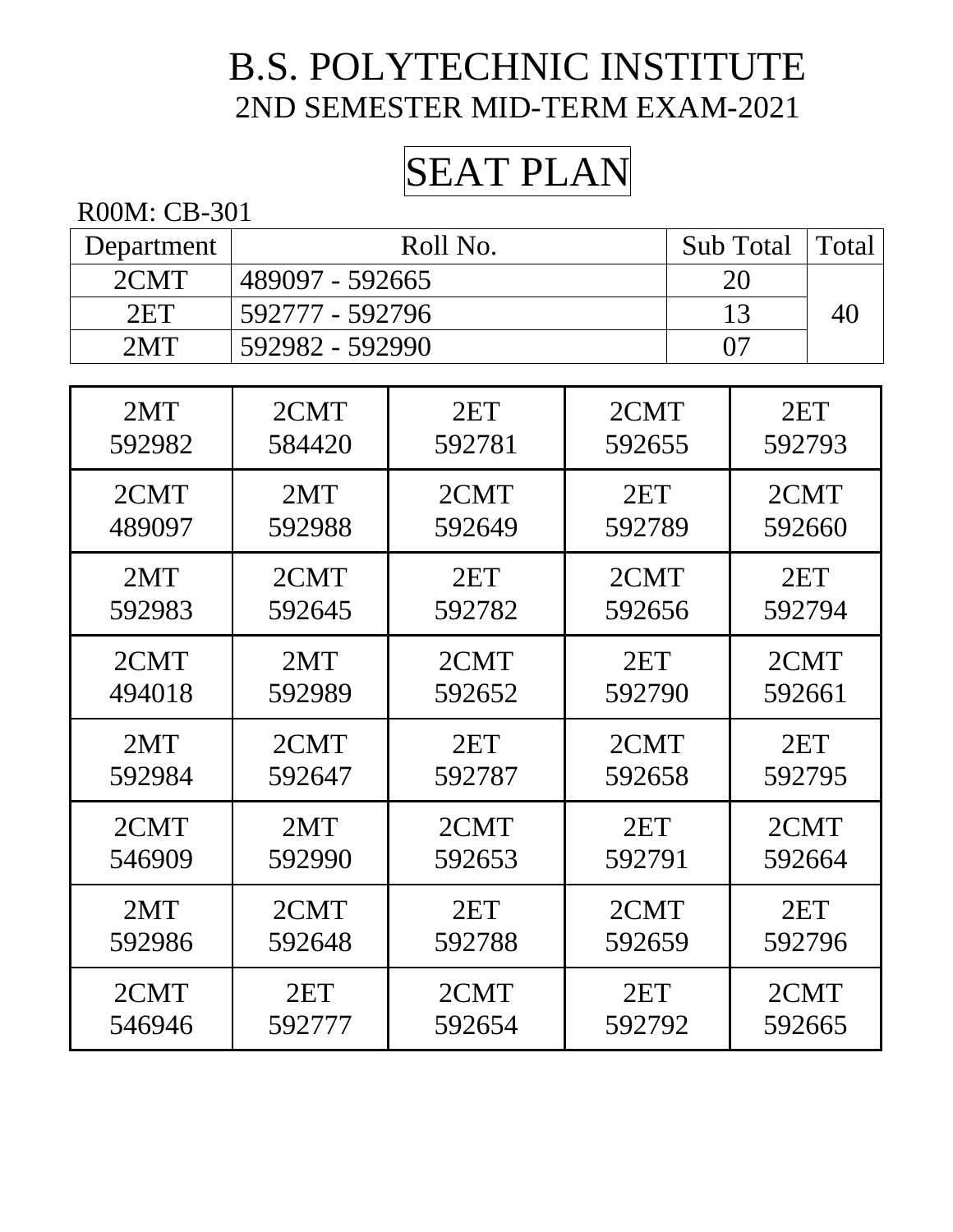# SEAT PLAN

| Department | Roll No.        | Sub Total   Total |    |
|------------|-----------------|-------------------|----|
| 2CMT       | 592667 - 592689 |                   | 30 |
| 2ET        | 592797 - 592811 |                   |    |

| 2CMT   | 2ET    | 2CMT   | 2ET    | 2CMT   |
|--------|--------|--------|--------|--------|
| 592667 | 592800 | 592676 | 592806 | 592684 |
| 2ET    | 2CMT   | 2ET    | 2CMT   | 2ET    |
| 592797 | 592670 | 592803 | 592680 | 592809 |
| 2CMT   | 2ET    | 2CMT   | 2ET    | 2CMT   |
| 592668 | 592801 | 592677 | 592807 | 592687 |
| 2ET    | 2CMT   | 2ET    | 2CMT   | 2ET    |
| 592798 | 592674 | 592804 | 592682 | 592810 |
| 2CMT   | 2ET    | 2CMT   | 2ET    | 2CMT   |
| 592669 | 592802 | 592679 | 592808 | 592689 |
| 2ET    | 2CMT   | 2ET    | 2CMT   | 2ET    |
| 592799 | 592675 | 592805 | 592683 | 592811 |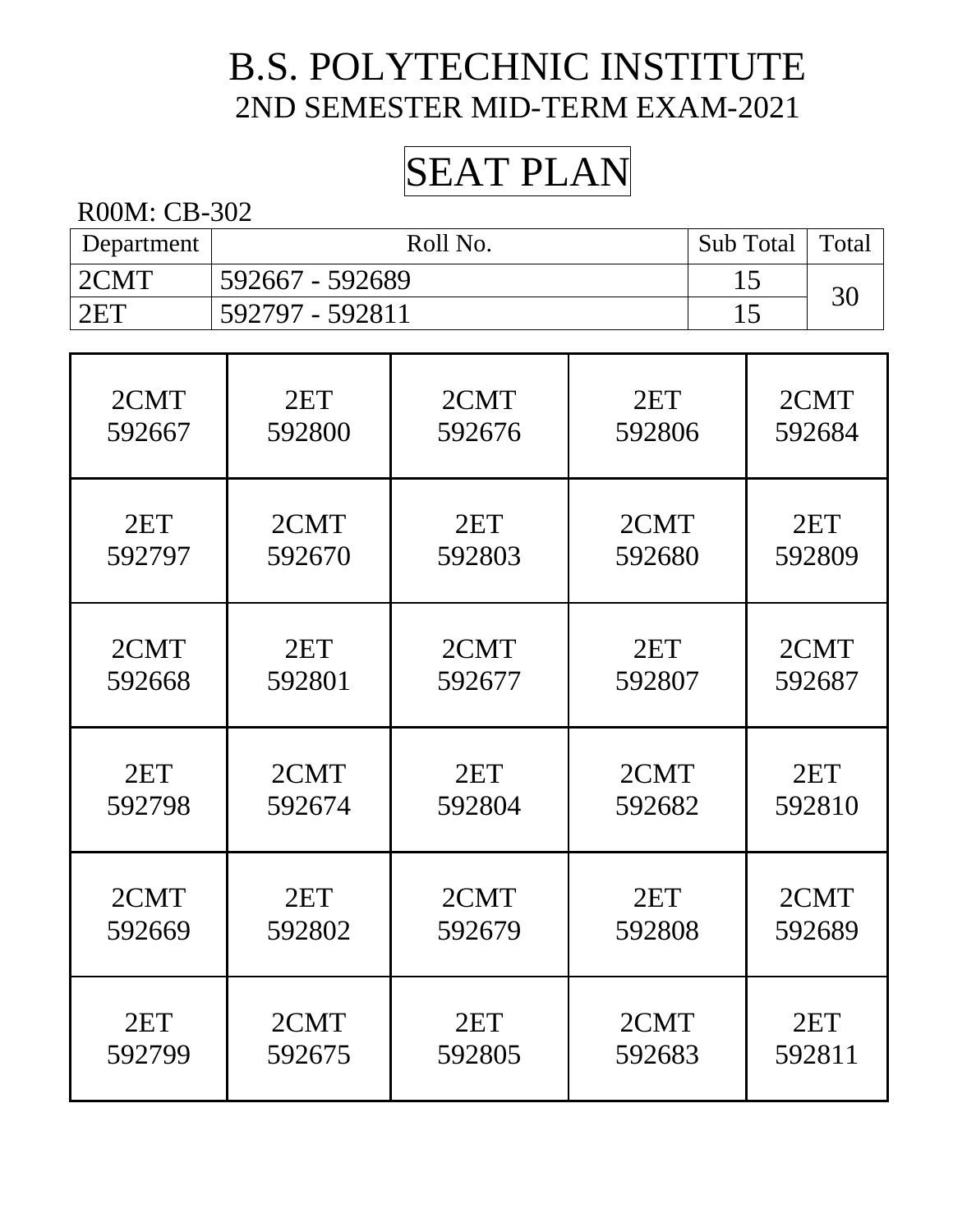# SEAT PLAN

| Department | Roll No.          | Sub Total   Total |  |
|------------|-------------------|-------------------|--|
| 2CMT       | 592690 --- 592728 | 20                |  |
| 2ET        | 592812 --- 592835 | 20                |  |

| 2CMT   | 2ET    | 2CMT   | 2ET    | 2CMT   |
|--------|--------|--------|--------|--------|
| 592690 | 592816 | 592713 | 592825 | 592725 |
| 2ET    | 2CMT   | 2ET    | 2CMT   | 2ET    |
| 592812 | 592695 | 592821 | 592721 | 592830 |
| 2CMT   | 2ET    | 2CMT   | 2ET    | 2CMT   |
| 592691 | 592817 | 592715 | 592826 | 592726 |
| 2ET    | 2CMT   | 2ET    | 2CMT   | 2ET    |
| 592813 | 592702 | 592822 | 592722 | 592831 |
| 2CMT   | 2ET    | 2CMT   | 2ET    | 2CMT   |
| 592693 | 592818 | 592716 | 592828 | 592727 |
| 2ET    | 2CMT   | 2ET    | 2CMT   | 2ET    |
| 592814 | 592710 | 592823 | 592723 | 592834 |
| 2CMT   | 2ET    | 2CMT   | 2ET    | 2CMT   |
| 592694 | 592819 | 592717 | 592829 | 592728 |
| 2ET    | 2CMT   | 2ET    | 2CMT   | 2ET    |
| 592815 | 592711 | 592824 | 592724 | 592835 |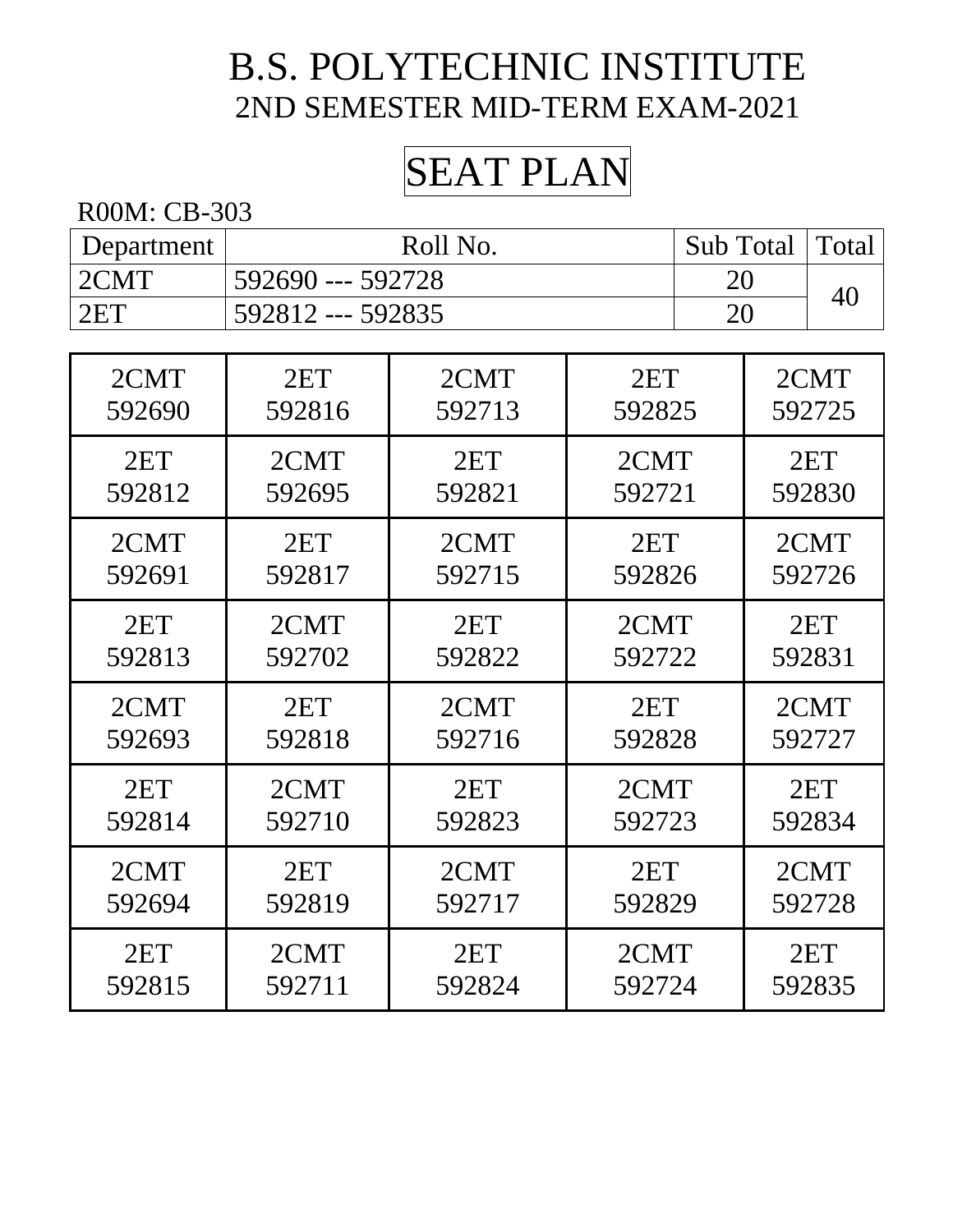# SEAT PLAN

| Department | Roll No.         | Sub Total | Total |
|------------|------------------|-----------|-------|
| 2CMT       | .592729 - 592747 |           | 30    |
| 2ET        | 592836 - 592853  |           |       |

| 2ET    | 2CMT   | 2ET    | 2CMT   | 2ET    |
|--------|--------|--------|--------|--------|
| 592836 | 592734 | 592844 | 592741 | 592851 |
| 2CMT   | 2ET    | 2CMT   | 2ET    | 2CMT   |
| 592729 | 592840 | 592737 | 592847 | 592745 |
| 2ET    | 2CMT   | 2ET    | 2CMT   | 2ET    |
| 592837 | 592735 | 592845 | 592743 | 592852 |
| 2CMT   | 2ET    | 2CMT   | 2ET    | 2CMT   |
| 592730 | 592842 | 592738 | 592848 | 592746 |
| 2ET    | 2CMT   | 2ET    | 2CMT   | 2ET    |
| 592838 | 592736 | 592846 | 592744 | 592853 |
| 2CMT   | 2ET    | 2CMT   | 2ET    | 2CMT   |
| 592733 | 592843 | 592739 | 592850 | 592747 |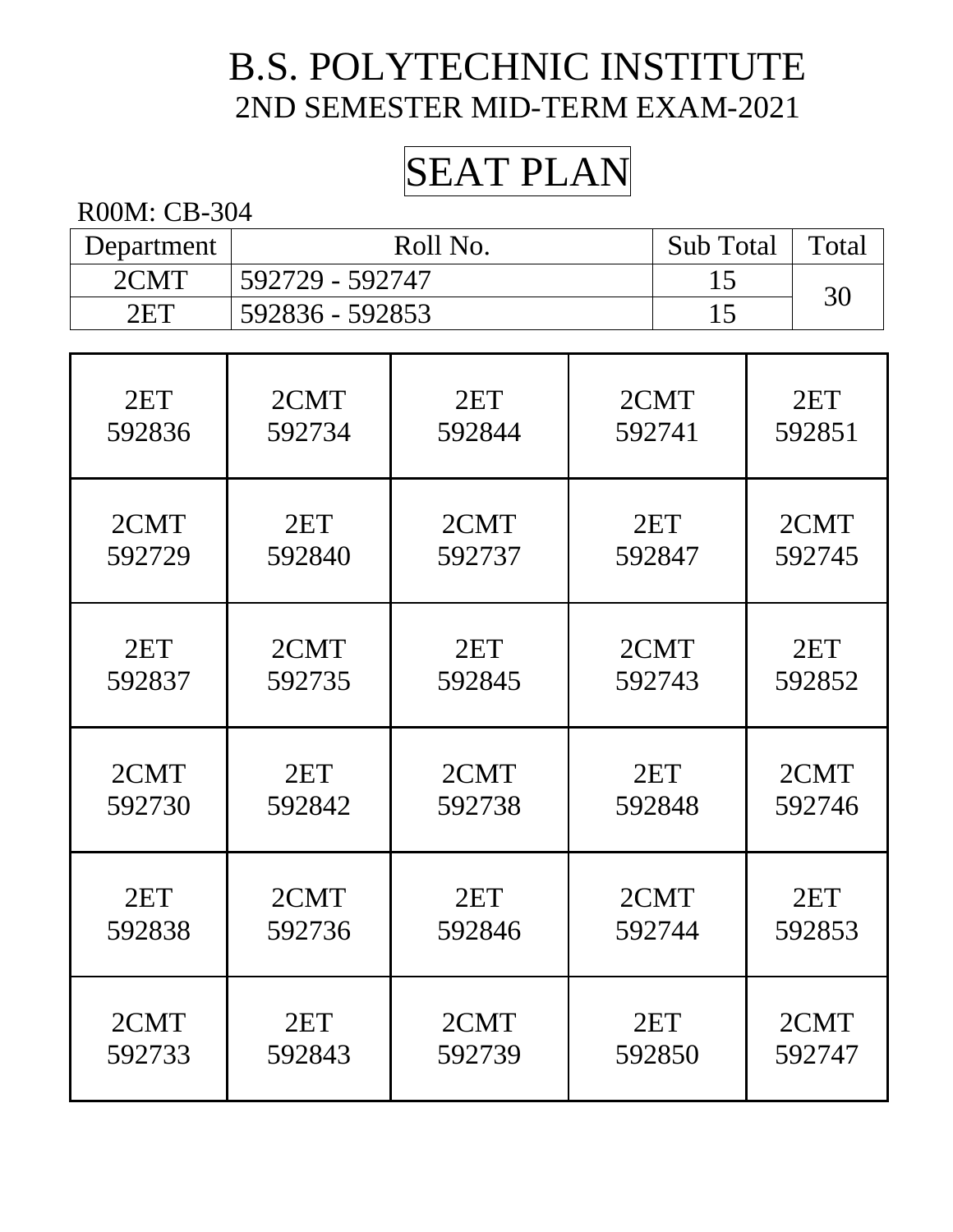# SEAT PLAN

| Department | Roll No.        | Sub Total   Total |  |
|------------|-----------------|-------------------|--|
| 2CMT       | 592748 - 592764 |                   |  |
| 2ET        | 592854 - 592870 |                   |  |

| X      | 2ET    | 2CMT   | 2ET    | 2CMT   |
|--------|--------|--------|--------|--------|
|        | 592857 | 592753 | 592864 | 592762 |
| 2ET    | 2CMT   | 2ET    | 2CMT   | 2ET    |
| 592854 | 592750 | 592861 | 592756 | 592868 |
| 2CMT   | 2ET    | 2CMT   | 2ET    | 2CMT   |
| 592748 | 592858 | 592754 | 592865 | 592763 |
| 2ET    | 2CMT   | 2ET    | 2CMT   | 2ET    |
| 592855 | 592751 | 592862 | 592757 | 592869 |
| 2CMT   | 2ET    | 2CMT   | 2ET    | 2CMT   |
| 592749 | 592860 | 592755 | 592866 | 592764 |
| 2ET    | 2CMT   | 2ET    | 2CMT   | 2ET    |
| 592856 | 592752 | 592863 | 592761 | 592870 |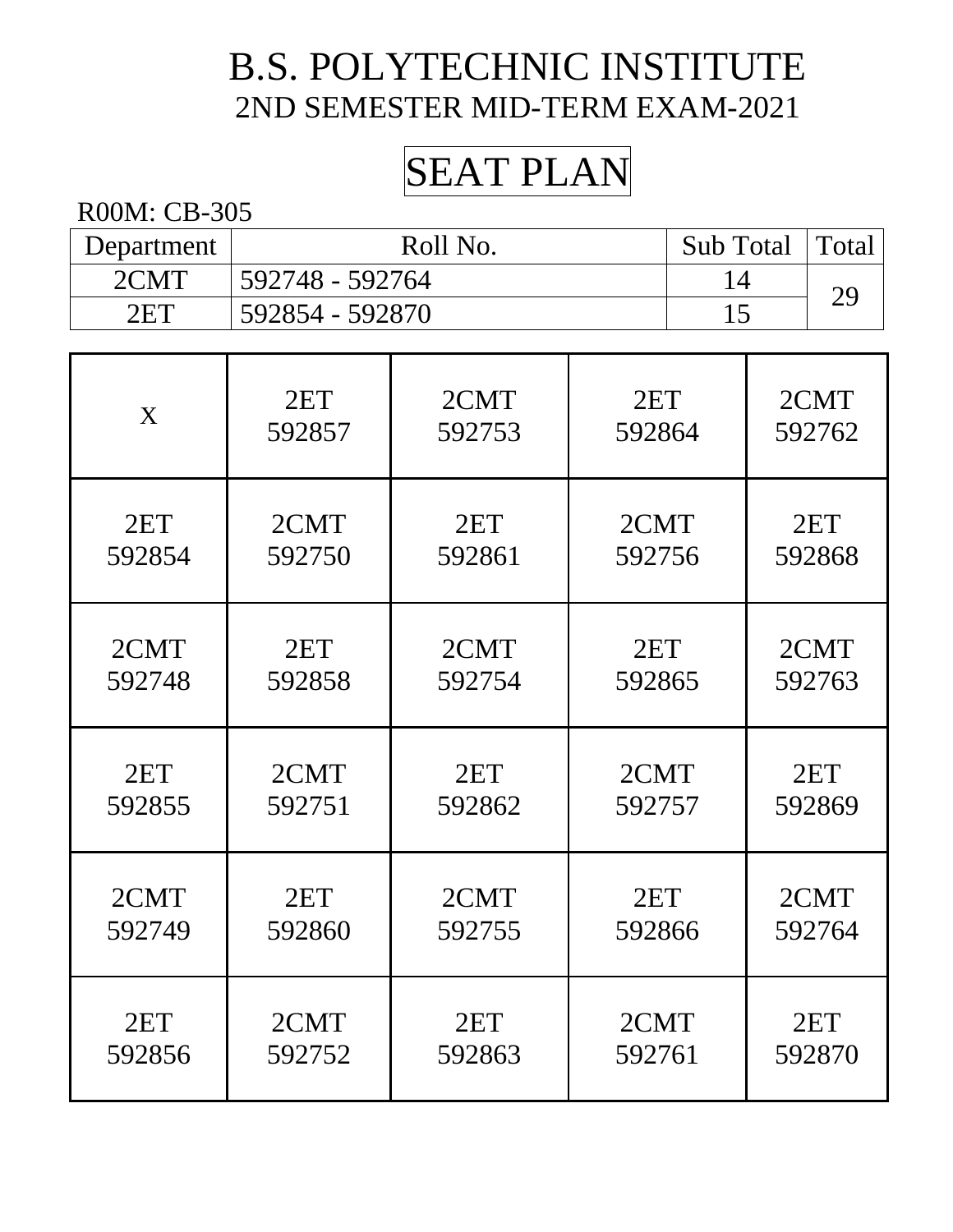# SEAT PLAN

#### R00M: AT SHOP-2

| Department | Roll No.          | Sub Total   Total |    |
|------------|-------------------|-------------------|----|
| 2AT        | 592521 --- 592545 |                   | 40 |
| 2MT        | 592991 --- 593017 | 20                |    |

| 2MT    | 2AT    | 2MT    | 2AT    | 2MT    |
|--------|--------|--------|--------|--------|
| 592991 | 592528 | 593001 | 592537 | 593013 |
| 2AT    | 2MT    | 2AT    | 2MT    | 2AT    |
| 592521 | 592995 | 592532 | 593006 | 592542 |
| 2MT    | 2AT    | 2MT    | 2AT    | 2MT    |
| 592992 | 592529 | 593002 | 592538 | 593015 |
| 2AT    | 2MT    | 2AT    | 2MT    | 2AT    |
| 592522 | 592996 | 592533 | 593010 | 592543 |
| 2MT    | 2AT    | 2MT    | 2MT    | 2MT    |
| 592993 | 592530 | 593004 | 593011 | 593016 |
| 2AT    | 2MT    | 2AT    | 2AT    | 2AT    |
| 592523 | 592997 | 592535 | 592540 | 592544 |
| 2MT    | 2AT    | 2MT    | 2MT    | 2MT    |
| 592994 | 592531 | 593005 | 593012 | 593017 |
| 2AT    | 2MT    | 2AT    | 2AT    | 2AT    |
| 592526 | 592998 | 592536 | 592541 | 592545 |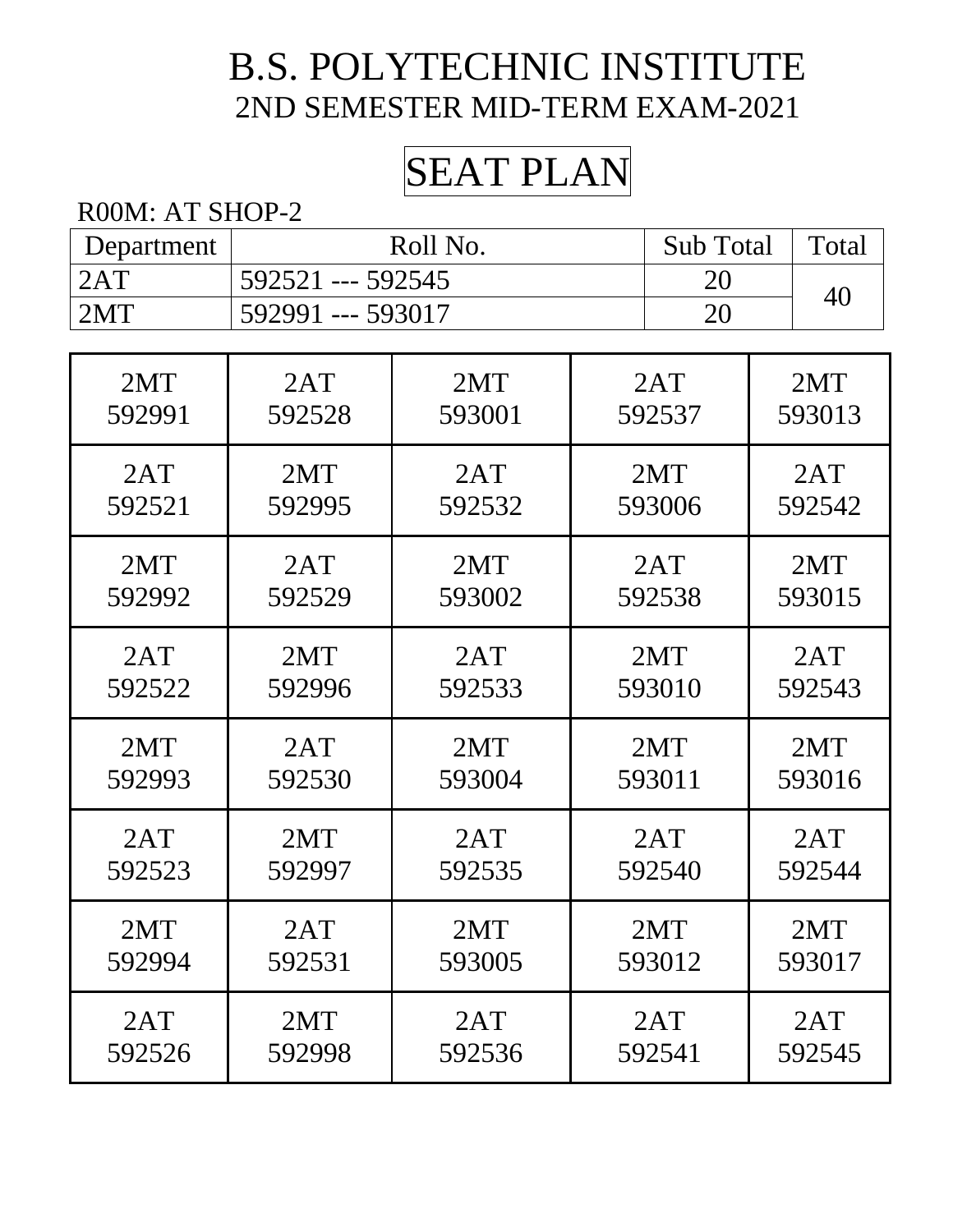## SEAT PLAN

#### R00M: Welding Shop

| Department    | Roll No.      |                   |               | Sub Total | Total         |               |
|---------------|---------------|-------------------|---------------|-----------|---------------|---------------|
| 2ET           |               | 592873 --- 592884 |               |           | 13            | 13            |
|               |               |                   |               |           |               |               |
|               | 2ET<br>592873 |                   | 2ET<br>592879 |           |               | 2ET<br>592884 |
| 2ET<br>592871 |               | 2ET<br>592877     |               |           | 2ET<br>592882 |               |
|               | 2ET<br>592874 |                   | 2ET<br>592880 |           |               |               |
| 2ET<br>592872 |               | 2ET<br>592878     |               |           | 2ET<br>592883 |               |
|               | 2ET<br>592876 |                   | 2ET<br>592881 |           |               |               |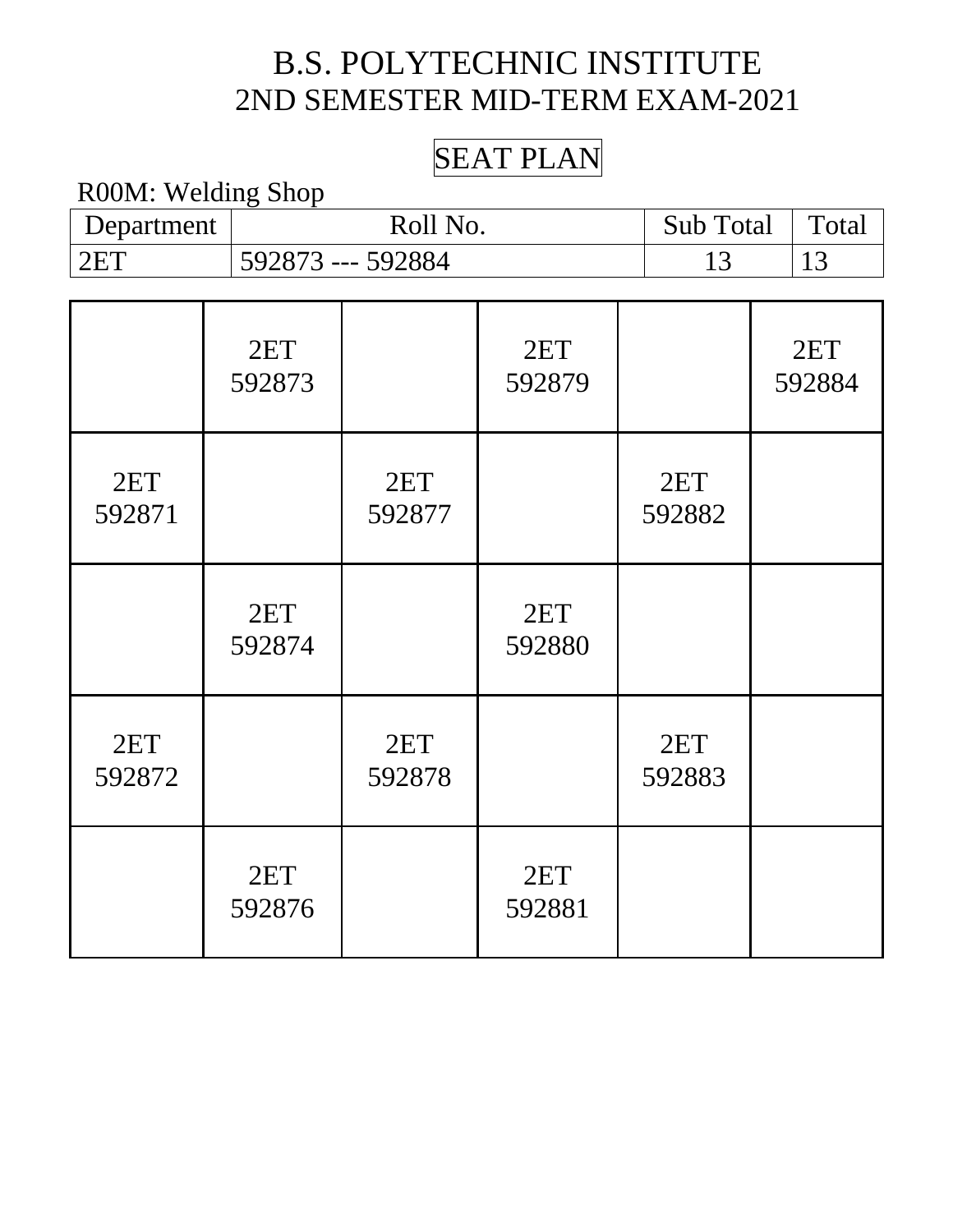# SEAT PLAN

| Department | Roll No.          | Sub Total   Total |  |
|------------|-------------------|-------------------|--|
| 4AT        | 174908 --- 489060 |                   |  |
| 4MT        | 175321 --- 489509 |                   |  |

| 4MT    | 4AT    | 4MT    | 4AT    | X      |
|--------|--------|--------|--------|--------|
| 175321 | 174925 | 185107 | 489053 |        |
| 4AT    | 4MT    | 4AT    | 4MT    | 4AT    |
| 174908 | 185103 | 181294 | 489505 | 489058 |
| 4MT    | 4AT    | 4MT    | 4AT    | 4MT    |
| 185101 | 174968 | 450598 | 489054 | 489508 |
| 4AT    | 4MT    | 4AT    | 4MT    | 4AT    |
| 174921 | 185104 | 185083 | 489506 | 489059 |
| 4MT    | 4AT    | 4MT    | 4AT    | 4MT    |
| 185102 | 174985 | 479413 | 489056 | 489509 |
| 4AT    | 4MT    | 4AT    | 4MT    | 4AT    |
| 174924 | 185106 | 489052 | 489507 | 489060 |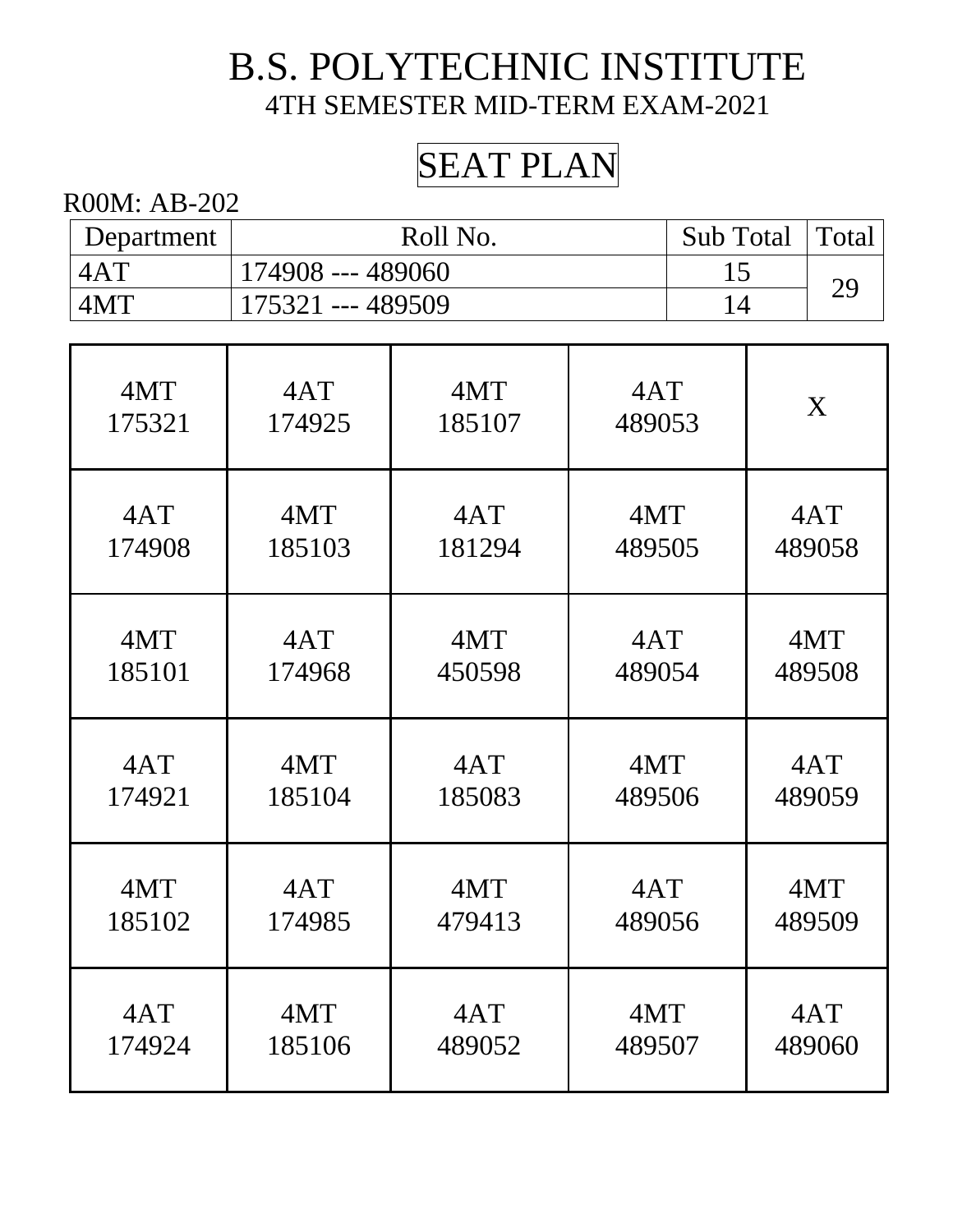# SEAT PLAN

| Department | Roll No.        | Sub Total | Total |
|------------|-----------------|-----------|-------|
| 4AT        | 489061 - 489084 |           | 29    |
| 4MT        | 489512 - 489529 |           |       |

| 4MT    | 4AT    | 4MT    | 4AT    | X      |
|--------|--------|--------|--------|--------|
| 489512 | 489070 | 489520 | 489077 |        |
| 4AT    | 4MT    | 4AT    | 4MT    | 4AT    |
| 489061 | 489515 | 489074 | 489524 | 489080 |
| 4MT    | 4AT    | 4MT    | 4AT    | 4MT    |
| 489513 | 489071 | 489521 | 489078 | 489528 |
| 4AT    | 4MT    | 4AT    | 4MT    | 4AT    |
| 489068 | 489516 | 489075 | 489525 | 489083 |
| 4MT    | 4AT    | 4MT    | 4AT    | 4MT    |
| 489514 | 489073 | 489523 | 489079 | 489529 |
| 4AT    | 4MT    | 4AT    | 4MT    | 4AT    |
| 489069 | 489518 | 489076 | 489526 | 489084 |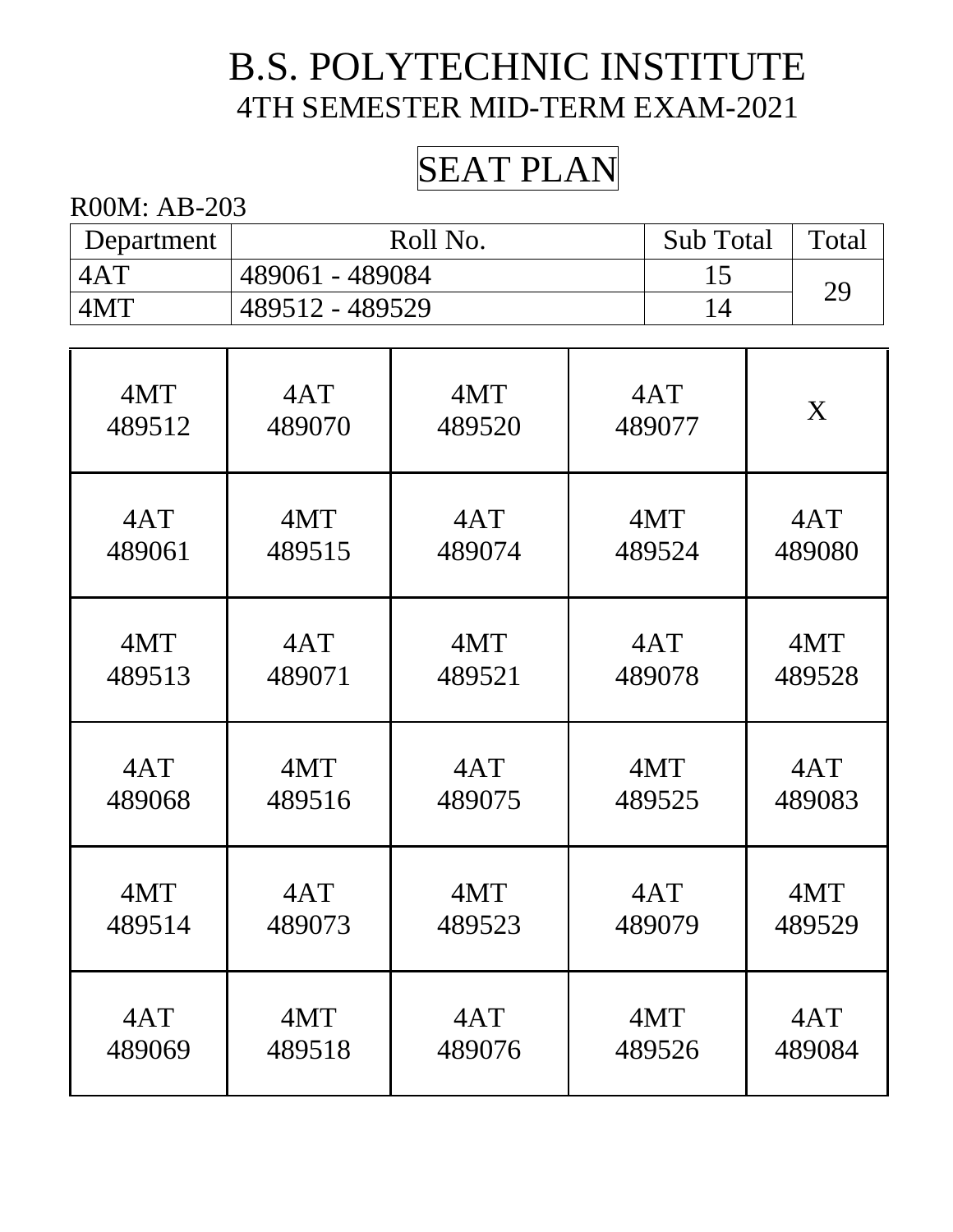## SEAT PLAN

| Department | Roll No.        | Sub Total   Total |  |
|------------|-----------------|-------------------|--|
| 4AT        | 489085 - 489102 |                   |  |
| 4MT        | 489531 - 489552 |                   |  |

| 4MT    | 4AT    | 4MT    | 4AT    | X      |
|--------|--------|--------|--------|--------|
| 489531 | 489089 | 489542 | 489096 |        |
| 4AT    | 4MT    | 4AT    | 4MT    | 4AT    |
| 489085 | 489537 | 489092 | 489546 | 489100 |
| 4MT    | 4AT    | 4MT    | 4AT    | 4MT    |
| 489532 | 489090 | 489543 | 489098 | 489551 |
| 4AT    | 4MT    | 4AT    | 4MT    | 4AT    |
| 489086 | 489538 | 489093 | 489549 | 489101 |
| 4MT    | 4AT    | 4MT    | 4AT    | 4MT    |
| 489534 | 489091 | 489544 | 489099 | 489552 |
| 4AT    | 4MT    | 4AT    | 4MT    | 4AT    |
| 489087 | 489540 | 489095 | 489550 | 489102 |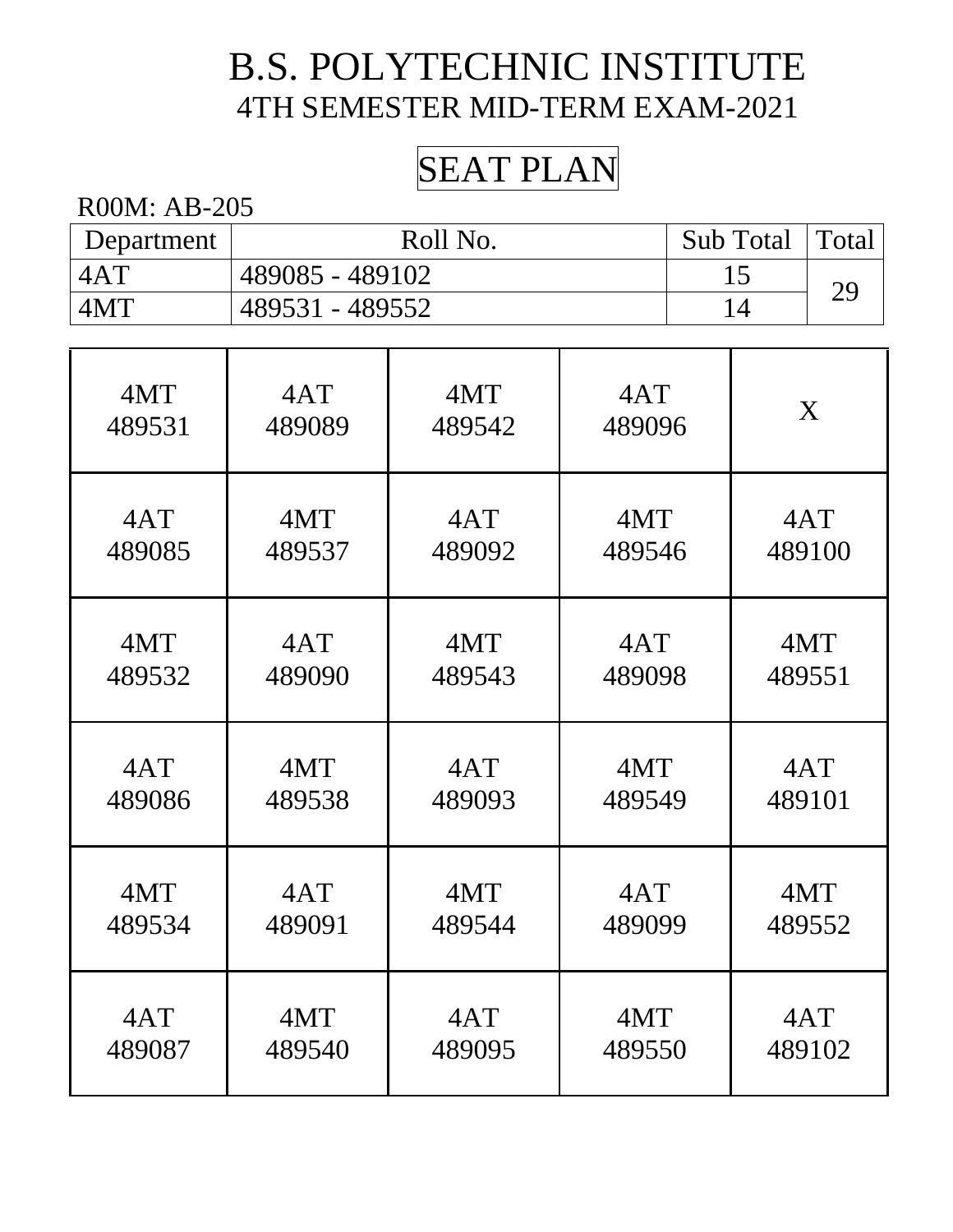# SEAT PLAN

R00M: WE-(North)

| Department | Roll No.        |        |        | Sub Total |  | Total  |
|------------|-----------------|--------|--------|-----------|--|--------|
| 4CWT       | 175030 - 489200 |        |        | 25        |  |        |
| 4CONT      | 185108 - 489656 |        |        | 25        |  | 50     |
|            |                 |        |        |           |  |        |
| 4CWT       | 4CONT           | 4CWT   |        | 4CONT     |  | 4CWT   |
| 175030     | 489627          | 489176 |        | 489644    |  | 489192 |
| 4CONT      | 4CWT            | 4CONT  |        | 4CWT      |  | 4CONT  |
| 185108     | 185085          | 489637 |        | 489185    |  | 489651 |
| 4CWT       | 4CONT           | 4CWT   |        | 4CONT     |  | 4CWT   |
| 175035     | 489629          | 489177 |        | 489646    |  | 489194 |
| 4CONT      | 4CWT            | 4CONT  |        | 4CWT      |  | 4CONT  |
| 185109     | 489167          | 489638 | 489187 |           |  | 489652 |
| 4CWT       | 4CONT           | 4CWT   | 4CONT  |           |  | 4CWT   |
| 175056     | 489630          | 489180 |        | 489648    |  | 489195 |
| 4CONT      | 4CWT            | 4CONT  |        | 4CWT      |  | 4CONT  |
| 481013     | 489168          | 489641 |        | 489188    |  | 489653 |
| 4CWT       | 4CONT           | 4CWT   |        | 4CONT     |  | 4CWT   |
| 181308     | 489631          | 489182 |        | 489649    |  | 489199 |
| 4CONT      | 4CWT            | 4CONT  |        | 4CWT      |  | 4CONT  |
| 489625     | 489169          | 489642 | 489189 |           |  | 489654 |
| 4CWT       | 4CONT           | 4CWT   | 4CONT  |           |  | 4CWT   |
| 181311     | 489633          | 489183 | 489650 |           |  | 489200 |
| 4CONT      | 4CWT            | 4CONT  | 4CWT   |           |  | 4CONT  |
| 489626     | 489171          | 489643 |        | 489191    |  | 489656 |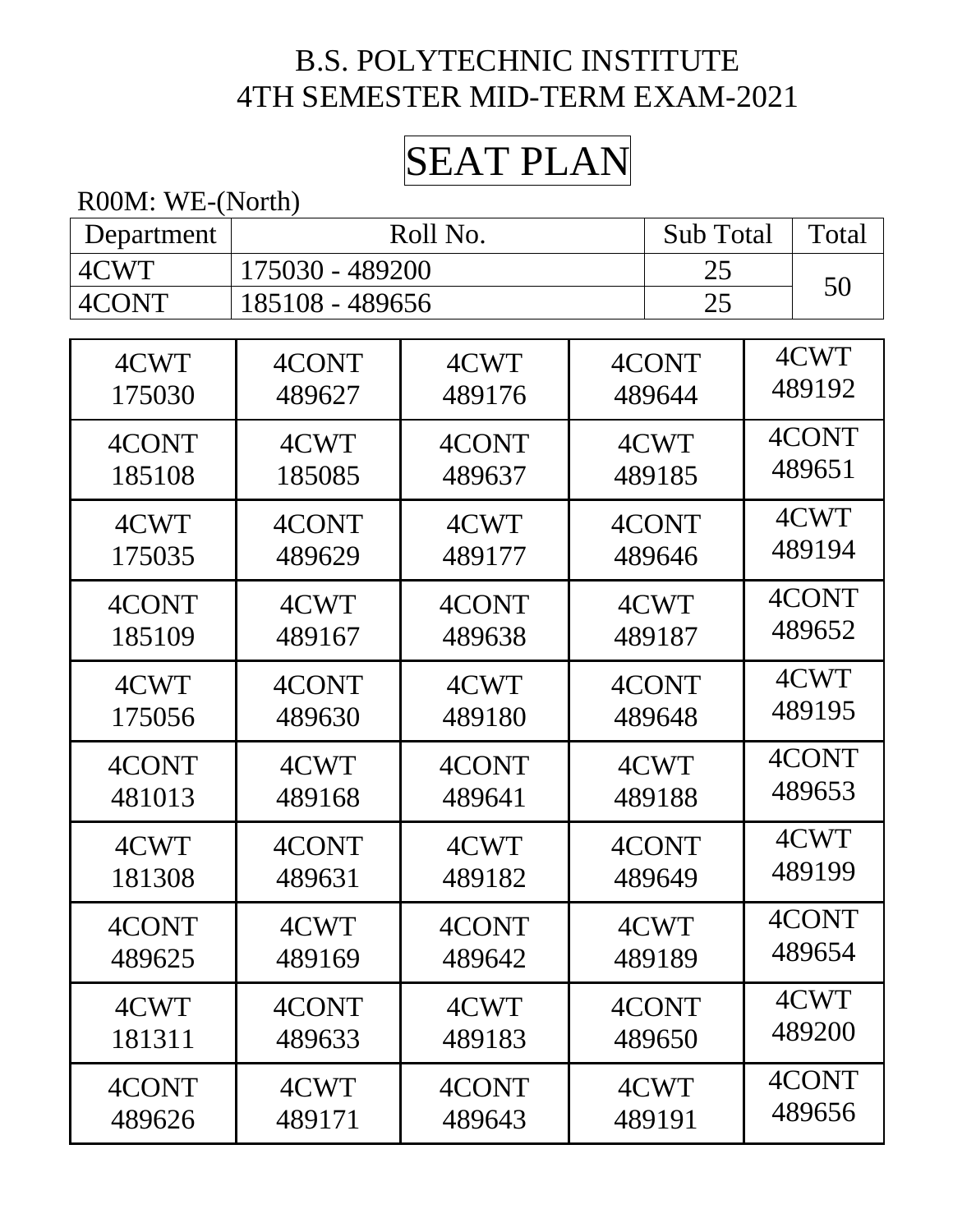#### SEAT PLAN

| R00M: WE-(South) |                       |        |        |        |       |        |
|------------------|-----------------------|--------|--------|--------|-------|--------|
| Department       | Roll No.<br>Sub Total |        |        |        | Total |        |
| 4CWT             | 489201 - 489234       |        |        | 25     |       |        |
| 4CONT            | 489658 - 489700       |        |        | 25     |       | 50     |
|                  |                       |        |        |        |       |        |
| 4CWT             | 4CONT                 | 4CWT   |        | 4CONT  |       | 4CWT   |
| 489201           | 489669                | 489219 | 489687 |        |       | 489230 |
| 4CONT            | 4CWT                  | 4CONT  |        | 4CWT   |       | 4CONT  |
| 489658           | 489208                | 489676 | 489225 |        |       | 489695 |
| 4CWT             | 4CONT                 | 4CWT   |        | 4CONT  |       | 4CWT   |
| 489204           | 489670                | 489220 | 489688 |        |       | 489231 |
| 4CONT            | 4CWT                  | 4CONT  | 4CWT   |        |       | 4CONT  |
| 489665           | 489210                | 489677 |        | 489226 |       | 489696 |
| 4CWT             | 4CONT                 | 4CWT   |        | 4CONT  |       | 4CWT   |
| 489205           | 489671                | 489221 | 489690 |        |       | 489232 |
| 4CONT            | 4CWT                  | 4CONT  | 4CWT   |        |       | 4CONT  |
| 489666           | 489212                | 489678 | 489227 |        |       | 489697 |
| 4CWT             | 4CONT                 | 4CWT   |        | 4CONT  |       | 4CWT   |
| 489206           | 489673                | 489222 | 489691 |        |       | 489233 |
| 4CONT            | 4CWT                  | 4CONT  | 4CWT   |        |       | 4CONT  |
| 489667           | 489216                | 489679 | 489228 |        |       | 489699 |
| 4CWT             | 4CONT                 | 4CWT   |        | 4CONT  |       | 4CWT   |
| 489207           | 489674                | 489224 | 489694 |        |       | 489234 |
| 4CONT            | 4CWT                  | 4CONT  |        | 4CWT   |       | 4CONT  |
| 489668           | 489217                | 489680 |        | 489229 |       | 489700 |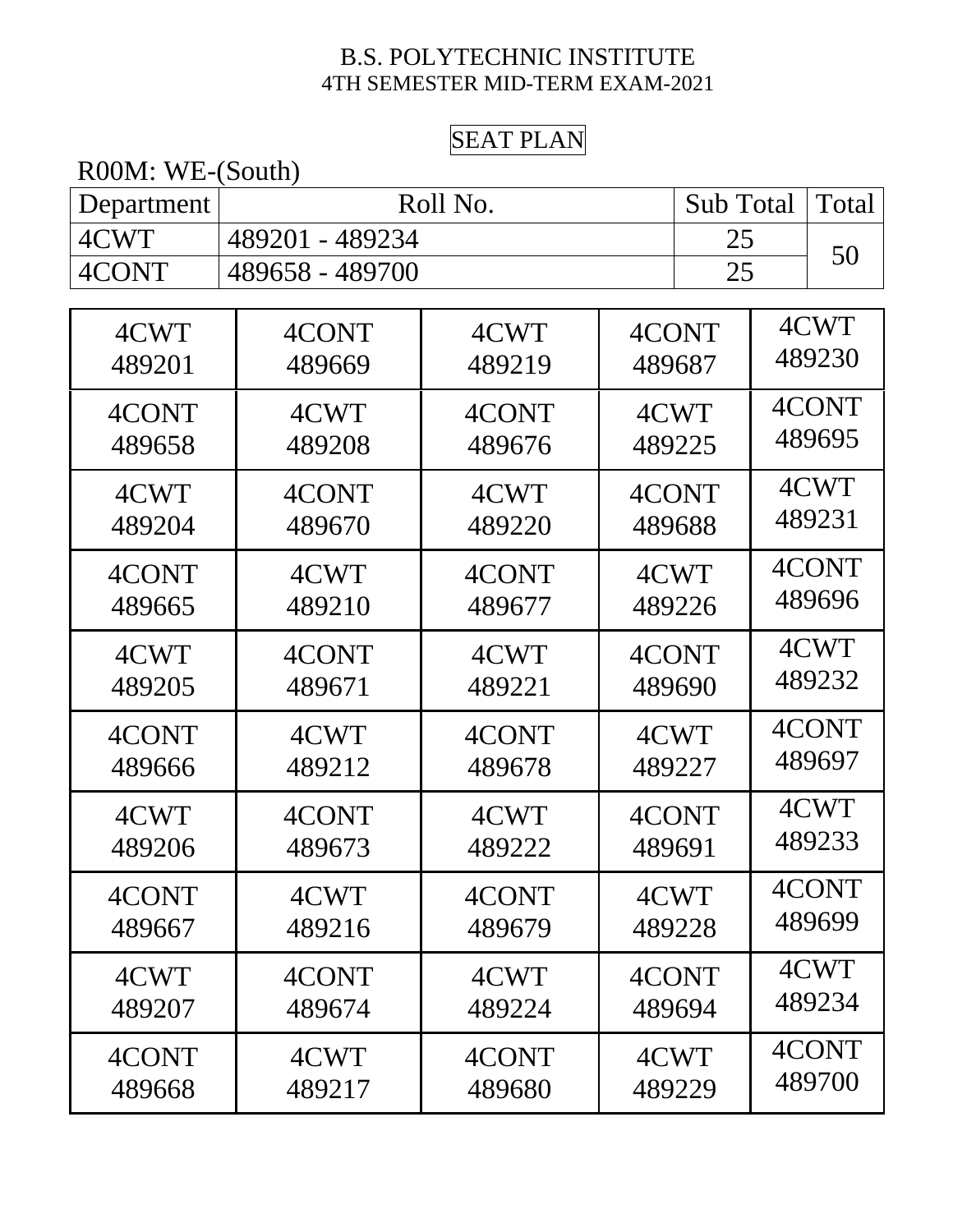# SEAT PLAN

R00M: WW (North)

| Department | Roll No.        |        | Sub Total | Total  |
|------------|-----------------|--------|-----------|--------|
| 4CWT       | 489235 - 594017 |        | 19        |        |
| 4CONT      | 489701-489722   | 20     | 39        |        |
|            |                 |        |           |        |
| 4CWT       | 4CONT           | 4CWT   | 4CONT     |        |
| 489235     | 489707          | 489250 | 489718    |        |
| 4CONT      | 4CWT            | 4CONT  | 4CWT      |        |
| 489701     | 489242          | 489712 | 489258    |        |
| 4CWT       | 4CONT           | 4CWT   | 4CONT     |        |
| 489237     | 489708          | 489251 | 489719    |        |
| 4CONT      | 4CWT            | 4CONT  | 4CWT      |        |
| 489702     | 489243          | 489714 | 489259    |        |
| 4CWT       | 4CONT           | 4CWT   | 4CONT     |        |
| 489238     | 489709          | 489253 | 489720    |        |
| 4CONT      | 4CWT            | 4CONT  | 4CWT      |        |
| 489703     | 489247          | 489715 | 489260    |        |
| 4CWT       | 4CONT           | 4CWT   | 4CONT     |        |
| 489240     | 489710          | 489254 | 489721    |        |
| 4CONT      | 4CWT            | 4CONT  | 4CWT      |        |
| 489704     | 489248          | 489716 | 594017    |        |
| 4CWT       | 4CONT           | 4CWT   |           | 4CONT  |
| 489241     | 489711          | 489255 |           | 489722 |
| 4CONT      | 4CWT            | 4CONT  |           | X      |
| 489705     | 489249          | 489717 |           |        |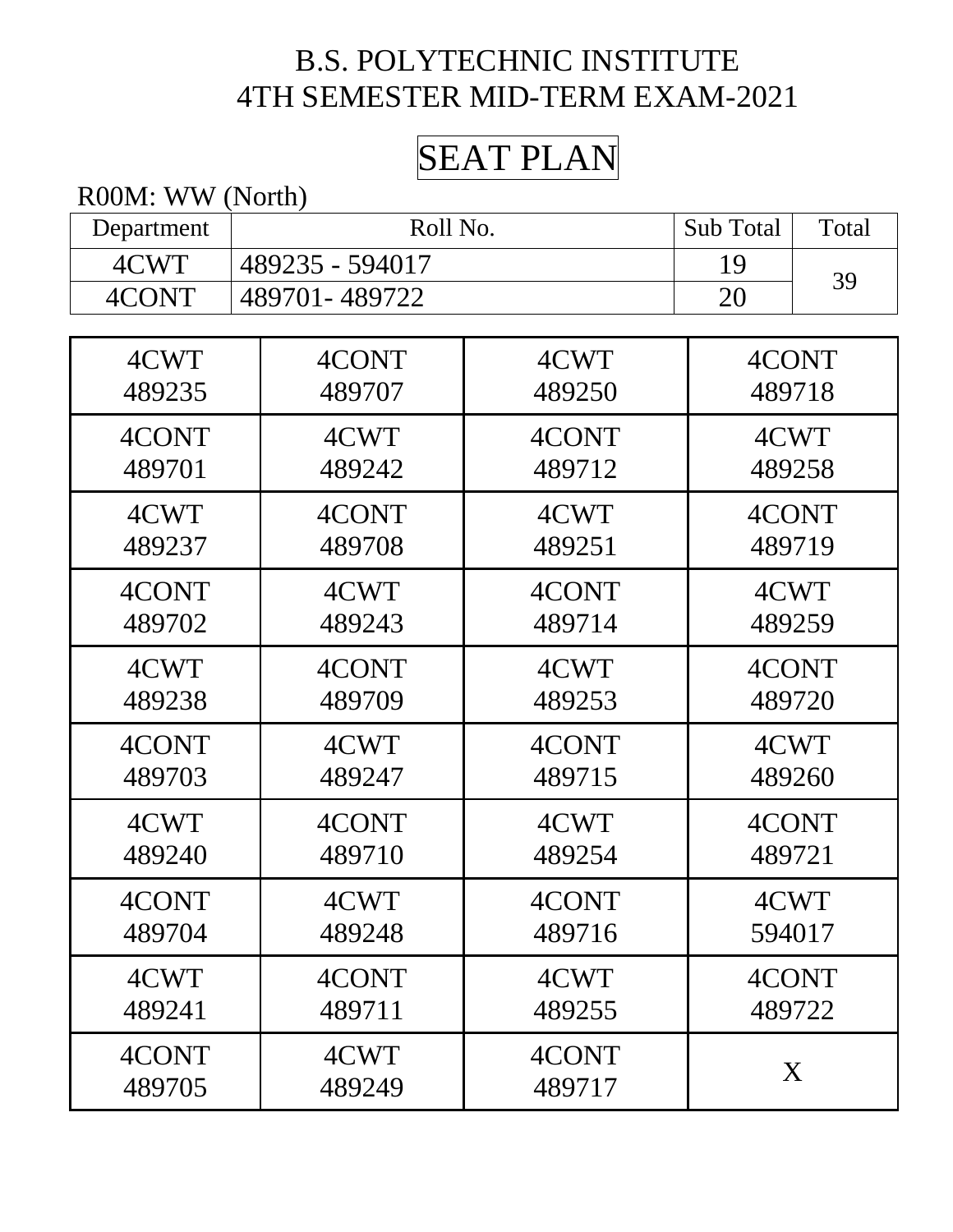### SEAT PLAN

| Department | Roll No.        | Sub Total | Total |
|------------|-----------------|-----------|-------|
| 4AT        | 489103 - 489125 |           |       |
| 4MT        | 489553 - 489583 |           | 29    |

| X      | 4AT    | 4MT    | 4AT    | 4MT    |
|--------|--------|--------|--------|--------|
|        | 489113 | 489571 | 489119 | 489578 |
| 4AT    | 4MT    | 4AT    | 4MT    | 4AT    |
| 489103 | 489568 | 489116 | 489575 | 489123 |
| 4MT    | 4AT    | 4MT    | 4AT    | 4MT    |
| 489553 | 489114 | 489573 | 489120 | 489579 |
| 4AT    | 4MT    | 4AT    | 4MT    | 4AT    |
| 489111 | 489569 | 489117 | 489576 | 489124 |
| 4MT    | 4AT    | 4MT    | 4AT    | 4MT    |
| 489566 | 489115 | 489574 | 489122 | 489583 |
| 4AT    | 4MT    | 4AT    | 4MT    | 4AT    |
| 489112 | 489570 | 489118 | 489577 | 489125 |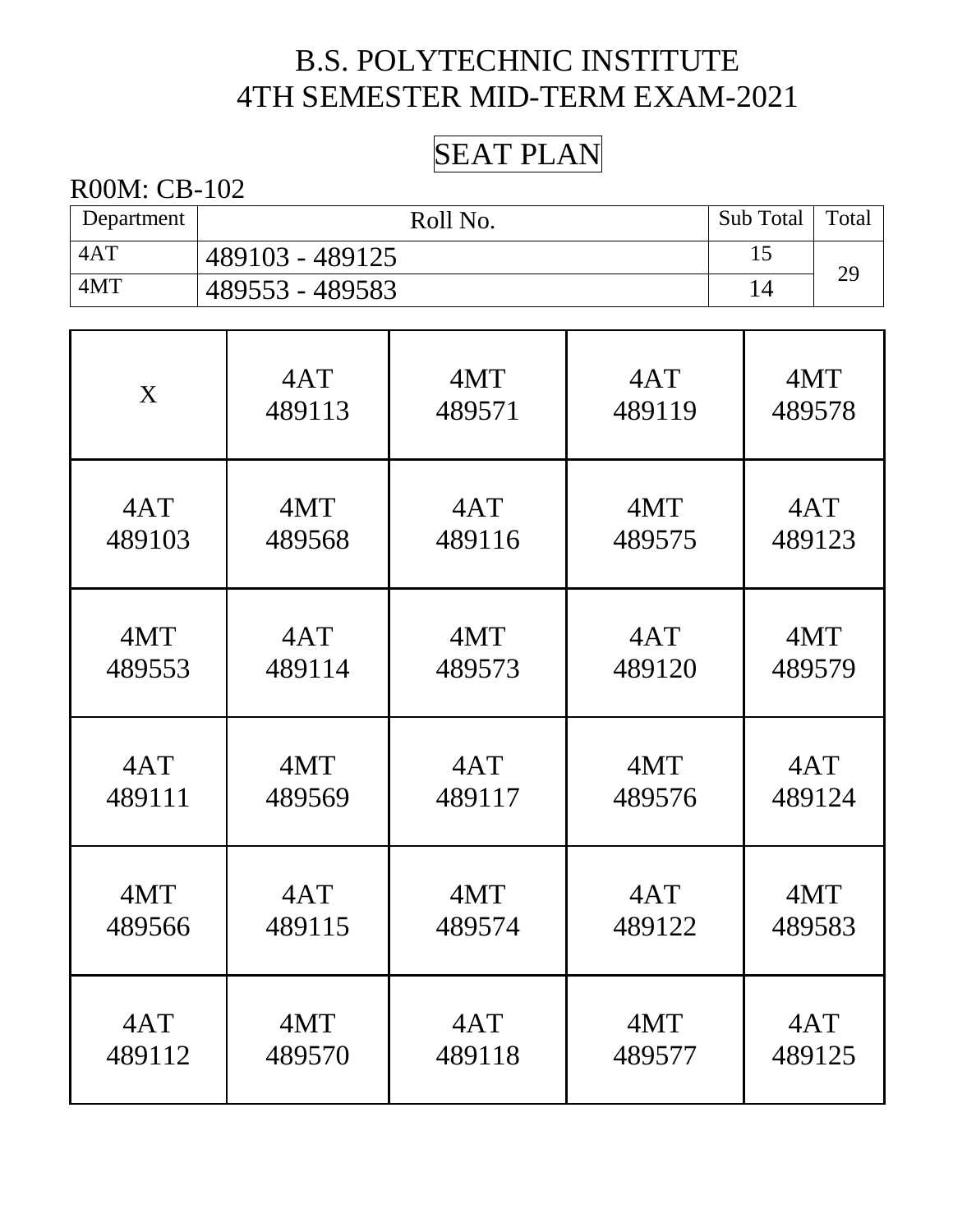# SEAT PLAN

| Department | Roll No.         | Sub Total      | Total |
|------------|------------------|----------------|-------|
| 4AT        | 489126 - 489137  | 10             |       |
| 4ET        | 175156 - 185098  | 0 <sub>5</sub> | 30    |
| 4MT        | 1489584 - 489606 | 15             |       |

| 4AT    | 4MT    | 4AT    | 4MT    | 4ET    |
|--------|--------|--------|--------|--------|
| 489126 | 489588 | 489134 | 489599 | 185096 |
| 4MT    | 4AT    | 4MT    | 4AT    | 4MT    |
| 489584 | 489131 | 489594 | 489137 | 489604 |
| 4AT    | 4MT    | 4AT    | 4MT    | 4ET    |
| 489128 | 489589 | 489135 | 489600 | 185097 |
| 4MT    | 4AT    | 4MT    | 4ET    | 4MT    |
| 489586 | 489132 | 489596 | 175156 | 489605 |
| 4AT    | 4MT    | 4AT    | 4MT    | 4ET    |
| 489130 | 489593 | 489136 | 489601 | 185098 |
| 4MT    | 4AT    | 4MT    | 4ET    | 4MT    |
| 489587 | 489133 | 489598 | 185095 | 489606 |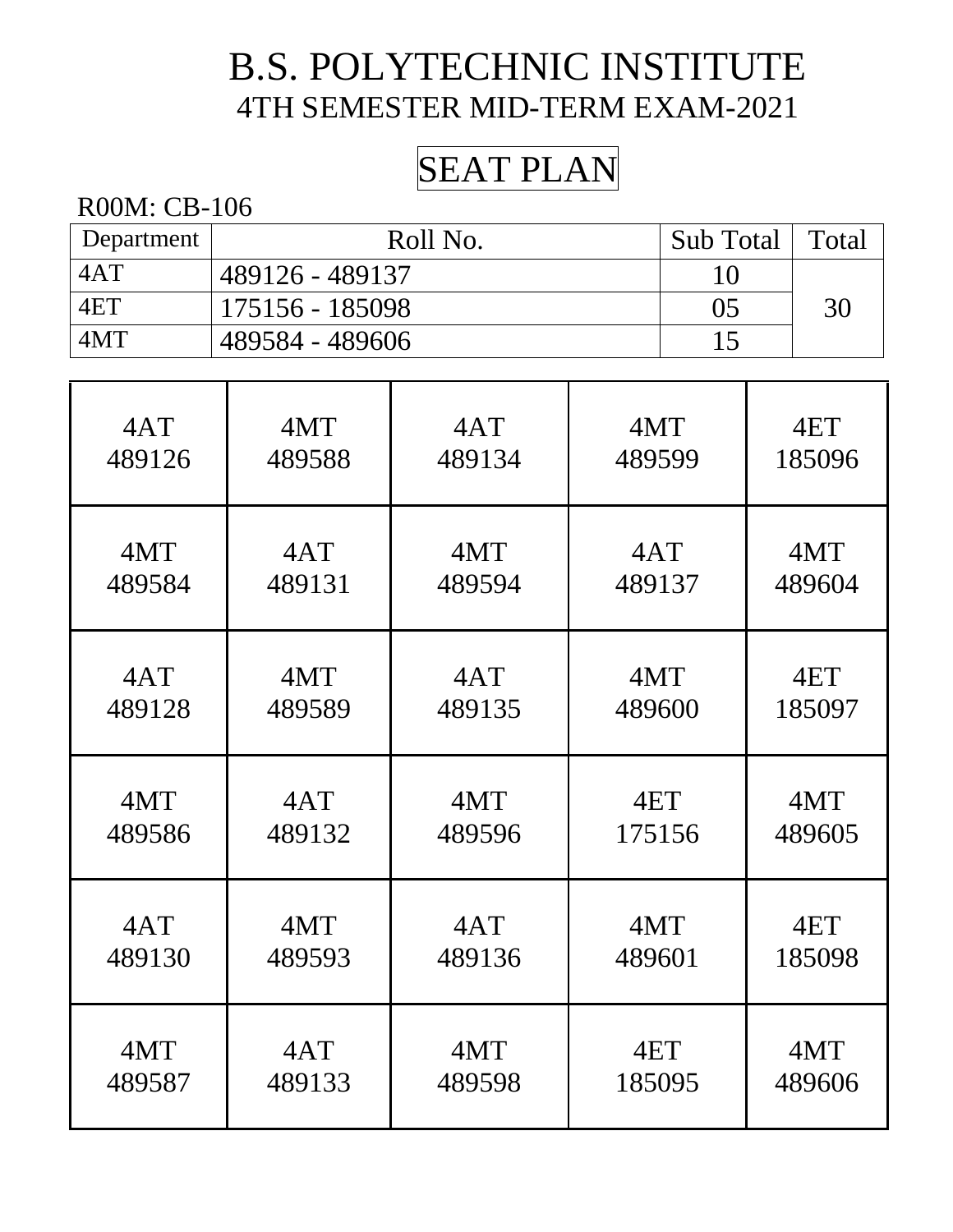# SEAT PLAN

#### R00M: MT SHOP-1

| Department | Roll No.        | Sub Total   Total |                        |
|------------|-----------------|-------------------|------------------------|
| 4ET        | 185099 - 489392 |                   | $\mathop{\sim}\limits$ |
| 4CONT      | 489723 - 494020 |                   |                        |

| 4ET    | 4CONT  | 4ET    | X      |
|--------|--------|--------|--------|
| 185099 | 489732 | 489386 |        |
| 4CONT  | 4ET    | 4CONT  | 4ET    |
| 489723 | 489382 | 489736 | 489390 |
| 4ET    | 4CONT  | 4ET    | X      |
| 185214 | 489733 | 489387 |        |
| 4CONT  | 4ET    | 4CONT  | 4ET    |
| 489724 | 489383 | 489741 | 489391 |
| 4ET    | 4CONT  | 4ET    | X      |
| 481945 | 489734 | 489388 |        |
| 4CONT  | 4ET    | 4CONT  | 4ET    |
| 489726 | 489384 | 489744 | 489392 |
| 4ET    | 4CONT  | 4ET    | X      |
| 481947 | 489735 | 489389 |        |
| 4CONT  | 4ET    | 4CONT  | X      |
| 489730 | 489385 | 494020 |        |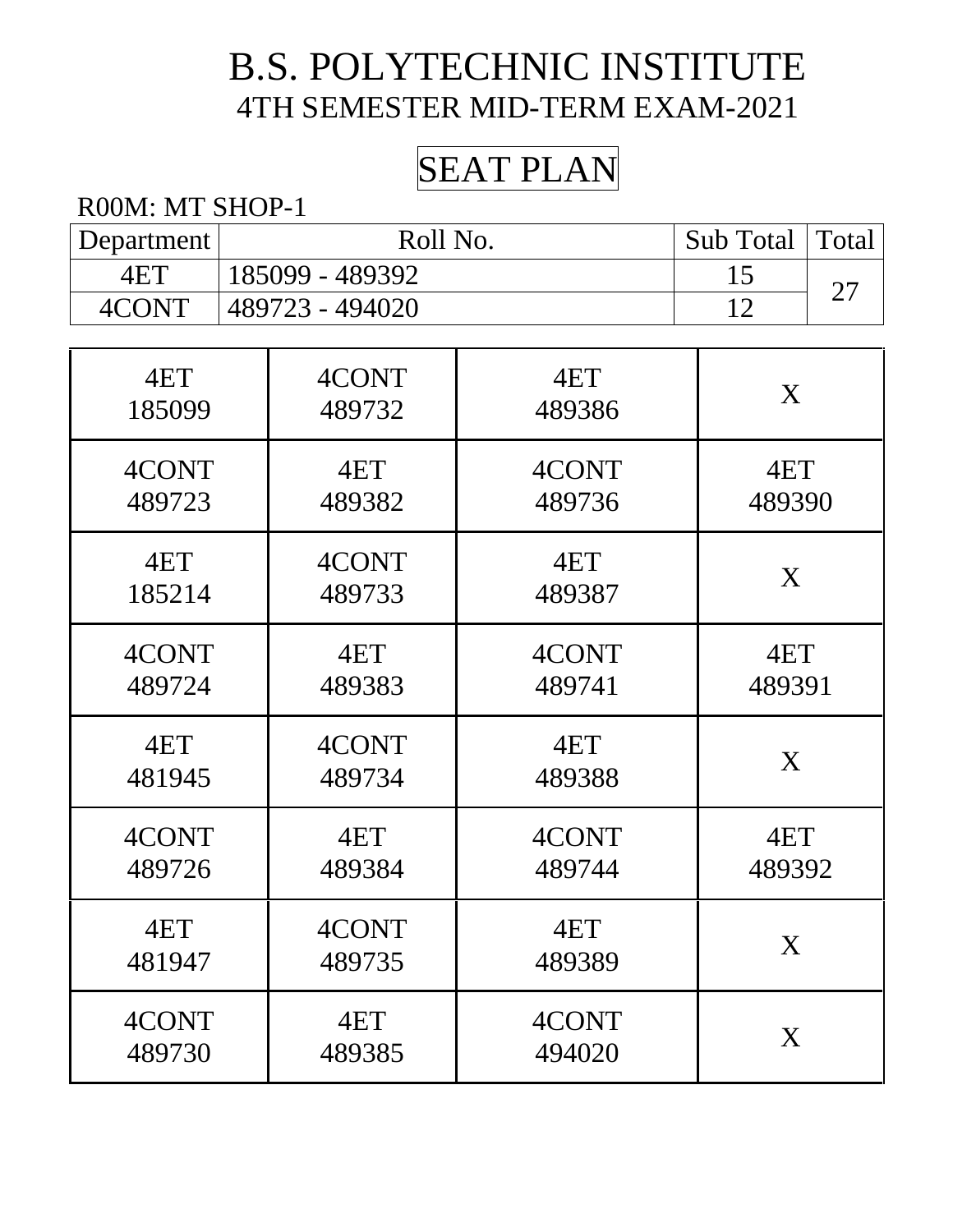# SEAT PLAN

| Department | Roll No.        | <b>Sub</b> Total | Total |
|------------|-----------------|------------------|-------|
| 4CMT       | 175100 - 489280 | 20               |       |
| 4ET        | 489396 - 489409 |                  | 40    |
| 4MT        | 489607 - 489613 |                  |       |

| 4MT    | 4CMT   | 4ET    | 4CMT   | 4ET    |
|--------|--------|--------|--------|--------|
| 489607 | 185091 | 489397 | 489268 | 489405 |
| 4CMT   | 4MT    | 4CMT   | 4ET    | 4CMT   |
| 175100 | 489611 | 489262 | 489401 | 489274 |
| 4MT    | 4CMT   | 4ET    | 4CMT   | 4ET    |
| 489608 | 185092 | 489398 | 489269 | 489406 |
| 4CMT   | 4MT    | 4CMT   | 4ET    | 4CMT   |
| 175141 | 489612 | 489263 | 489402 | 489275 |
| 4MT    | 4CMT   | 4ET    | 4CMT   | 4ET    |
| 489609 | 185094 | 489399 | 489270 | 489408 |
| 4CMT   | 4MT    | 4CMT   | 4ET    | 4CMT   |
| 185087 | 489613 | 489264 | 489403 | 489278 |
| 4MT    | 4CMT   | 4ET    | 4CMT   | 4ET    |
| 489610 | 487539 | 489400 | 489271 | 489409 |
| 4CMT   | 4ET    | 4CMT   | 4ET    | 4CMT   |
| 185090 | 489396 | 489265 | 489404 | 489280 |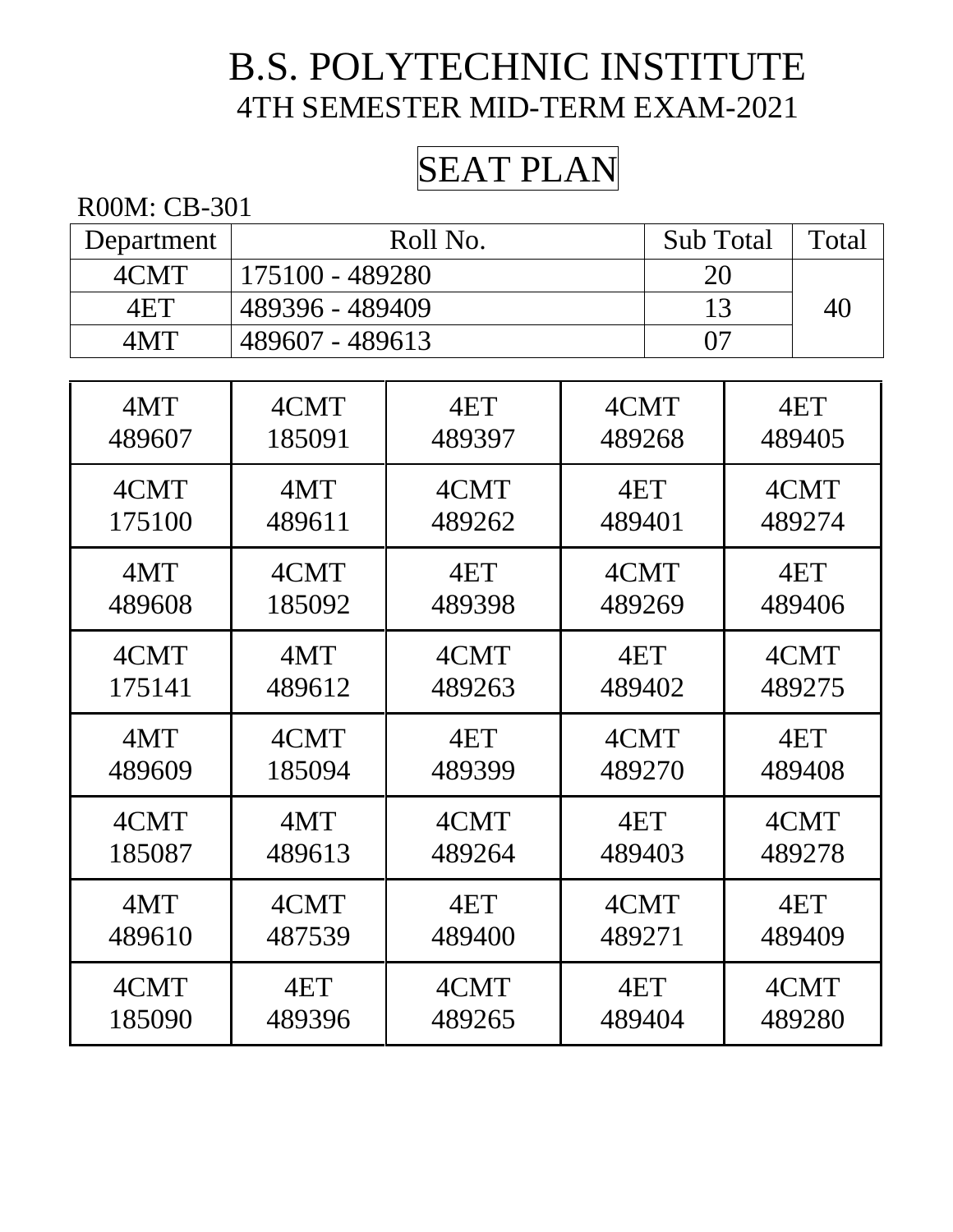# SEAT PLAN

| Department | Roll No.        | <b>Sub</b> Total | Total |
|------------|-----------------|------------------|-------|
| 4CMT       | 489281 - 489300 |                  | 29    |
| 4ET        | 489411 - 489428 |                  |       |

| 4CMT   | 4ET    | 4CMT   | 4ET    | X      |
|--------|--------|--------|--------|--------|
| 489281 | 489414 | 489292 | 489422 |        |
| 4ET    | 4CMT   | 4ET    | 4CMT   | 4ET    |
| 489411 | 489285 | 489419 | 489295 | 489425 |
| 4CMT   | 4ET    | 4CMT   | 4ET    | 4CMT   |
| 489283 | 489415 | 489293 | 489423 | 489299 |
| 4ET    | 4CMT   | 4ET    | 4CMT   | 4ET    |
| 489412 | 489289 | 489420 | 489296 | 489426 |
| 4CMT   | 4ET    | 4CMT   | 4ET    | 4CMT   |
| 489284 | 489416 | 489294 | 489424 | 489300 |
| 4ET    | 4CMT   | 4ET    | 4CMT   | 4ET    |
| 489413 | 489290 | 489421 | 489297 | 489428 |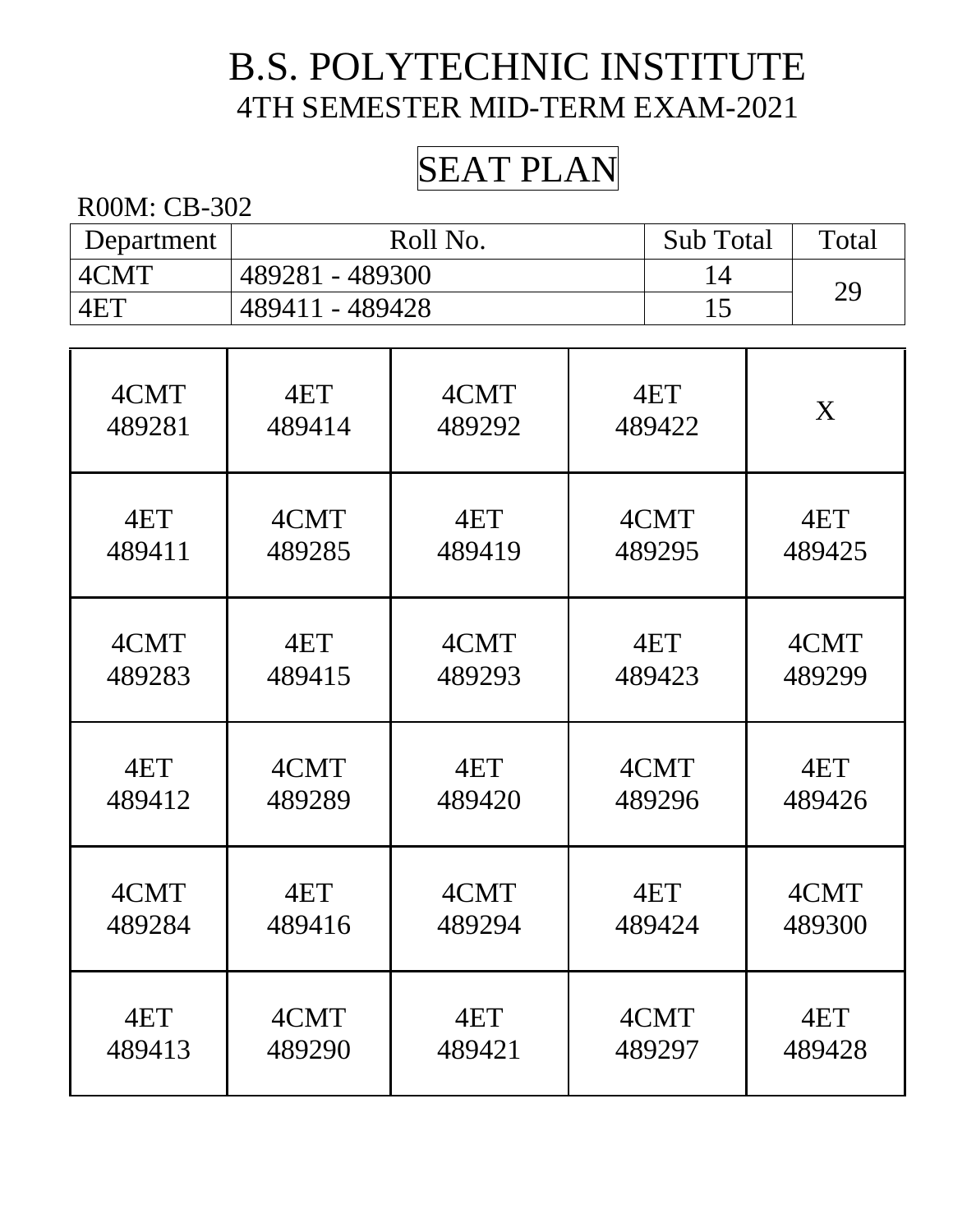### SEAT PLAN

| Department | Roll No.        | <b>Sub</b> Total | Total |
|------------|-----------------|------------------|-------|
| 4CMT       | 489301 - 489338 | 20               | 39    |
| 4ET        | 489429 - 489467 | 1 Q              |       |

| X      | 4CMT   | 4ET    | 4CMT   | 4ET    |
|--------|--------|--------|--------|--------|
|        | 489307 | 489454 | 489331 | 489463 |
| 4CMT   | 4ET    | 4CMT   | 4ET    | 4CMT   |
| 489301 | 489450 | 489327 | 489459 | 489335 |
| 4ET    | 4CMT   | 4ET    | 4CMT   | 4ET    |
| 489429 | 489308 | 489455 | 489332 | 489465 |
| 4CMT   | 4ET    | 4CMT   | 4ET    | 4CMT   |
| 489302 | 489451 | 489328 | 489460 | 489336 |
| 4ET    | 4CMT   | 4ET    | 4CMT   | 4ET    |
| 489447 | 489309 | 489456 | 489333 | 489466 |
| 4CMT   | 4ET    | 4CMT   | 4ET    | 4CMT   |
| 489303 | 489452 | 489329 | 489461 | 489337 |
| 4ET    | 4CMT   | 4ET    | 4CMT   | 4ET    |
| 489448 | 489326 | 489458 | 489334 | 489467 |
| 4CMT   | 4ET    | 4CMT   | 4ET    | 4CMT   |
| 489305 | 489453 | 489330 | 489462 | 489338 |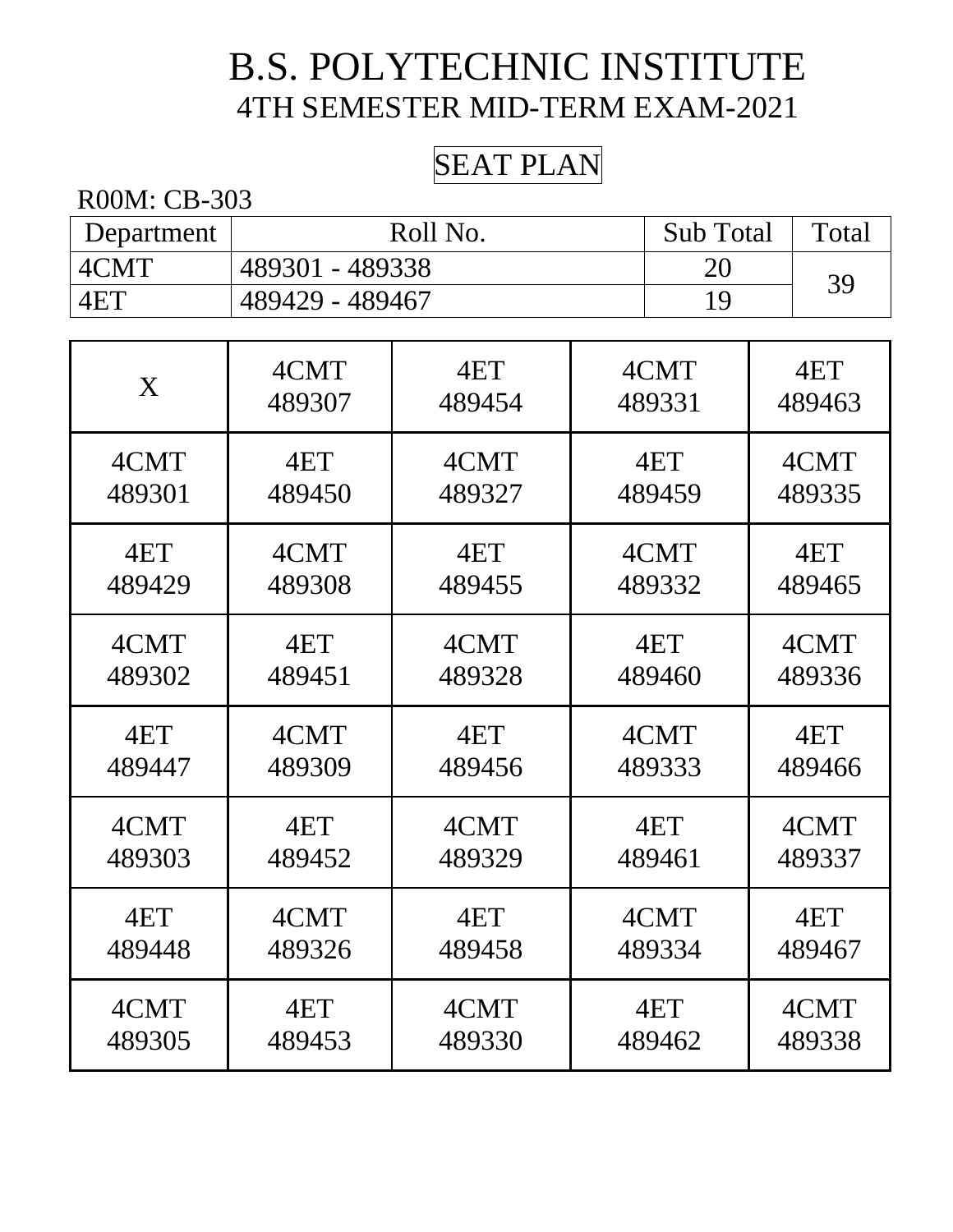# SEAT PLAN

| Department     | Roll No.        |                |               | Sub Total      | Total          |
|----------------|-----------------|----------------|---------------|----------------|----------------|
| 4CMT           | 489340 - 489360 |                | 14            | 29             |                |
| 4ET            | 489468 - 489482 |                |               | 15             |                |
|                |                 |                |               |                |                |
| 4CMT           | 4ET             | 4CMT           |               | 4ET            | $\mathbf X$    |
| 489340         | 489471          | 489347         |               | 489477         |                |
| 4ET<br>489468  | 4CMT<br>489344  | 4ET<br>489474  |               | 4CMT<br>489354 | 4ET<br>489480  |
| 4CMT<br>489341 | 4ET<br>489472   | 4CMT<br>489348 | 4ET<br>489478 |                | 4CMT<br>489358 |
| 4ET<br>489469  | 4CMT<br>489345  | 4ET<br>489475  |               | 4CMT<br>489355 | 4ET<br>489481  |
| 4CMT<br>489342 | 4ET<br>489473   | 4CMT<br>489349 |               | 4ET<br>489479  | 4CMT<br>489360 |
| 4ET<br>489470  | 4CMT<br>489346  | 4ET<br>489476  |               | 4CMT<br>489356 | 4ET<br>489482  |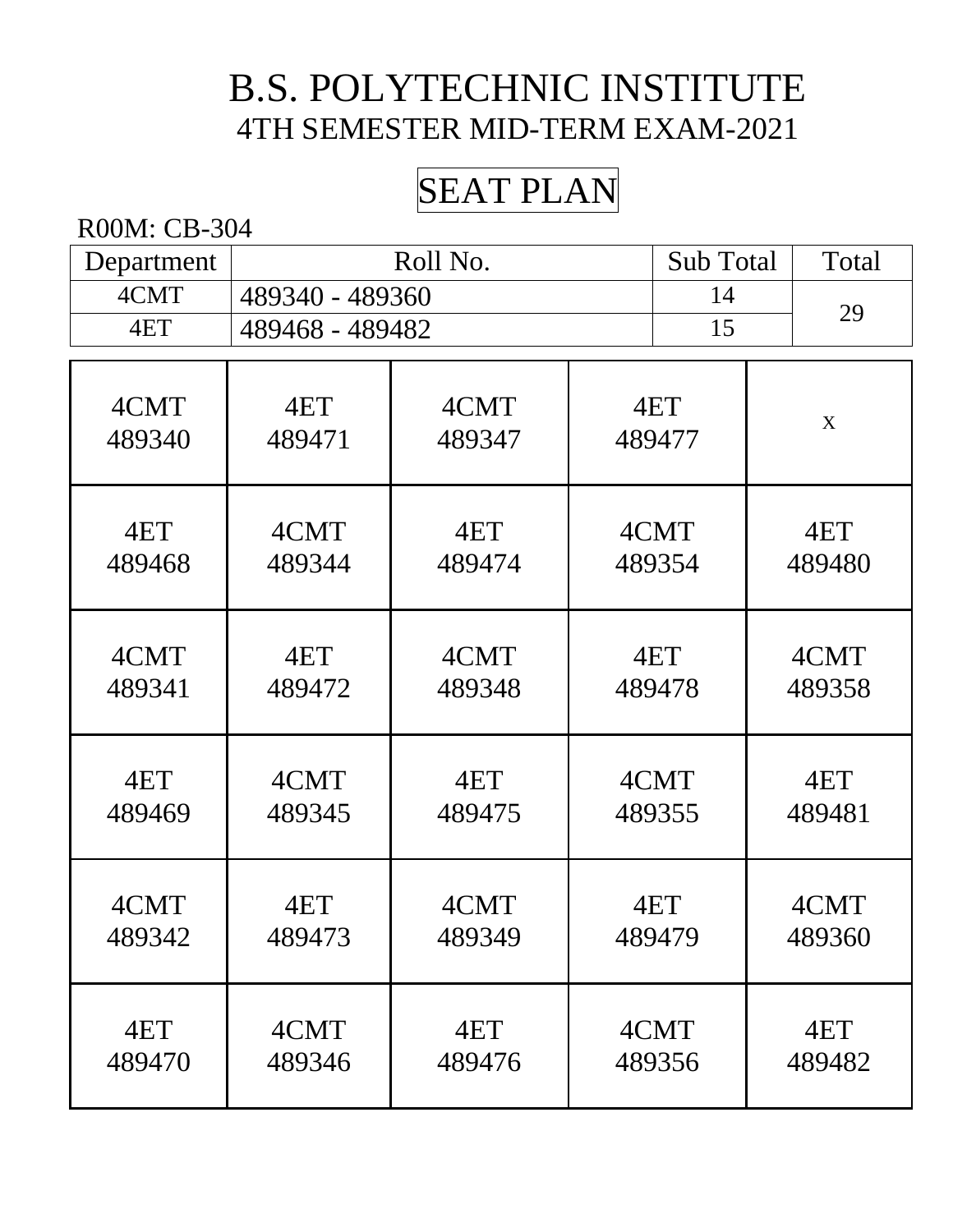# SEAT PLAN

| Department | Roll No.                        | Sub Total   Total |    |
|------------|---------------------------------|-------------------|----|
| 4CMT       | 489361 – 489373, 494303         |                   | 26 |
| 4ET        | 489483 ---494304, 489912,484026 | 14                |    |

| X      | 4ET    | 4CMT   | 4ET    | 4CMT   |
|--------|--------|--------|--------|--------|
|        | 489487 | 489367 | 489494 | 494303 |
| 4ET    | 4CMT   | 4ET    | 4CMT   | 4ET    |
| 489483 | 489363 | 489491 | 489370 | 489912 |
| 4CMT   | 4ET    | 4CMT   | 4ET    | X      |
| 489361 | 489488 | 489368 | 493742 |        |
| 4ET    | 4CMT   | 4ET    | 4CMT   | 4ET    |
| 489484 | 489364 | 489492 | 489372 | 484026 |
| 4CMT   | 4ET    | 4CMT   | 4ET    | X      |
| 489362 | 489490 | 489369 | 494304 |        |
| 4ET    | 4CMT   | 4ET    | 4CMT   | X      |
| 489485 | 489366 | 489493 | 489373 |        |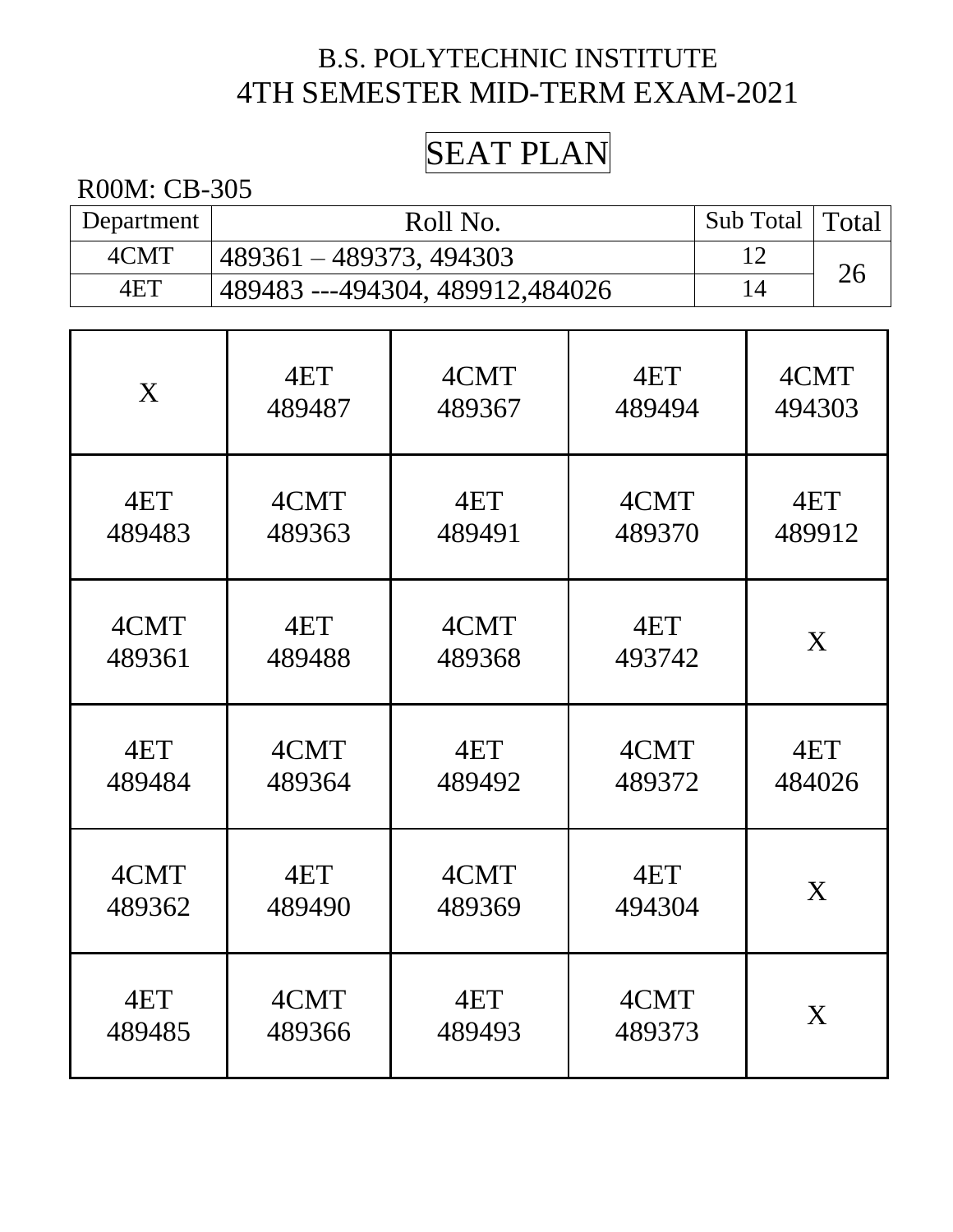### SEAT PLAN

#### R00M: AT SHOP-2

| Department | Roll No.        | Sub   | Total |
|------------|-----------------|-------|-------|
|            |                 | Total |       |
| 4AT        | 489139 - 494302 | 20    |       |
| 4MT        | 489614 - 494287 | 20    | 40    |

| 4AT    | 4MT    | 4AT    | 4MT    | 4AT    |
|--------|--------|--------|--------|--------|
| 489139 | 476590 | 489148 | 482388 | 489158 |
| 4MT    | 4AT    | 4MT    | 4AT    | 4MT    |
| 489614 | 489143 | 482374 | 489152 | 482398 |
| 4AT    | 4MT    | 4AT    | 4MT    | 4AT    |
| 489140 | 482363 | 489149 | 482390 | 494013 |
| 4MT    | 4AT    | 4MT    | 4AT    | 4MT    |
| 494305 | 489144 | 482379 | 489153 | 482403 |
| 4AT    | 4MT    | 4AT    | 4MT    | 4AT    |
| 489141 | 482366 | 489150 | 482394 | 494301 |
| 4MT    | 4AT    | 4MT    | 4AT    | 4MT    |
| 494306 | 489146 | 482380 | 489154 | 493863 |
| 4AT    | 4MT    | 4AT    | 4MT    | 4AT    |
| 489142 | 482370 | 489151 | 482395 | 494302 |
| 4MT    | 4AT    | 4MT    | 4AT    | 4MT    |
| 494307 | 489147 | 482381 | 489157 | 494287 |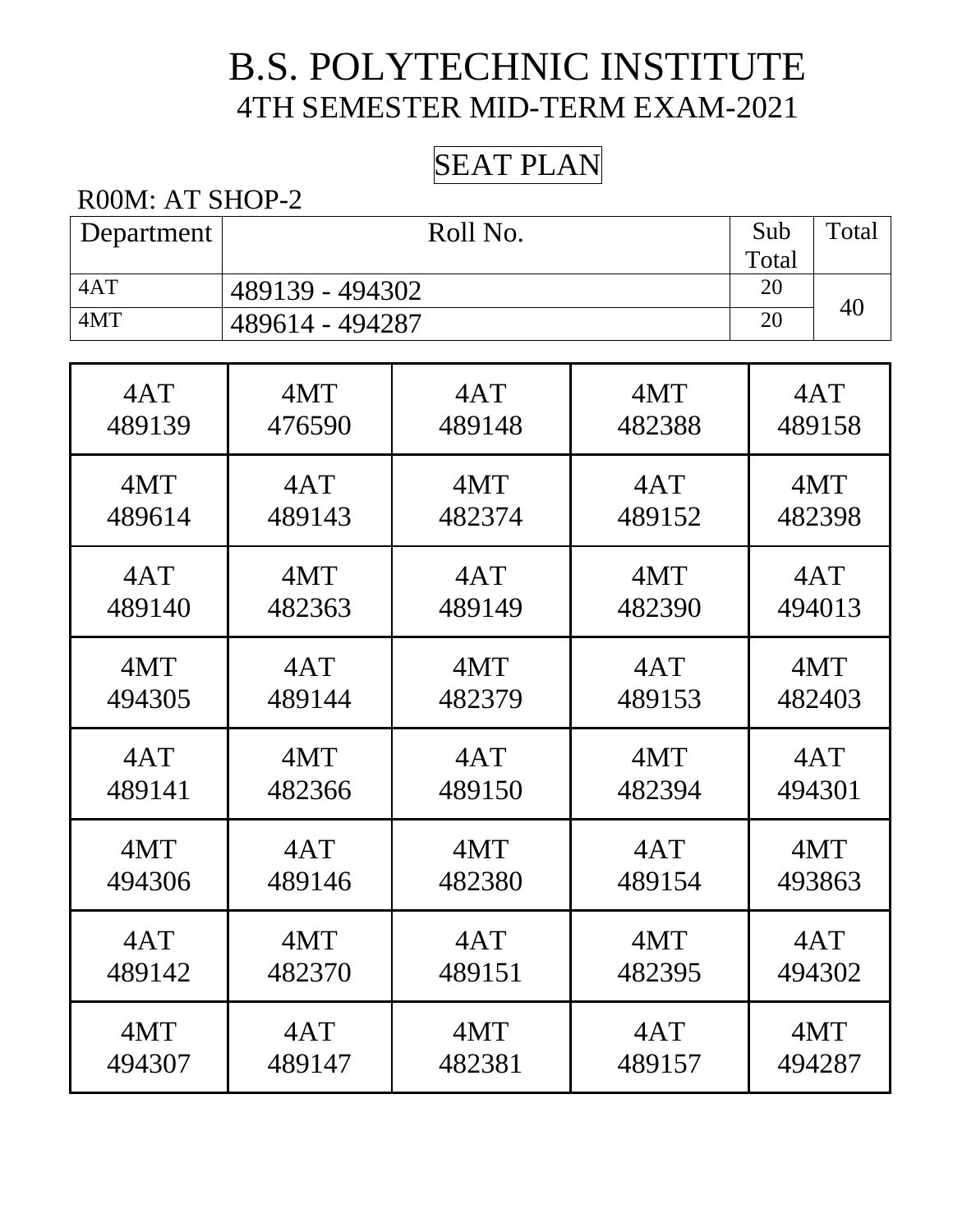## SEAT PLAN

#### R00M: Welding Shop

| Department | Roll No.                      | Sub      | Total |
|------------|-------------------------------|----------|-------|
|            |                               | Total    |       |
| 4CMT       | 488989 -- 489002              | $\Omega$ |       |
| 4ET        | 485024-485032, 482341-482355, | 15       | 21    |
|            | 489818-489890                 |          |       |

| 4CMT<br>488989 | 4ET<br>480532  | 4CMT<br>489001 | 4ET<br>489819 | X             | 4ET<br>489867 |
|----------------|----------------|----------------|---------------|---------------|---------------|
| 4ET<br>480524  | 4CMT<br>488998 | 4ET<br>482355  | X             | 4ET<br>489850 | X             |
| 4CMT<br>488991 | 4ET<br>482341  | 4CMT<br>489002 | 4ET<br>489826 | X             | 4ET<br>489870 |
| 4ET<br>480528  | 4CMT<br>488999 | 4ET<br>489818  | X             | 4ET<br>489859 | X             |
| 4CMT<br>488994 | 4ET<br>482342  | X              | 4ET<br>489834 | X             | 4ET<br>489890 |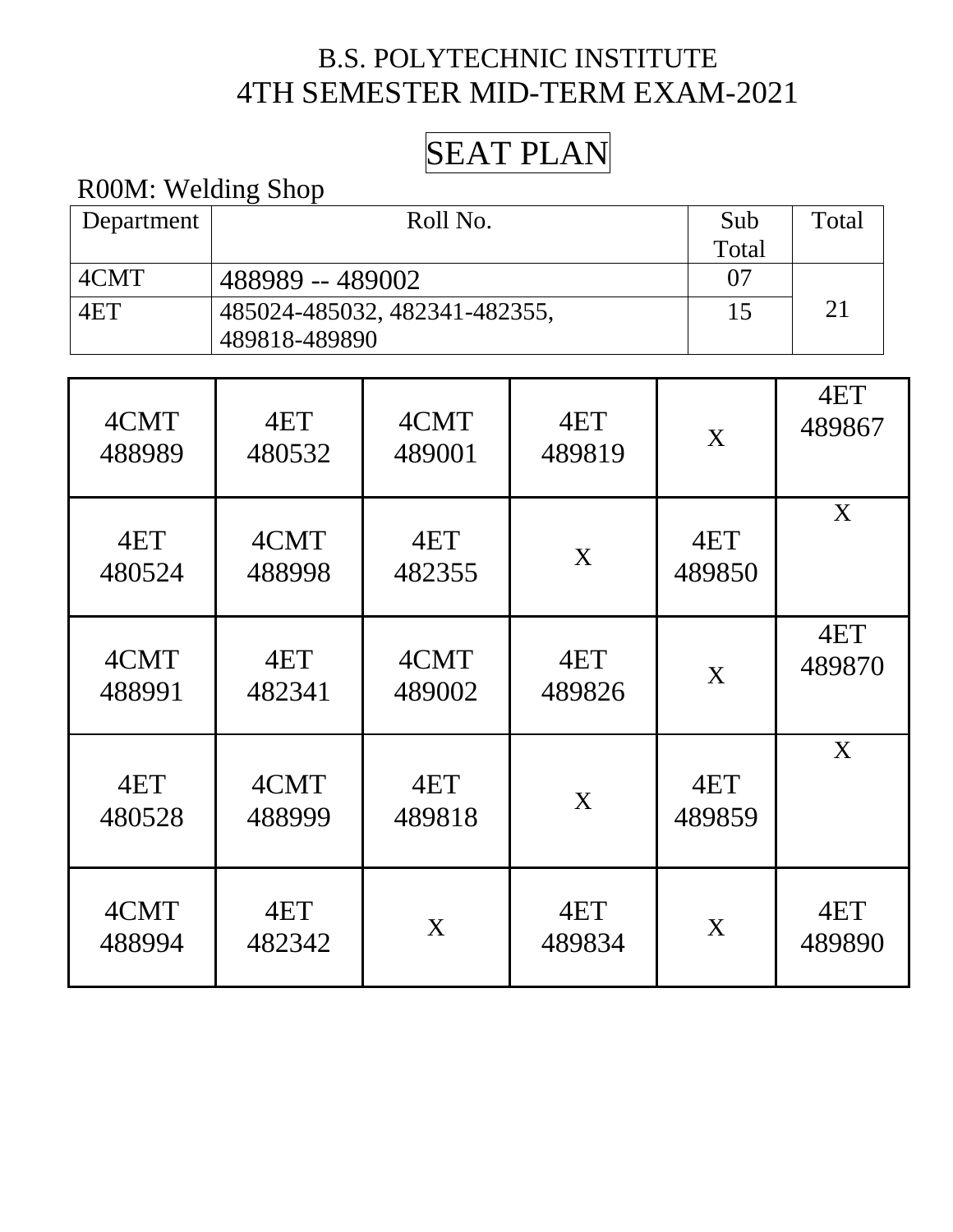# SEAT PLAN

| Department | Roll No.        | Sub Total   Total |  |
|------------|-----------------|-------------------|--|
| 6AT        | 146472 - 174918 |                   |  |
| 6MT        | 100982 - 175246 |                   |  |

| 6AT    | 6MT    | 6AT    | 6MT    | X      |
|--------|--------|--------|--------|--------|
| 146472 | 169131 | 174906 | 169141 |        |
| 6MT    | 6AT    | 6MT    | 6AT    | 6MT    |
| 100982 | 174902 | 169137 | 174910 | 170085 |
| 6AT    | 6MT    | 6AT    | 6MT    | 6AT    |
| 174900 | 169132 | 174907 | 169143 | 174914 |
| 6MT    | 6AT    | 6MT    | 6AT    | 6MT    |
| 169121 | 174904 | 169138 | 174912 | 170121 |
| 6AT    | 6MT    | 6AT    | 6MT    | 6AT    |
| 174901 | 169136 | 174909 | 169146 | 174918 |
| 6MT    | 6AT    | 6MT    | 6AT    | 6MT    |
| 169130 | 174905 | 169140 | 174913 | 175246 |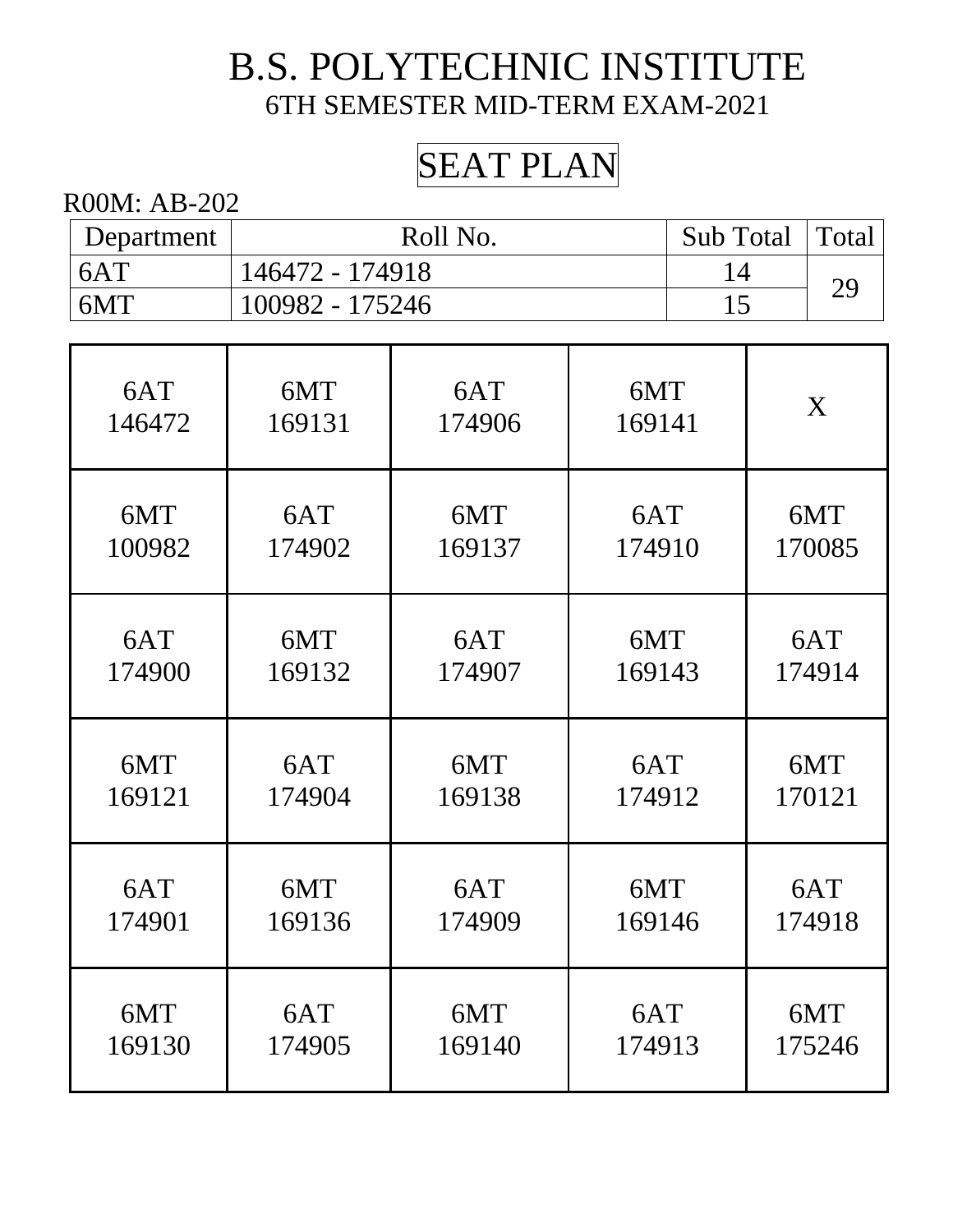## SEAT PLAN

| Department     | Roll No.        | Sub Total | Total |
|----------------|-----------------|-----------|-------|
| 6AT            | 174919 - 174938 |           | 29    |
| $\overline{M}$ | 175247 - 175265 |           |       |

| 6AT    | 6MT    | 6AT    | 6MT    | X      |
|--------|--------|--------|--------|--------|
| 174919 | 175251 | 174930 | 175258 |        |
| 6MT    | 6AT    | 6MT    | 6AT    | 6MT    |
| 175247 | 174927 | 175255 | 174933 | 175262 |
| 6AT    | 6MT    | 6AT    | 6MT    | 6AT    |
| 174922 | 175252 | 174931 | 175260 | 174937 |
| 6MT    | 6AT    | 6MT    | 6AT    | 6MT    |
| 175248 | 174928 | 175256 | 174934 | 175264 |
| 6AT    | 6MT    | 6AT    | 6MT    | 6AT    |
| 174926 | 175253 | 174932 | 175261 | 174938 |
| 6MT    | 6AT    | 6MT    | 6AT    | 6MT    |
| 175249 | 174929 | 175257 | 174936 | 175265 |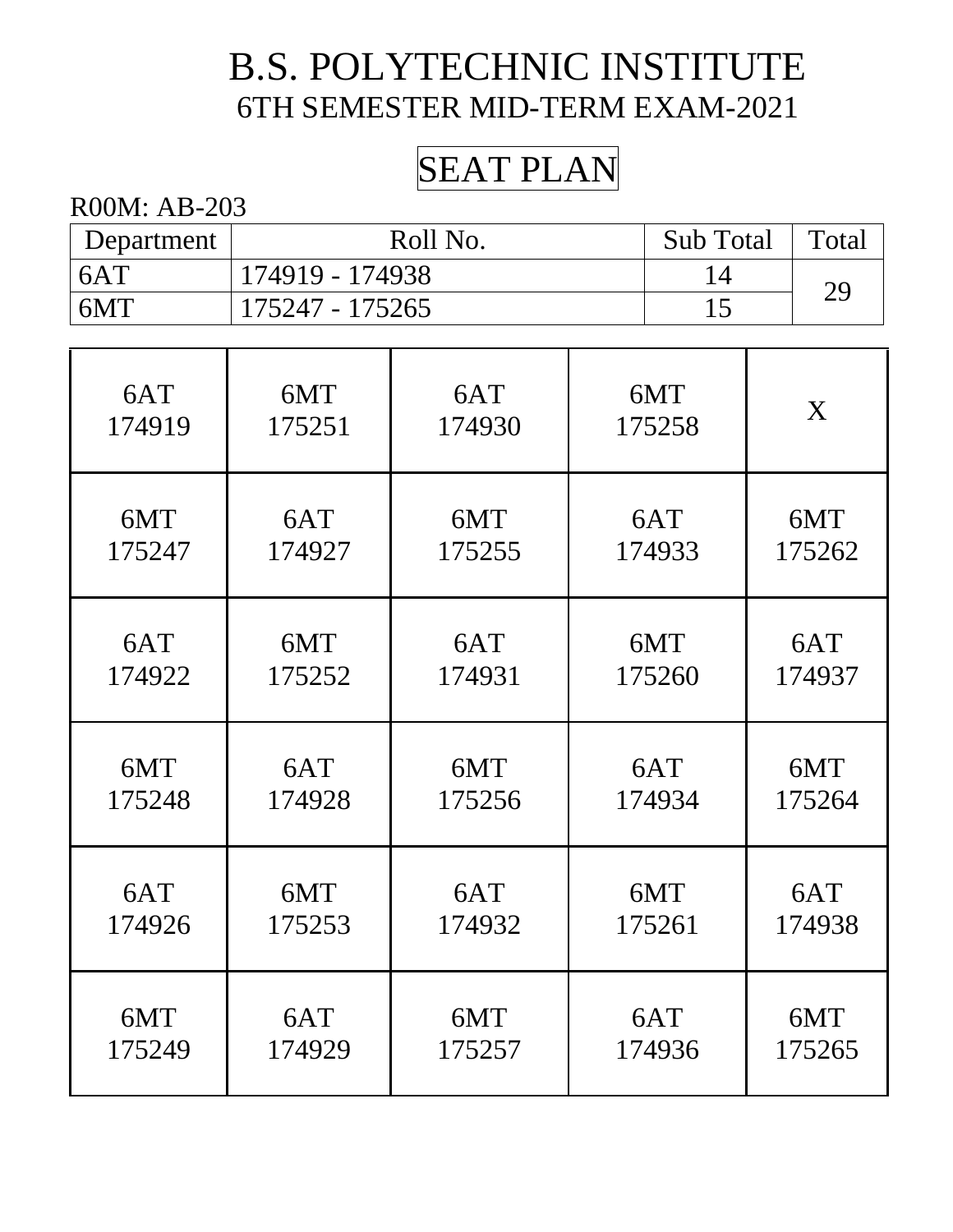## SEAT PLAN

| Department | Roll No.        | Sub Total   Total |  |
|------------|-----------------|-------------------|--|
| 6AT        | 174939 - 174955 |                   |  |
| 6MT        | 175268 - 175284 |                   |  |

| 6AT    | 6MT    | 6AT    | 6MT    | X      |
|--------|--------|--------|--------|--------|
| 174939 | 175273 | 174947 | 175279 |        |
| 6MT    | 6AT    | 6MT    | 6AT    | 6MT    |
| 175268 | 174943 | 175276 | 174950 | 175282 |
| 6AT    | 6MT    | 6AT    | 6MT    | 6AT    |
| 174940 | 175274 | 174948 | 175280 | 174954 |
| 6MT    | 6AT    | 6MT    | 6AT    | 6MT    |
| 175269 | 174944 | 175277 | 174951 | 175283 |
| 6AT    | 6MT    | 6AT    | 6MT    | 6AT    |
| 174941 | 175275 | 174949 | 175281 | 174955 |
| 6MT    | 6AT    | 6MT    | 6AT    | 6MT    |
| 175271 | 174945 | 175278 | 174953 | 175284 |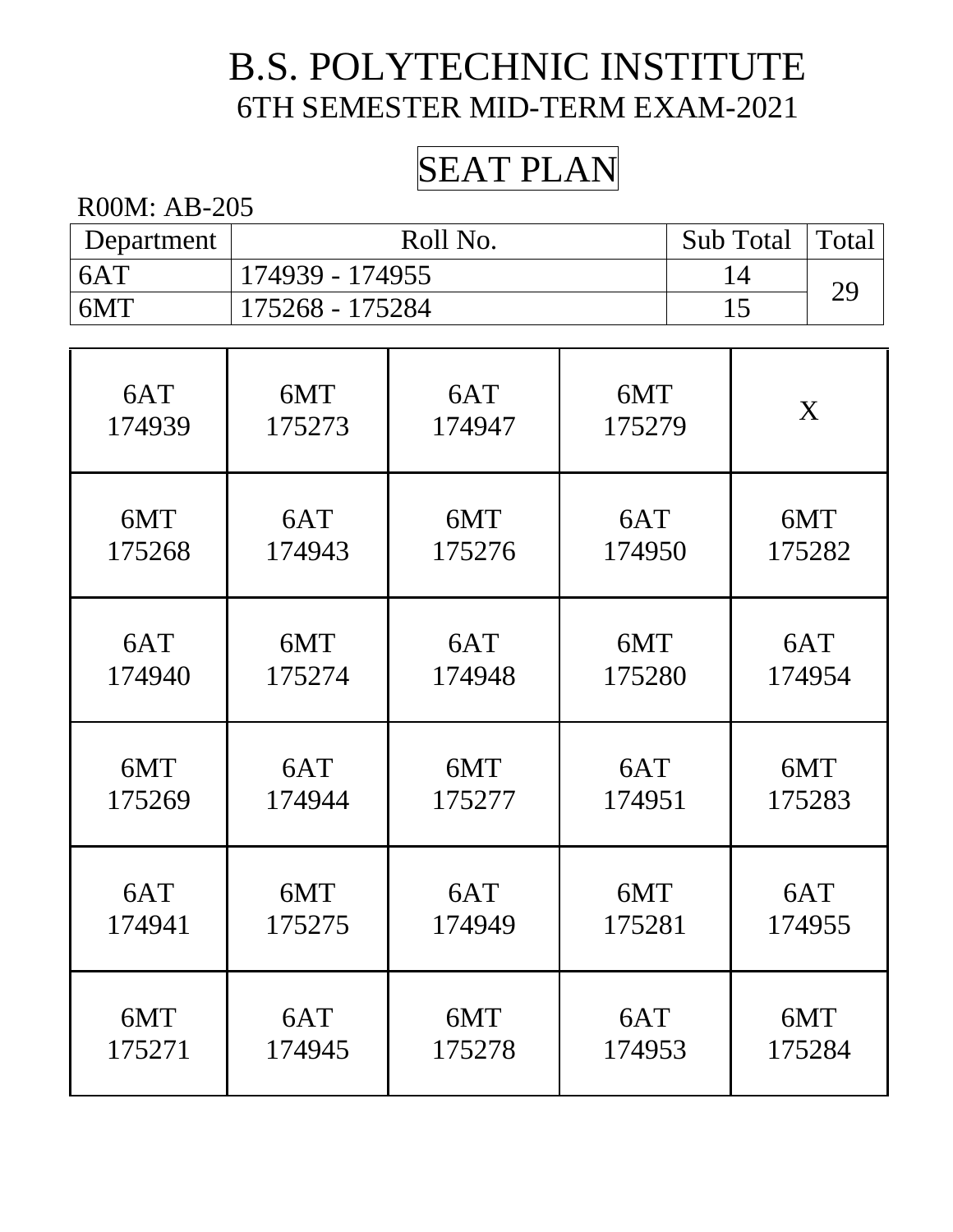# SEAT PLAN

R00M: WE-(North)

| Department | Roll No.        |        |  | <b>Sub Total</b> |  | Total  |
|------------|-----------------|--------|--|------------------|--|--------|
| 6CWT       | 174989 - 175027 |        |  | 25               |  |        |
| 6CONT      | 156960 - 175366 |        |  | 25               |  | 50     |
|            |                 |        |  |                  |  |        |
| 6CWT       | 6CONT           | 6CWT   |  | 6CONT            |  | 6CWT   |
| 174989     | 175335          | 175008 |  | 175347           |  | 175021 |
| 6CONT      | 6CWT            | 6CONT  |  | 6CWT             |  | 6CONT  |
| 156960     | 175001          | 175341 |  | 175015           |  | 175352 |
| 6CWT       | 6CONT           | 6CWT   |  | 6CONT            |  | 6CWT   |
| 174994     | 175336          | 175010 |  | 175348           |  | 175023 |
| 6CONT      | 6CWT            | 6CONT  |  | 6CWT             |  | 6CONT  |
| 156988     | 175003          | 175342 |  | 175016           |  | 175353 |
| 6CWT       | 6CONT           | 6CWT   |  | 6CONT            |  | 6CWT   |
| 174996     | 175337          | 175011 |  | 175349           |  | 175024 |
| 6CONT      | 6CWT            | 6CONT  |  | 6CWT             |  | 6CONT  |
| 168022     | 175005          | 175343 |  | 175017           |  | 175355 |
| 6CWT       | 6CONT           | 6CWT   |  | 6CONT            |  | 6CWT   |
| 174999     | 175339          | 175012 |  | 175350           |  | 175026 |
| 6CONT      | 6CWT            | 6CONT  |  | 6CWT             |  | 6CONT  |
| 175332     | 175006          | 175344 |  | 175018           |  | 175359 |
| 6CWT       | 6CONT           | 6CWT   |  | 6CONT            |  | 6CWT   |
| 175000     | 175340          | 175013 |  | 175351           |  | 175027 |
| 6CONT      | 6CWT            | 6CONT  |  | 6CWT             |  | 6CONT  |
| 175334     | 175007          | 175345 |  | 175020           |  | 175366 |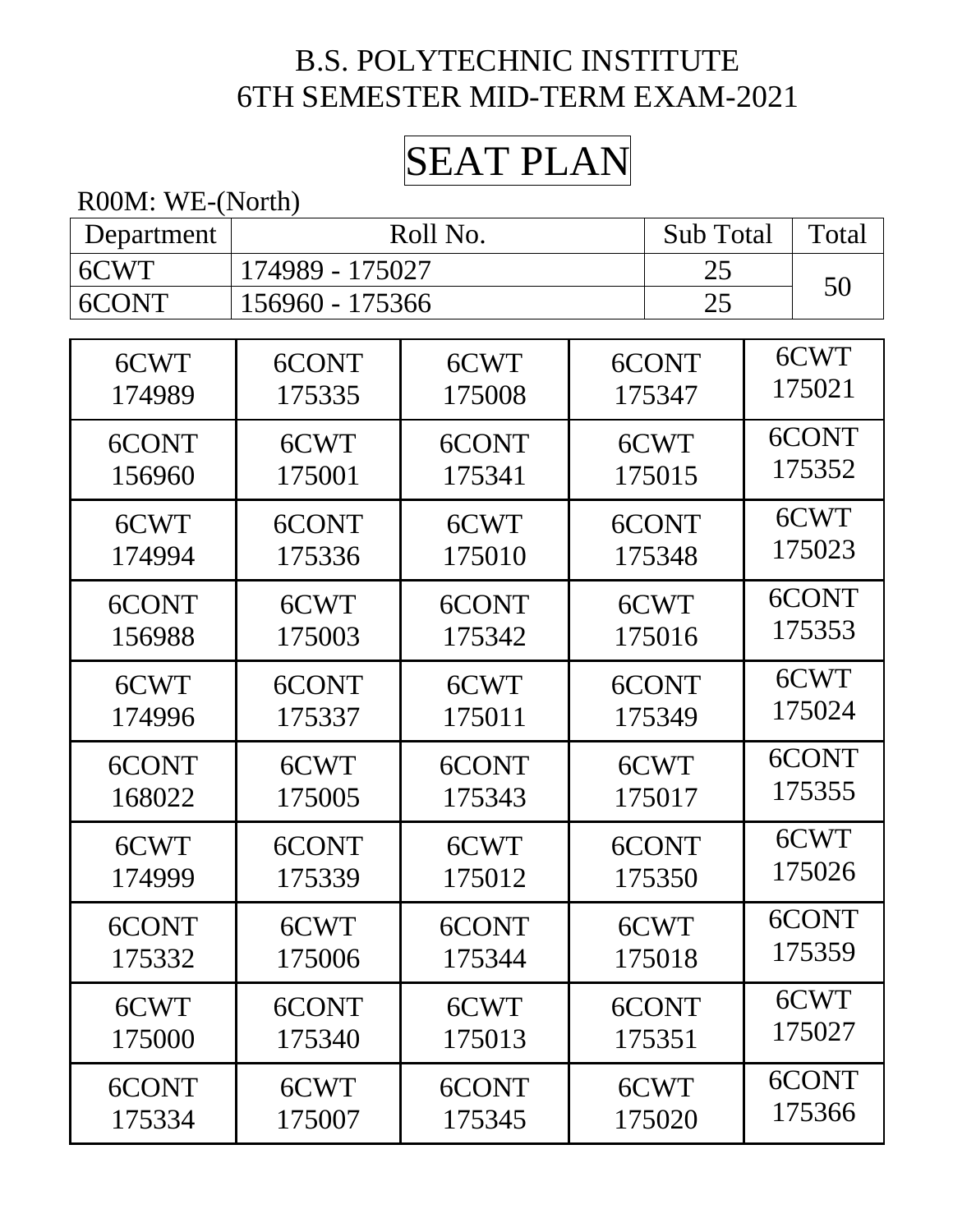#### SEAT PLAN

| R00M: WE-(South) |                 |          |        |           |  |        |
|------------------|-----------------|----------|--------|-----------|--|--------|
| Department       |                 | Roll No. |        | Sub Total |  | Total  |
| 6CWT             | 175028 - 181303 |          |        | 25        |  |        |
| 6CONT            | 175367 - 175399 |          |        | 25        |  | 50     |
|                  |                 |          |        |           |  |        |
| 6CWT             | 6CONT           | 6CWT     |        | 6CONT     |  | 6CWT   |
| 175028           | 175377          | 175044   |        | 175390    |  | 175064 |
| 6CONT            | 6CWT            | 6CONT    |        | 6CWT      |  | 6CONT  |
| 175367           | 175038          | 175384   |        | 175053    |  | 175395 |
| 6CWT             | 6CONT           | 6CWT     |        | 6CONT     |  | 6CWT   |
| 175031           | 175378          | 175045   | 175391 |           |  | 181300 |
| 6CONT            | 6CWT            | 6CONT    |        | 6CWT      |  | 6CONT  |
| 175370           | 175040          | 175385   |        | 175054    |  | 175396 |
| 6CWT             | 6CONT           | 6CWT     |        | 6CONT     |  | 6CWT   |
| 175032           | 175379          | 175046   |        | 175392    |  | 181301 |
| 6CONT            | 6CWT            | 6CONT    |        | 6CWT      |  | 6CONT  |
| 175372           | 175041          | 175387   |        | 175057    |  | 175397 |
| 6CWT             | 6CONT           | 6CWT     |        | 6CONT     |  | 6CWT   |
| 175034           | 175381          | 175047   |        | 175393    |  | 181302 |
| 6CONT            | 6CWT            | 6CONT    |        | 6CWT      |  | 6CONT  |
| 175374           | 175042          | 175388   |        | 175059    |  | 175398 |
| 6CWT             | 6CONT           | 6CWT     |        | 6CONT     |  | 6CWT   |
| 175036           | 175382          | 175048   |        | 175394    |  | 181303 |
| 6CONT            | 6CWT            | 6CONT    |        | 6CWT      |  | 6CONT  |
| 175375           | 175043          | 175389   |        | 175062    |  | 175399 |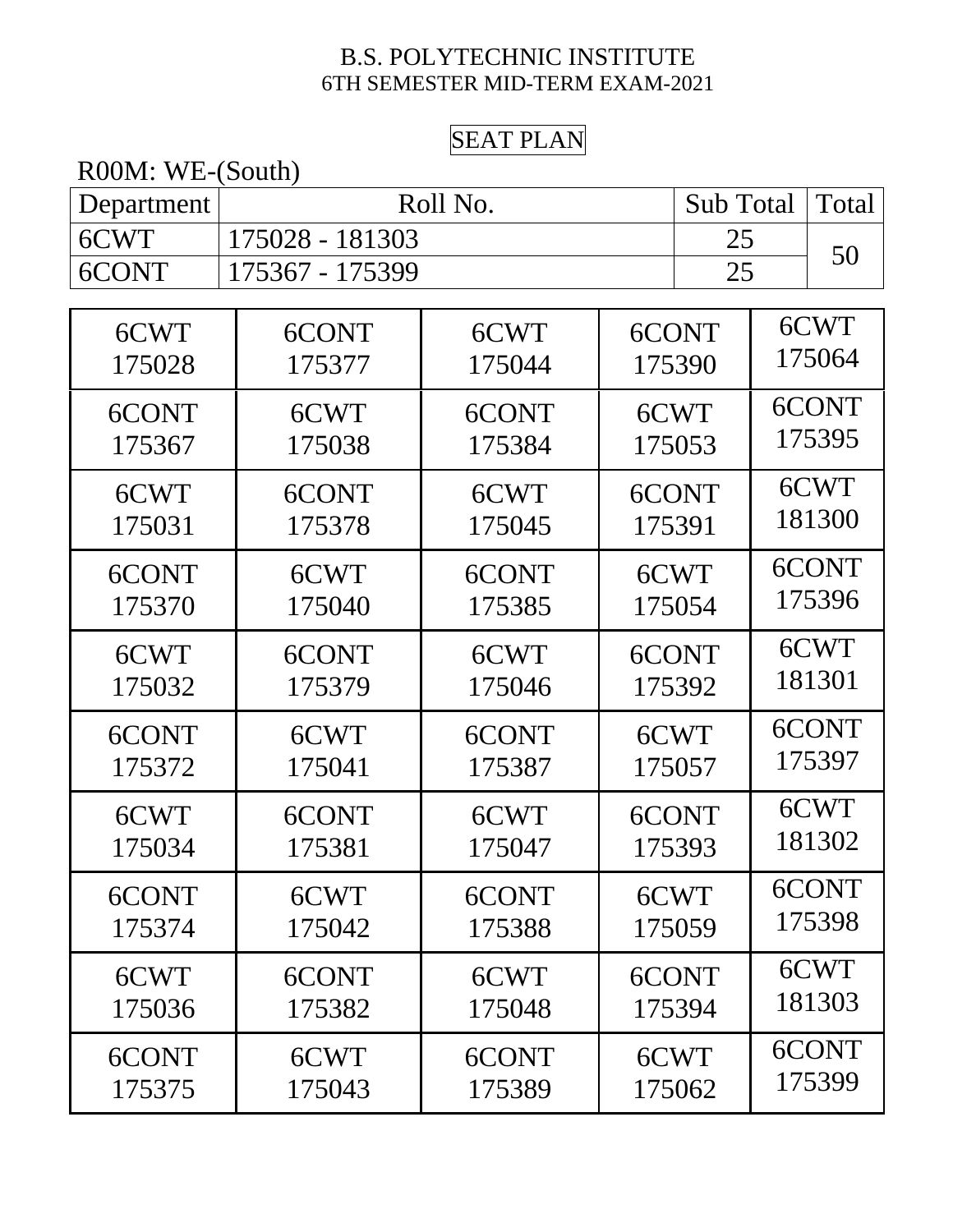# SEAT PLAN

R00M: WW (North)

| Department | Roll No.        |        | Sub Total | Total  |
|------------|-----------------|--------|-----------|--------|
| 6CWT       | 181304 - 942828 |        | 15        |        |
| 6CONT      | 175401 - 181346 |        | 20        | 35     |
|            |                 |        |           |        |
| 6CWT       | 6CONT           | 6CWT   |           | 6CONT  |
| 181304     | 175407          | 942802 | 180913    |        |
| 6CONT      | 6CWT            | 6CONT  |           |        |
| 175401     | 386537          | 175417 |           | X      |
| 6CWT       | 6CONT           | 6CWT   |           | 6CONT  |
| 181306     | 175409          | 942809 |           | 180914 |
| 6CONT      | 6CWT            | 6CONT  |           |        |
| 175402     | 386566          | 175419 |           | X      |
| 6CWT       | 6CONT           | 6CWT   |           | 6CONT  |
| 181309     | 175411          | 942819 |           | 181344 |
| 6CONT      | 6CWT            | 6CONT  |           | X      |
| 175404     | 489213          | 175420 |           |        |
| 6CWT       | 6CONT           | 6CWT   |           | 6CONT  |
| 181310     | 175413          | 942825 |           | 181345 |
| 6CONT      | 6CWT            | 6CONT  |           |        |
| 175405     | 942757          | 175422 | X         |        |
| 6CWT       | 6CONT           | 6CWT   |           | 6CONT  |
| 181312     | 175416          | 942828 |           | 181346 |
| 6CONT      | 6CWT            | 6CONT  |           |        |
| 175406     | 942792          | 175423 |           | X      |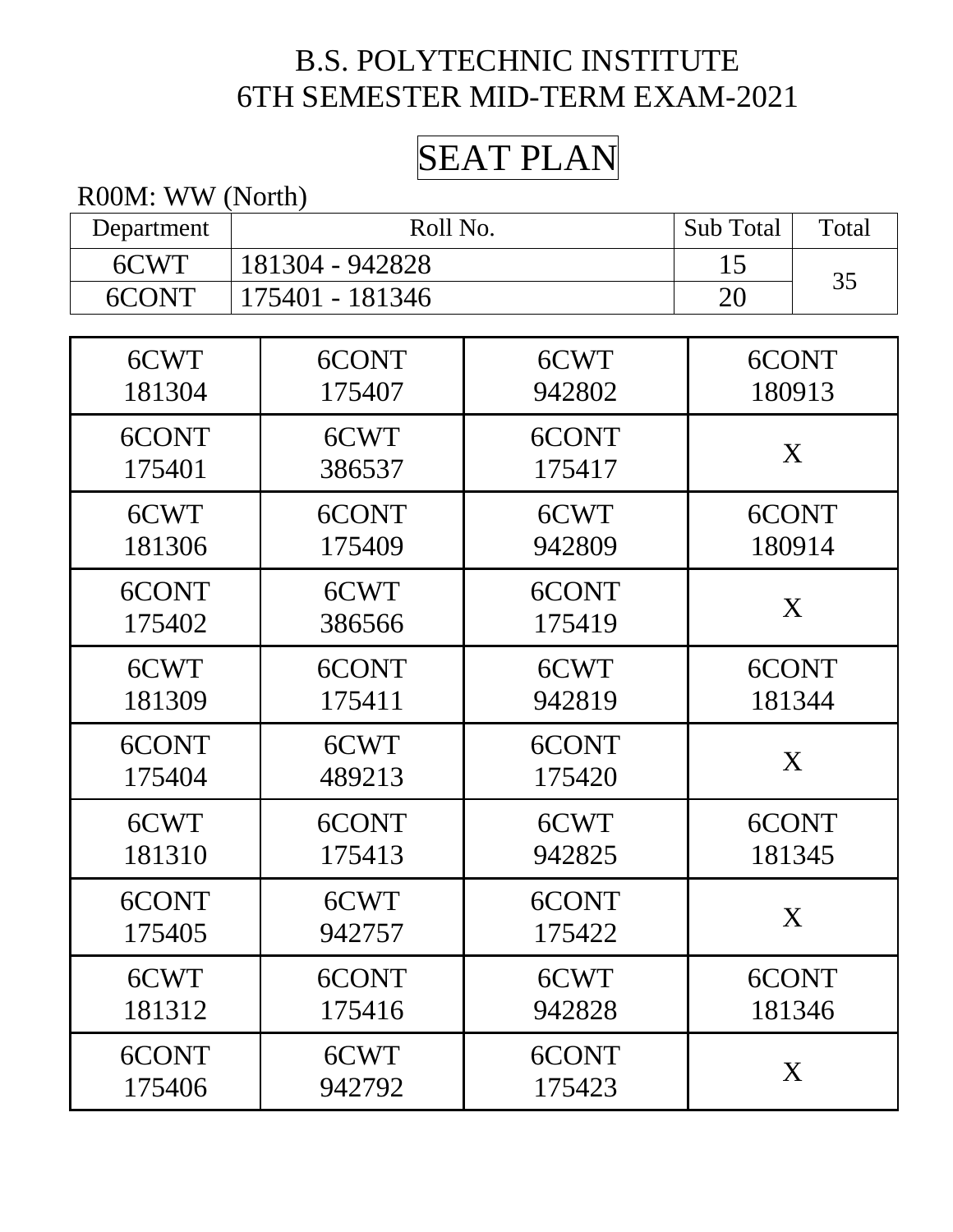### SEAT PLAN

| Department | Roll No.        | Sub Total | Total |
|------------|-----------------|-----------|-------|
| 6AT        | 174956 - 174971 |           |       |
| 6MT        | 175286 - 175303 |           | 29    |

| 6AT    | 6MT    | 6AT    | 6MT    | X      |
|--------|--------|--------|--------|--------|
| 174956 | 175290 | 174963 | 175298 |        |
| 6MT    | 6AT    | 6MT    | 6AT    | 6MT    |
| 175286 | 174959 | 175294 | 174966 | 175301 |
| 6AT    | 6MT    | 6AT    | 6MT    | 6AT    |
| 174957 | 175291 | 174964 | 175299 | 174970 |
| 6MT    | 6AT    | 6MT    | 6AT    | 6MT    |
| 175287 | 174960 | 175295 | 174967 | 175302 |
| 6AT    | 6MT    | 6AT    | 6MT    | 6AT    |
| 174958 | 175292 | 174965 | 175300 | 174971 |
| 6MT    | 6AT    | 6MT    | 6AT    | 6MT    |
| 175289 | 174962 | 175297 | 174969 | 175303 |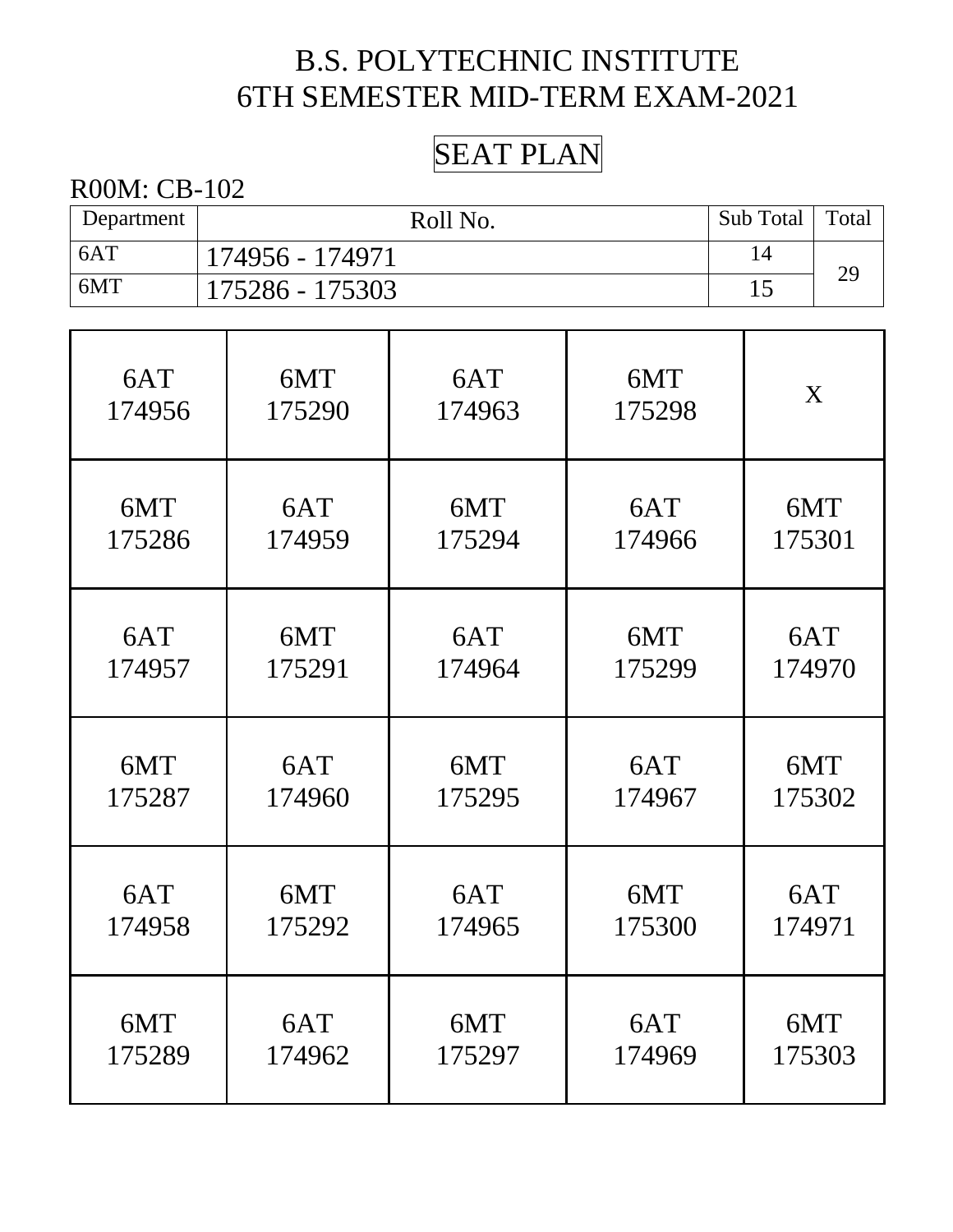# SEAT PLAN

| Department | Roll No.        | Sub Total | Total |
|------------|-----------------|-----------|-------|
| 6CMT       | 137235 - 174858 | 07        |       |
| 6ET        | 163665 - 175161 | 08        | 30    |
| 6MT        | 175304 - 175325 | 1 5       |       |

| 6MT    | 6ET    | 6MT    | 6CMT   | 6MT    |
|--------|--------|--------|--------|--------|
| 175304 | 168717 | 175312 | 168636 | 175322 |
| 6ET    | 6MT    | 6ET    | 6MT    | 6CMT   |
| 163665 | 175309 | 175157 | 175316 | 174846 |
| 6MT    | 6ET    | 6MT    | 6CMT   | 6MT    |
| 175305 | 175153 | 175313 | 174838 | 175324 |
| 6ET    | 6MT    | 6ET    | 6MT    | 6CMT   |
| 167478 | 175310 | 175161 | 175318 | 174856 |
| 6MT    | 6ET    | 6MT    | 6CMT   | 6MT    |
| 175306 | 175154 | 175315 | 174844 | 175325 |
| 6ET    | 6MT    | 6CMT   | 6MT    | 6CMT   |
| 168299 | 175311 | 137235 | 175320 | 174858 |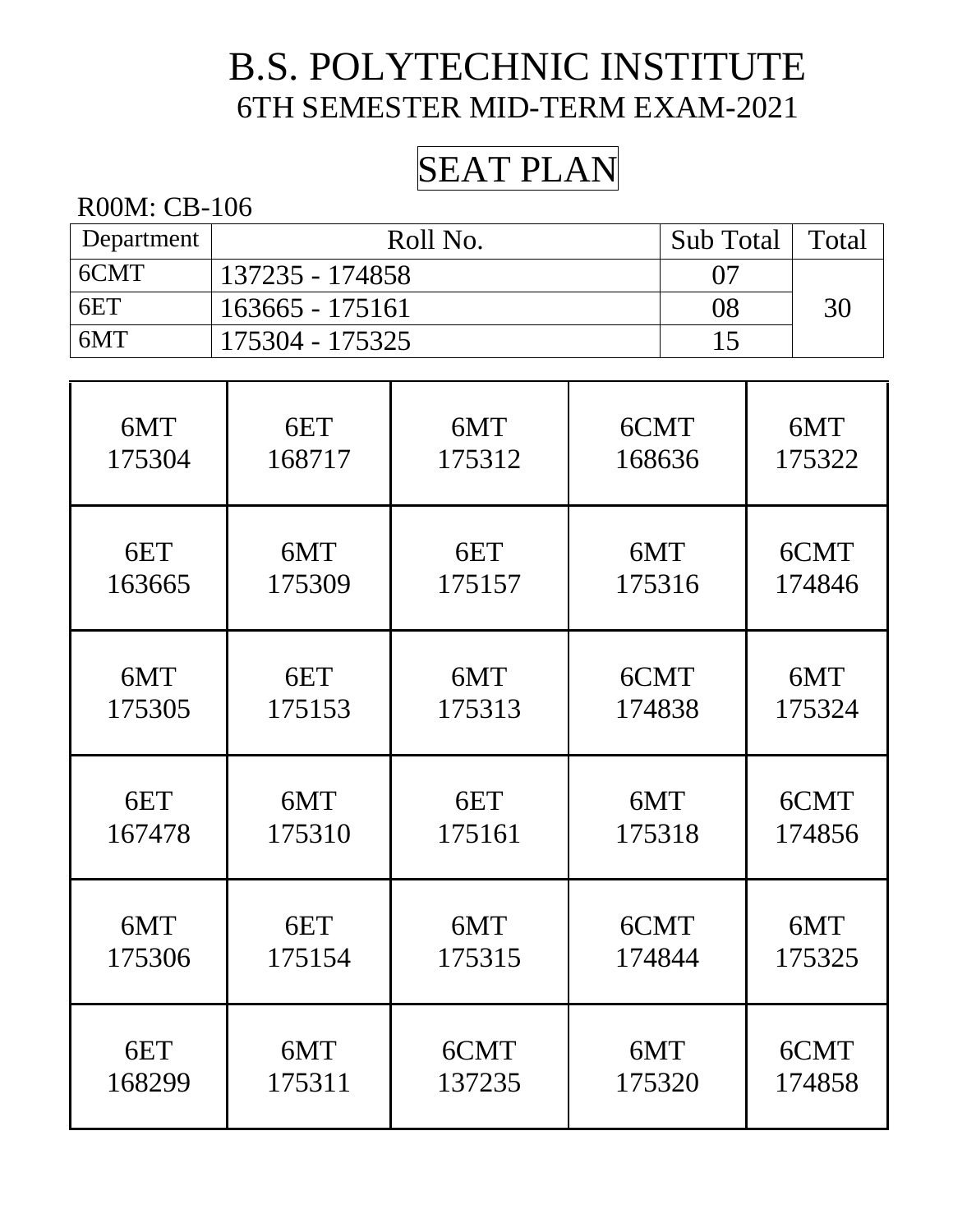# SEAT PLAN

#### R00M: MT SHOP-1

| Department | Roll No.        | Sub Total   Total |  |
|------------|-----------------|-------------------|--|
| 6ET        | 175162 - 175179 |                   |  |
| 6MT        | 175327 - 181067 |                   |  |
| $6$ CONT   | 181347 - 875113 | 14                |  |

| 6MT           | 6ET           | 6CONT  | 6ET         |
|---------------|---------------|--------|-------------|
| 175327        | 175169        | 181348 | 175178      |
| 6ET           | 6MT           | 6ET    | $\mathbf X$ |
| 175162        | 181006        | 175173 |             |
| 6MT           | 6ET           | 6CONT  | 6ET         |
| 175328        | 175170        | 386990 | 175179      |
| 6ET           | 6MT           | 6ET    | X           |
| 175163        | 181064        | 175174 |             |
| 6MT           | 6ET           | 6CONT  | X           |
| 175329        | 175171        | 875113 |             |
| 6ET           | 6MT           | 6ET    | X           |
| 175165        | 181067        | 175176 |             |
| 6MT<br>175330 | 6ET<br>175172 | X      | X           |
| 6ET           | 6CONT         | 6ET    | $\mathbf X$ |
| 175168        | 181347        | 175177 |             |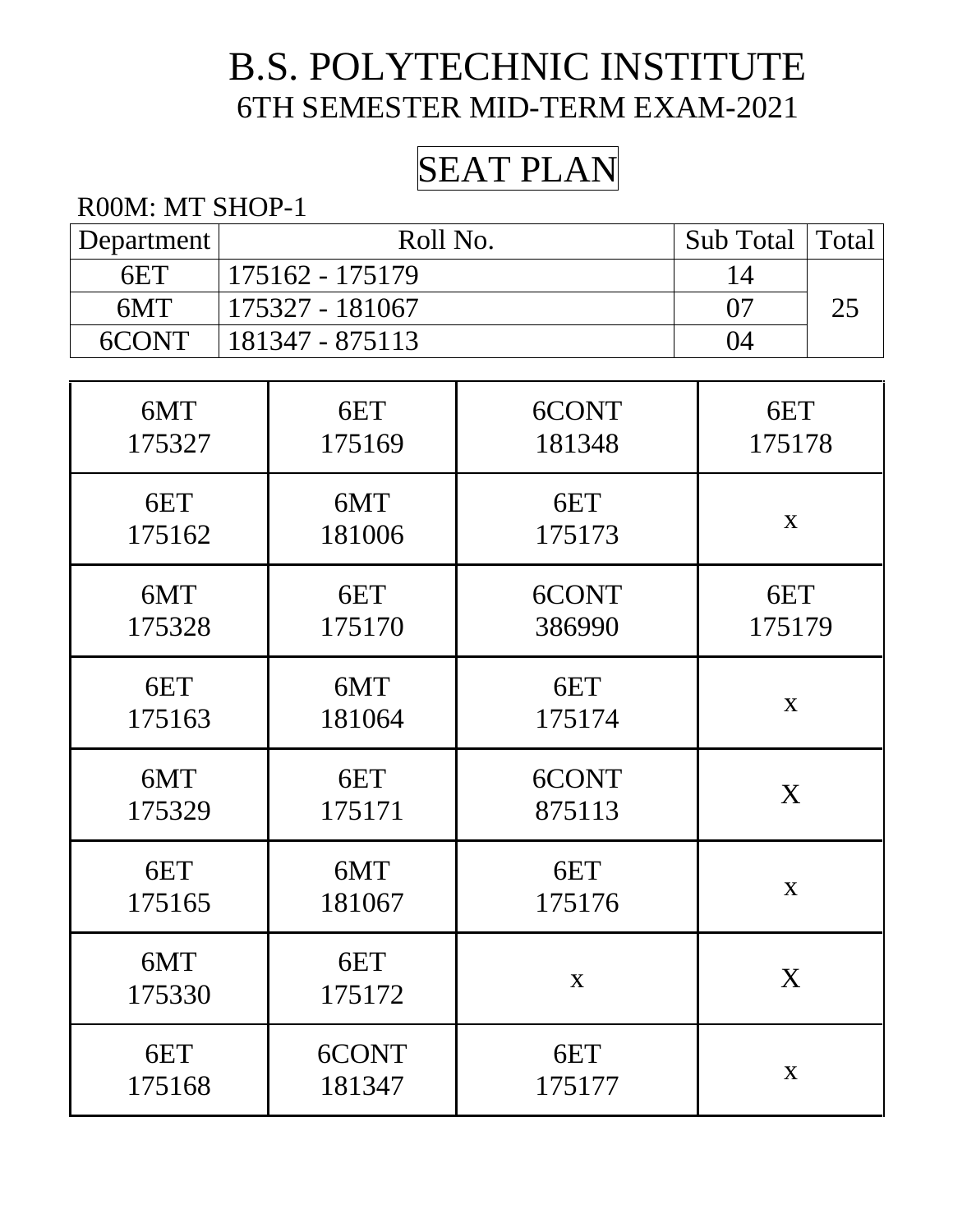# SEAT PLAN

| Department | Roll No.        | Sub Total | Total |
|------------|-----------------|-----------|-------|
| 6CMT       | 175065 - 175098 | 20        |       |
| 6ET        | 175180 - 175194 |           | 40    |
| 6MT        | 181330 - 181339 |           |       |

| 6MT    | 6CMT   | 6ET    | 6CMT   | 6ET    |
|--------|--------|--------|--------|--------|
| 181330 | 175071 | 175181 | 175083 | 175191 |
| 6CMT   | 6MT    | 6CMT   | 6ET    | 6CMT   |
| 175065 | 181335 | 175077 | 175187 | 175088 |
| 6MT    | 6CMT   | 6ET    | 6CMT   | 6ET    |
| 181331 | 175072 | 175182 | 175084 | 175192 |
| 6CMT   | 6MT    | 6CMT   | 6ET    | 6CMT   |
| 175067 | 181337 | 175078 | 175188 | 175094 |
| 6MT    | 6CMT   | 6ET    | 6CMT   | 6ET    |
| 181332 | 175073 | 175184 | 175086 | 175193 |
| 6CMT   | 6MT    | 6CMT   | 6ET    | 6CMT   |
| 175068 | 181339 | 175079 | 175189 | 175095 |
| 6MT    | 6CMT   | 6ET    | 6CMT   | 6ET    |
| 181333 | 175076 | 175186 | 175087 | 175194 |
| 6CMT   | 6ET    | 6CMT   | 6ET    | 6CMT   |
| 175070 | 175180 | 175080 | 175190 | 175098 |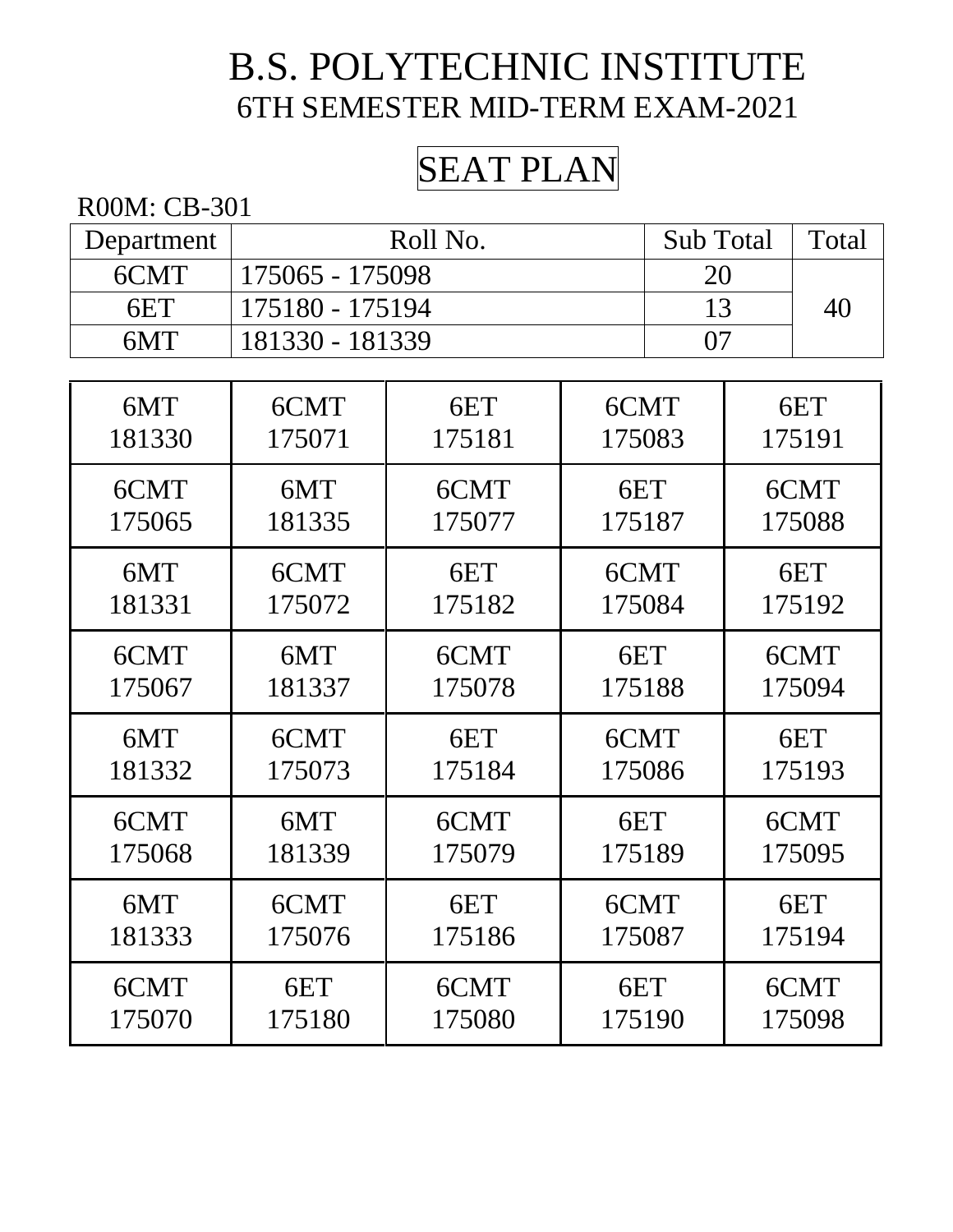## SEAT PLAN

| Department | Roll No.        | <b>Sub Total</b> | Total |
|------------|-----------------|------------------|-------|
| 6CMT       | 175099 - 175119 |                  | 29    |
| 6ET        | 175195 - 175216 |                  |       |

| 6CMT   | 6ET    | 6CMT   | 6ET    | X      |
|--------|--------|--------|--------|--------|
| 175099 | 175198 | 175111 | 175211 |        |
| 6ET    | 6CMT   | 6ET    | 6CMT   | 6ET    |
| 175195 | 175107 | 175201 | 175115 | 175214 |
| 6CMT   | 6ET    | 6CMT   | 6ET    | 6CMT   |
| 175101 | 175199 | 175112 | 175212 | 175118 |
| 6ET    | 6CMT   | 6ET    | 6CMT   | 6ET    |
| 175196 | 175108 | 175202 | 175116 | 175215 |
| 6CMT   | 6ET    | 6CMT   | 6ET    | 6CMT   |
| 175105 | 175200 | 175114 | 175213 | 175119 |
| 6ET    | 6CMT   | 6ET    | 6CMT   | 6ET    |
| 175197 | 175110 | 175205 | 175117 | 175216 |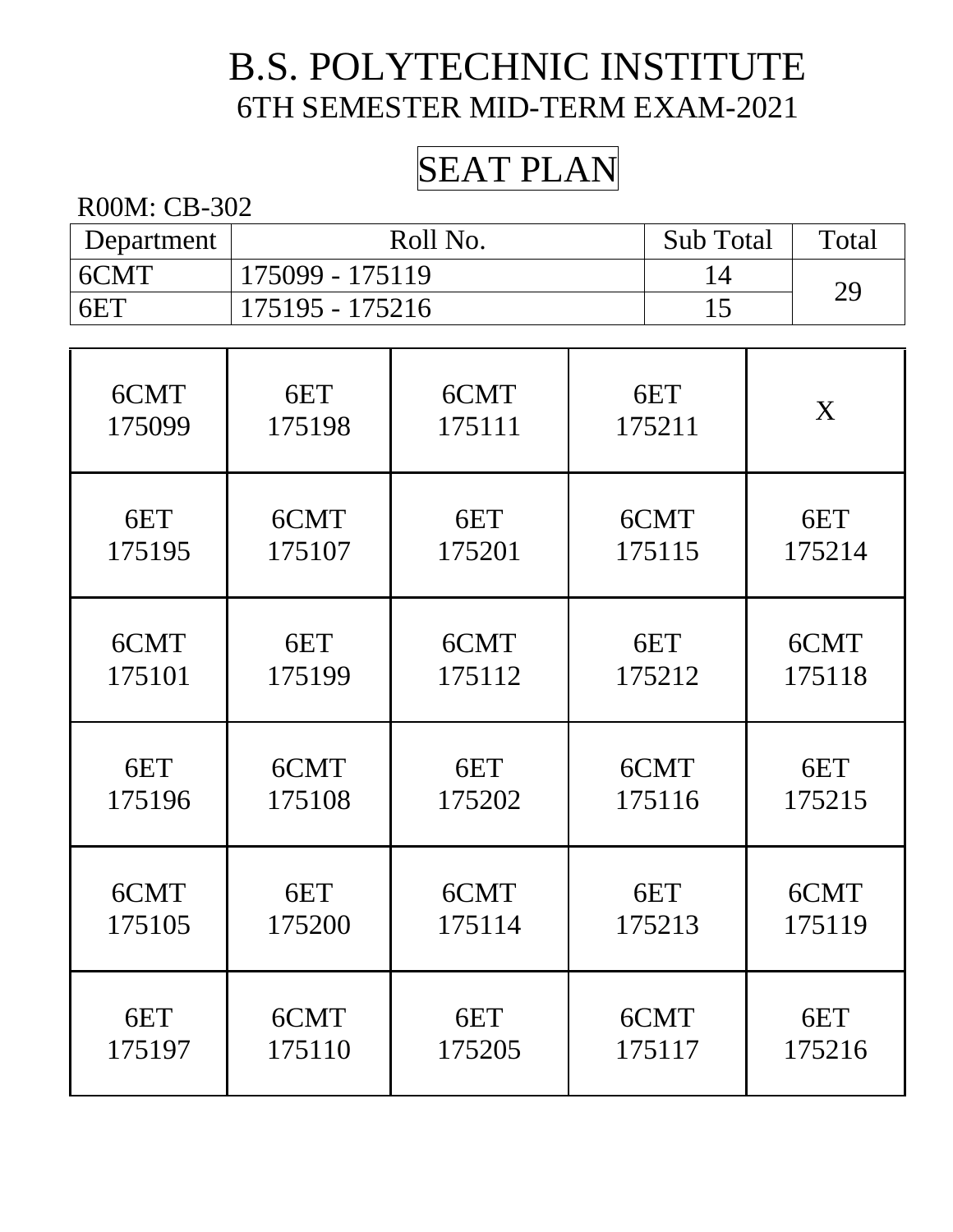### SEAT PLAN

| Department | Roll No.        | <b>Sub Total</b> | Total |
|------------|-----------------|------------------|-------|
| 6CMT       | 175120 - 175150 | 20               | 39    |
| 6ET        | 175217 - 175238 | 1 Q              |       |

| X      | 6CMT   | 6ET    | 6CMT   | 6ET    |
|--------|--------|--------|--------|--------|
|        | 175128 | 175226 | 175137 | 175235 |
| 6CMT   | 6ET    | 6CMT   | 6ET    | 6CMT   |
| 175120 | 175221 | 175132 | 175231 | 175146 |
| 6ET    | 6CMT   | 6ET    | 6CMT   | 6ET    |
| 175217 | 175129 | 175227 | 175139 | 175236 |
| 6CMT   | 6ET    | 6CMT   | 6ET    | 6CMT   |
| 175122 | 175222 | 175133 | 175232 | 175147 |
| 6ET    | 6CMT   | 6ET    | 6CMT   | 6ET    |
| 175219 | 175130 | 175228 | 175144 | 175237 |
| 6CMT   | 6ET    | 6CMT   | 6ET    | 6CMT   |
| 175125 | 175224 | 175134 | 175233 | 175148 |
| 6ET    | 6CMT   | 6ET    | 6CMT   | 6ET    |
| 175220 | 175131 | 175230 | 175145 | 175238 |
| 6CMT   | 6ET    | 6CMT   | 6ET    | 6CMT   |
| 175127 | 175225 | 175135 | 175234 | 175150 |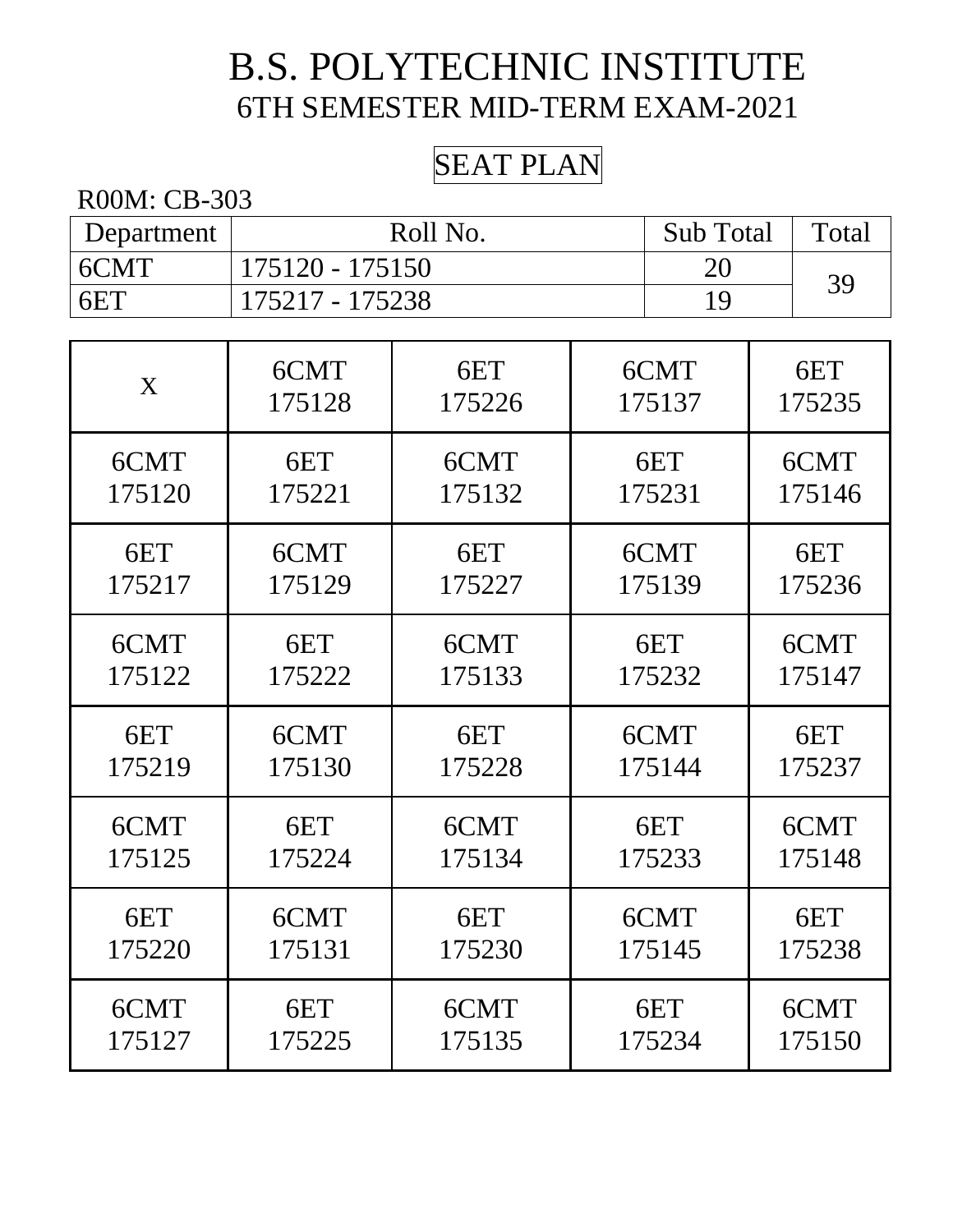# SEAT PLAN

| Department |                 | Roll No. |  | Sub Total | Total |        |
|------------|-----------------|----------|--|-----------|-------|--------|
| 6CMT       | 175151-489317   |          |  | 14        |       |        |
| 6ET        | 175239 - 181326 |          |  | 15        |       | 29     |
|            |                 | 6CMT     |  | 6ET       |       | X      |
| 6CMT       | 6ET             | 181319   |  | 175535    |       |        |
| 175151     | 175242          |          |  |           |       |        |
|            |                 |          |  |           |       |        |
|            |                 | 6ET      |  | 6CMT      |       | 6ET    |
| 6ET        | 6CMT            | 175492   |  | 379571    |       | 180976 |
| 175239     | 181314          |          |  |           |       |        |
|            |                 | 6CMT     |  | 6ET       |       | 6CMT   |
| 6CMT       | 6ET             | 181322   |  | 175540    |       | 386658 |
| 180630     | 175479          |          |  |           |       |        |
|            |                 |          |  |           |       |        |
|            |                 | 6ET      |  | 6CMT      |       | 6ET    |
| 6ET        | 6CMT            | 175532   |  | 386582    |       | 181325 |
| 175240     | 181315          |          |  |           |       |        |
|            |                 | 6CMT     |  | 6ET       |       | 6CMT   |
| 6CMT       | 6ET             | 181323   |  | 175542    |       | 489317 |
| 181313     | 175484          |          |  |           |       |        |
|            |                 |          |  |           |       |        |
|            |                 | 6ET      |  | 6CMT      |       | 6ET    |
| 6ET        | 6CMT            | 175533   |  | 386590    |       | 181326 |
| 175241     | 181316          |          |  |           |       |        |
|            |                 |          |  |           |       |        |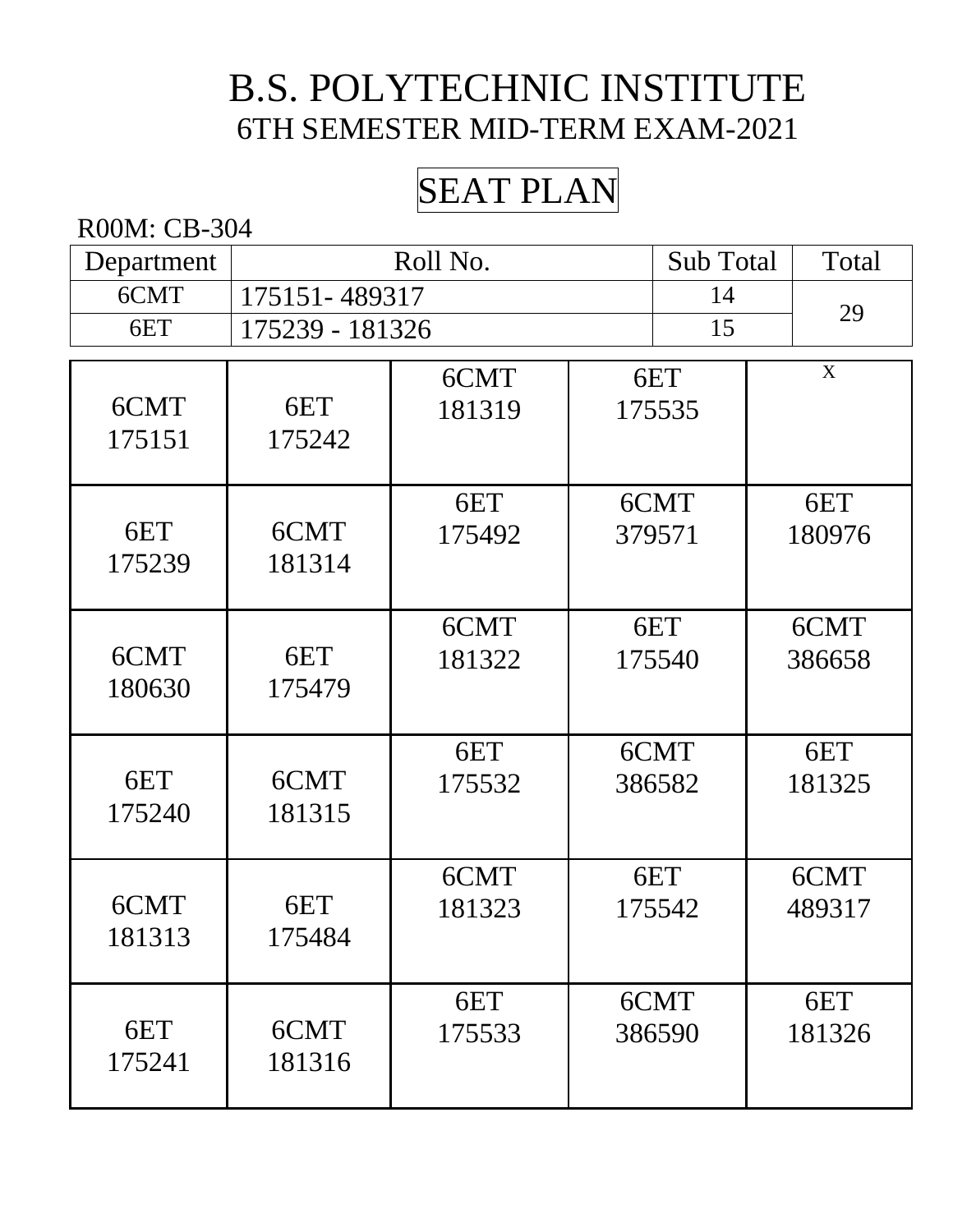# SEAT PLAN

| Department | Roll No.        | Sub Total | 'Total         |
|------------|-----------------|-----------|----------------|
| 6CMT       | 489322 - 942928 |           | 2 <sub>G</sub> |
| 6ET        | 181327 - 943016 |           |                |

| X      | 6ET    | 6CMT   | 6ET    | 6CMT   |
|--------|--------|--------|--------|--------|
|        | 183968 | 942857 | 489501 | 942922 |
| 6ET    | 6CMT   | 6ET    | 6CMT   | 6ET    |
| 181327 | 489379 | 386692 | 942900 | 942960 |
| 6CMT   | 6ET    | 6CMT   | 6ET    | 6CMT   |
| 489322 | 183971 | 942871 | 489503 | 942927 |
| 6ET    | 6CMT   | 6ET    | 6CMT   | 6ET    |
| 181329 | 489381 | 386784 | 942913 | 943007 |
| 6CMT   | 6ET    | 6CMT   | 6ET    | 6CMT   |
| 489323 | 183973 | 942881 | 942949 | 942928 |
| 6ET    | 6CMT   | 6ET    | 6CMT   | 6ET    |
| 181350 | 942843 | 489500 | 942919 | 943016 |